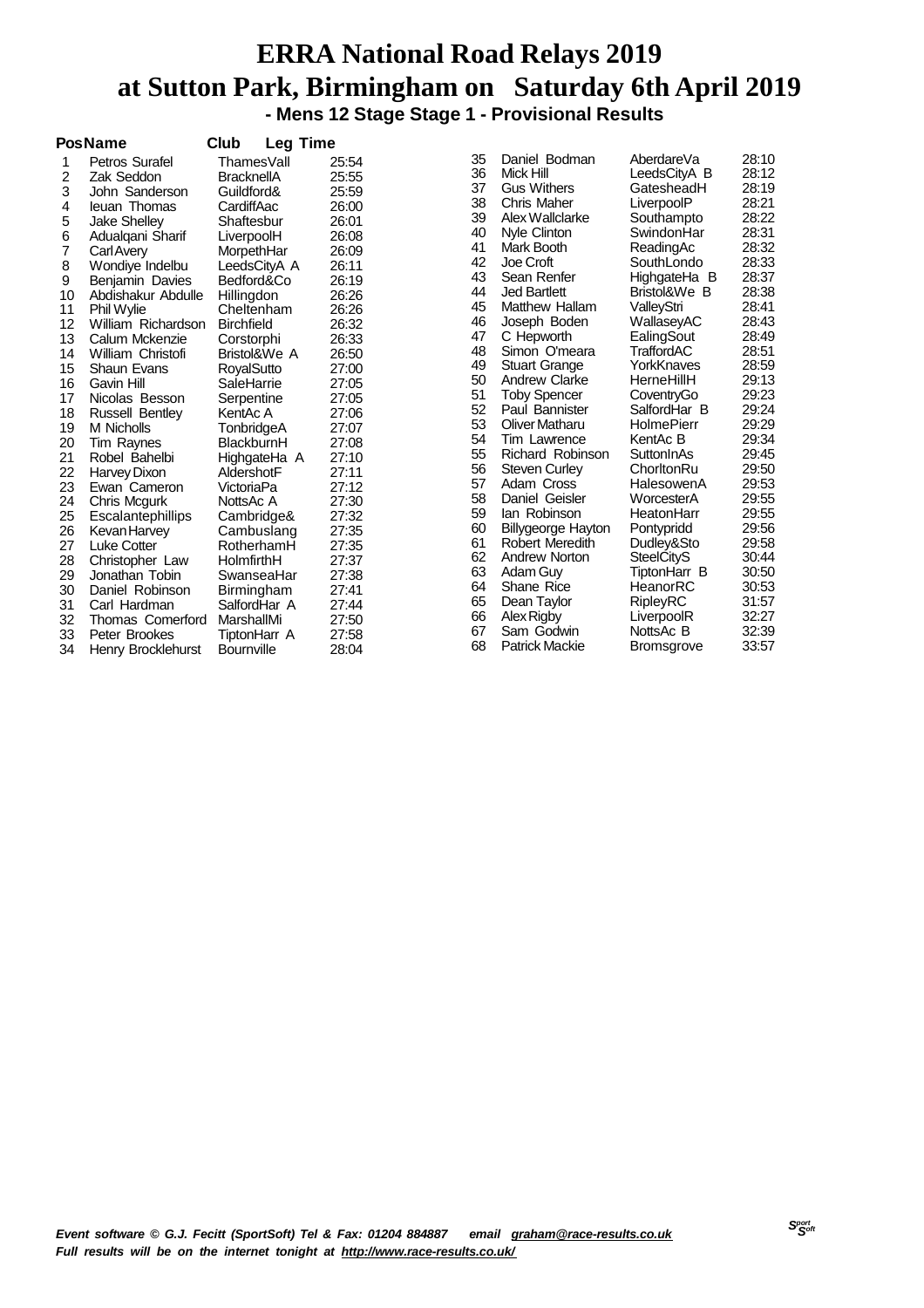**- Mens 12 Stage Stage 2 - Provisional Results**

|    | <b>PosName</b>               | Club              |       | <b>Leg Time Cum Time Gain</b>             |    |                                      |                   |       |       |                                  |
|----|------------------------------|-------------------|-------|-------------------------------------------|----|--------------------------------------|-------------------|-------|-------|----------------------------------|
| 1  | Daniel Jarvis                | LiverpoolH        | 14:54 | 41:02<br>$\ddot{}$<br>5                   | 41 | Marka Finbow                         | SouthLondo        | 17:07 | 45:40 | -1<br>$\ddot{}$                  |
| 2  | Matthew Bergin               | Bedford&Co        | 14:57 | $\overline{7}$<br>41:16<br>$\ddot{}$      | 42 | <b>Ethan Pierce</b>                  | SwindonHar        | 17:14 | 45:45 | $\overline{c}$<br>$\overline{a}$ |
| 3  | George Lowry                 | MorpethHar        | 15:38 | 4<br>41:47<br>$\ddot{}$                   | 43 | <b>Zachary Nolan</b>                 | CoventryGo        | 16:57 | 46:20 | - 8<br>$\ddot{}$                 |
| 4  | George Dollner               | Guildford&        | 16:03 | 42:02<br>1<br>$\centerdot$                | 44 | Rowan Crichton                       | KentAc B          | 16:56 | 46:30 | $+10$                            |
| 5  | J Woodcockshaw               | LeedsCityA A      | 15:52 | 42:03<br>3<br>$\ddot{}$                   | 45 | <b>Liam Griffiths</b>                | AberdareVa        | 18:21 | 46:31 | $-10$                            |
| 6  | <b>Elliot Slade</b>          | CardiffAac        | 16:18 | 2<br>42:18<br>ł,                          | 46 | Joseph Bailey                        | SalfordHar B      | 17:15 | 46:39 | - 6<br>$\ddot{}$                 |
| 7  | <b>Kurt Taylor</b>           | Bristol&We A      | 15:31 | 42:21<br>7<br>$+$                         | 47 | <b>Finley Smith</b>                  | WorcesterA        | 16:45 | 46:40 | $+ 11$                           |
| 8  | Conor Kissanewood ThamesVall |                   | 16:32 | $\overline{7}$<br>42:26<br>$\blacksquare$ | 48 | Alex Jones                           | <b>TraffordAC</b> | 17:57 | 46:48 | 0                                |
| 9  | Daniel Owen                  | Cheltenham        | 16:01 | 2<br>42:27<br>$\ddot{}$                   | 49 | Joe Rainsford                        | HeanorRC          | 16:01 | 46:54 | $+15$                            |
| 10 | <b>Ben Bradley</b>           | AldershotF        | 15:17 | 42:28<br>12<br>$+$                        | 50 | Peter Bird                           | WallaseyAC        | 18:17 | 47:00 | $\overline{4}$<br>÷              |
| 11 | George Groom                 | Shaftesbur        | 16:37 | 42:38<br>6<br>÷,                          | 51 | Mukhtar Farah                        | EalingSout        | 18:26 | 47:15 | 4                                |
| 12 | <b>Alex Jolly</b>            | <b>Birchfield</b> | 16:14 | 42:46<br>0                                | 52 | Tom Bunn                             | <b>Bournville</b> | 19:12 | 47:16 | $-18$                            |
| 13 | Miles Weatherseed            | TonbridgeA        | 15:47 | 42:54<br>6<br>$\ddot{}$                   | 53 | Simon Collins                        | YorkKnaves        | 18:38 | 47:37 | $\overline{4}$<br>÷,             |
| 14 | Niki Faulkner                | HighgateHa A      | 15:52 | $\overline{7}$<br>43:02<br>$\ddot{}$      | 54 | James Tarran                         | ValleyStri        | 19:12 | 47:53 | 9<br>$\overline{a}$              |
| 15 | Aaron Enser                  | <b>BracknellA</b> | 17:08 | 43:03<br>$-13$                            | 55 | Jonathan Bevington                   | ChorltonRu        | 18:04 | 47:54 | 1<br>$\ddot{}$                   |
| 16 | James Bowler                 | KentAc A          | 15:59 | 43:05<br>2<br>$\ddot{}$                   | 56 | <b>Andrew Butler</b>                 | HalesowenA        | 18:14 | 48:07 | 1<br>$\ddot{}$                   |
| 17 | Marc Hartley                 | BlackburnH        | 16:09 | 3<br>43:17<br>$+$                         | 57 | lan Cox                              | Dudley&Sto        | 18:23 | 48:21 | 4<br>$\ddot{}$                   |
| 18 | Glenn Hughes                 | Serpentine        | 16:17 | 43:22<br>1<br>$\overline{\phantom{a}}$    | 58 | Daniel Thrift                        | Pontypridd        | 18:39 | 48:35 | $\overline{2}$<br>$\ddot{}$      |
| 19 | Alastair Brockie             | Corstorphi        | 16:54 | 43:27<br>6<br>÷,                          | 59 | Paul Whittingham                     | SuttonInAs        | 18:58 | 48:43 | $\overline{4}$<br>÷,             |
| 20 | C Richards                   | SalfordHar A      | 15:51 | 43:35<br>11<br>$+$                        | 60 | Alexander Reeve                      | ReadingAc         | 20:16 | 48:48 | $-19$                            |
| 21 | <b>Stuart King</b>           | NottsAc A         | 16:06 | 43:36<br>3<br>$\ddot{}$                   | 61 | Phil Clamp                           | TiptonHarr B      | 18:07 | 48:57 | $\overline{2}$<br>$+$            |
| 22 | Jonny Scott                  | VictoriaPa        | 16:26 | 43:38<br>1<br>$\ddot{}$                   | 62 | Matt Rimmer                          | <b>SteelCityS</b> | 18:26 | 49:10 | $\mathbf 0$                      |
| 23 | Drew Pollock                 | Cambuslang        | 16:08 | 3<br>43:43<br>$\ddot{}$                   | 63 | <b>Robert Stewart</b>                | <b>HolmePierr</b> | 19:58 | 49:27 | $-10$                            |
| 24 | Paul Tobin                   | SwanseaHar        | 16:09 | 5<br>43:47<br>$\ddot{}$                   | 64 | <b>Matthew Clair</b>                 | LiverpoolR        | 18:23 | 50:50 | $\overline{2}$<br>$\ddot{}$      |
| 25 | Alex Bradford                | SaleHarrie        | 16:48 | 43:53<br>9<br>÷,                          | 65 | <b>Philip Green</b>                  | HeatonHarr        | 21:01 | 50:56 | 6<br>$\blacksquare$              |
| 26 | Philip Warburton             | Hillingdon        | 17:53 | 16<br>44:19<br>$\blacksquare$             | 66 | Simon English                        | <b>RipleyRC</b>   | 19:01 | 50:58 | 1<br>$\blacksquare$              |
| 27 | Luke White                   | HolmfirthH        | 16:50 | 44:27<br>1<br>$\ddot{}$                   | 67 | Mark Appleton                        | <b>Bromsgrove</b> | 17:32 | 51:29 | 1<br>$\ddot{}$                   |
| 28 | James Cripwell               | GatesheadH        | 16:16 | 44:35<br>9<br>$\ddot{}$                   | 68 | Peter Mumford                        | NottsAc B         | 19:11 | 51:50 | 1                                |
| 29 | Nick Hardy                   | TiptonHarr A      | 16:41 | 44:39<br>4<br>$\ddot{}$                   |    | <b>Fastest runners over stage 2:</b> |                   |       |       |                                  |
| 30 | Max Costley                  | Southampto        | 16:19 | 44:41<br>9<br>$\ddot{}$                   |    | Daniel Jarvis                        | LiverpoolH        | 14:54 |       |                                  |
| 31 | lan Wood                     | MarshallMi        | 16:56 | 44:46<br>1<br>$\ddot{}$                   |    | 2 Matthew Bergin                     | Bedford&Co        | 14:57 |       |                                  |
| 32 | <b>Richard Park</b>          | Cambridge&        | 17:14 | 7<br>44:46<br>÷                           | 3  | Ben Bradley                          | AldershotF        | 15:17 |       |                                  |
| 33 | John Hayman                  | RoyalSutto        | 17:47 | 18<br>44:47<br>$\blacksquare$             |    | 4 Kurt Taylor                        | Bristol&We A      | 15:31 |       |                                  |
| 34 | Mohamed Abshir               | LeedsCityA B      | 16:35 | 44:47<br>2<br>$\ddot{}$                   | 5  | George Lowry                         | MorpethHar        | 15:38 |       |                                  |
| 35 | Brahma Pochee                | HighgateHa B      | 16:15 | 8<br>44:52<br>$\ddot{}$                   |    | 6 Miles Weatherseed                  | TonbridgeA        | 15:47 |       |                                  |
| 36 | Sam Clegg                    | RotherhamH        | 17:17 | 44:52<br>9<br>$\overline{\phantom{a}}$    |    | C Richards                           | SalfordHar A      | 15:51 |       |                                  |
| 37 | Alberto Beltran              | Bristol&We B      | 16:15 | 7<br>44:53<br>$\ddot{}$                   |    | 8 Niki Faulkner                      | HighgateHa A      | 15:52 |       |                                  |
| 38 | Ross Harrison                | LiverpoolP        | 16:48 | 45:09<br>0                                | 9  | J Woodcockshaw                       | LeedsCityA A      | 15:52 |       |                                  |
| 39 | Nathan Warren                | Birmingham        | 17:33 | 45:14<br>9<br>٠                           |    | 10 James Bowler                      | KentAc A          | 15:59 |       |                                  |
| 40 | Mike Cummings                | HerneHillH        | 16:10 | 45:23<br>$+10$                            |    |                                      |                   |       |       |                                  |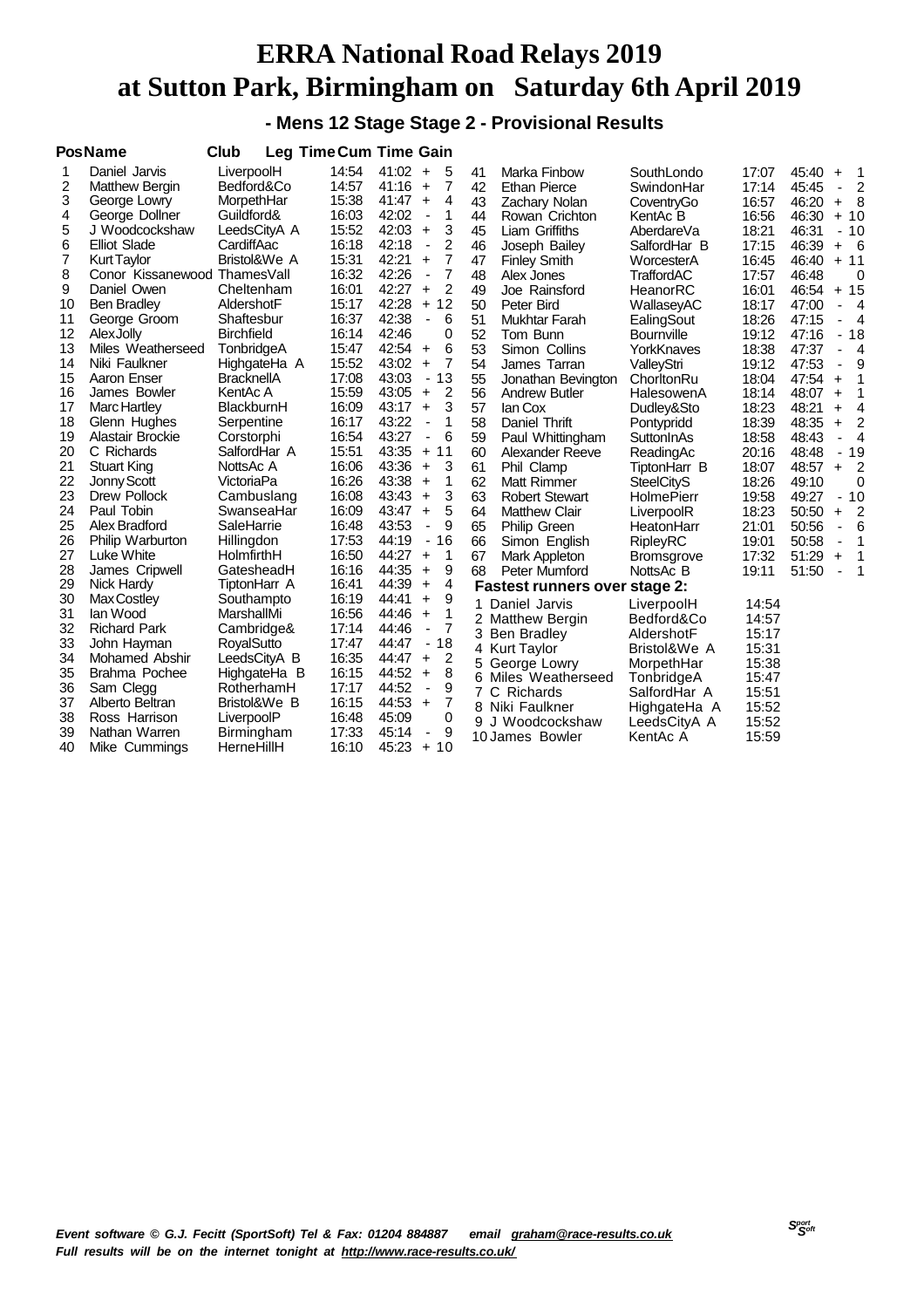#### **ERRA National Road Relays 2019** - Ment Suttgrslagels, Birmingham on ich at widay 6th April 2019 8 Rich**ard Goodinary Shaftesburp 1°11 26**:13

**sults**

|                | <b>PosName</b>                       | Club                            |                | Leg Time Cum Time Gain                                                    |
|----------------|--------------------------------------|---------------------------------|----------------|---------------------------------------------------------------------------|
| 1              | David Devine                         | LiverpoolH                      | 26:39          | 1:07:41<br>0                                                              |
| $\overline{2}$ | Jake Smith                           | CardiffAac                      | 25:33          | 4<br>$1:07:51 +$                                                          |
| 3              | <b>Matthew Bray</b>                  | Bedford&Co                      | 27:10          | 1<br>1:08:26<br>$\overline{\phantom{a}}$                                  |
| 4              | Rory Leonard                         | MorpethHar                      | 26:59          | 1<br>$1:08:46 -$                                                          |
| 5              | Richard Goodman                      | Shaftesbur                      | 26:13          | 6<br>$1:08:51 +$                                                          |
| 6              | Douglas Musson                       | NottsAc A                       | 25:43          | 15<br>$1:09:19 +$                                                         |
| 7              | Alex Bampton                         | HighgateHa A                    | 26:18          | 7<br>$1:09:20 +$                                                          |
| 8              | Antonio Silva                        | <b>ThamesVall</b>               | 26:58          | 0<br>1:09:24                                                              |
| 9              | Corey De'ath                         | TonbridgeA                      | 26:35          | 4<br>$1:09:29 +$                                                          |
| 10<br>11       | Harry Allen<br>John Ashcroft         | Bristol&We A<br>LeedsCityA A    | 27:16<br>27:37 | 3<br>1:09:37<br>$\overline{\phantom{a}}$<br>6<br>$\overline{\phantom{a}}$ |
| 12             | Luke Prior                           | AldershotF                      | 27:29          | 1:09:40<br>2<br>1:09:57                                                   |
| 13             | Dom James                            | Cheltenham                      | 27:47          | 4<br>$1:10:14 -$                                                          |
| 14             | <b>Matthew Mcdaniel</b>              | Guildford&                      | 28:19          | 10<br>1:10:21<br>$\blacksquare$                                           |
| 15             | Chris Busaileh                       | KentAc A                        | 27:20          | $1:10:25 +$<br>1                                                          |
| 16             | Ed Banks                             | Birchfield                      | 27:41          | 4<br>1:10:27<br>$\blacksquare$                                            |
| 17             | Karl Darcy                           | SalfordHar A                    | 27:03          | 3<br>$1:10:38 +$                                                          |
| 18             | <b>Robert Warner</b>                 | BlackburnH                      | 27:23          | 1<br>1:10:40                                                              |
| 19             | Marc Hobbs                           | SwanseaHar                      | 27:04          | 5<br>1:10:51<br>$\ddot{}$                                                 |
| 20             | Mohamed Mohamed Hillingdon           |                                 | 26:33          | 6<br>$1:10:52 +$                                                          |
| 21             | Douglas Selman                       | Corstorphi                      | 27:27          | $\overline{2}$<br>1:10:54<br>$\overline{\phantom{a}}$                     |
| 22             | Jack Gray                            | Cambridge&                      | 26:13          | 10<br>1:10:59 +                                                           |
| 23             | Scott O'connor                       | Serpentine                      | 27:52          | 1:11:14<br>5<br>$\overline{\phantom{a}}$                                  |
| 24             | Matt Seddon                          | <b>BracknellA</b>               | 28:15          | 9<br>1:11:18                                                              |
| 25             | Luke Betts                           | SaleHarrie                      | 27:27          | 1:11:20<br>0                                                              |
| 26             | Gavin Smith                          | Cambuslang                      | 27:58          | 3<br>1:11:41<br>$\overline{\phantom{a}}$                                  |
| 27             | <b>Jack Bancroft</b>                 | Bristol&We B                    | 27:21          | $1:12:14 +$<br>10                                                         |
| 28<br>29       | Tom Bains<br>Paul Mizon              | TiptonHarr A<br>MarshallMi      | 27:47<br>27:44 | $1:12:26 +$<br>1<br>2<br>$1:12:30 +$                                      |
| 30             | Sam Costley                          | Southampto                      | 28:09          | 1:12:50<br>0                                                              |
| 31             | Joseph Massingham RotherhamH         |                                 | 28:06          | 5<br>$1:12:58 +$                                                          |
| 32             | Aaron Kettlewell                     | HolmfirthH                      | 28:35          | 5<br>1:13:02<br>$\overline{\phantom{a}}$                                  |
| 33             | Samuel Priestley                     | VictoriaPa                      | 30:09          | 11<br>1:13:47<br>$\blacksquare$                                           |
| 34             | Matt Lockyer                         | LeedsCityA B                    | 29:01          | 0<br>1:13:48                                                              |
| 35             | <b>Matthew Linsley</b>               | GatesheadH                      | 29:29          | 7<br>1:14:04<br>$\overline{\phantom{a}}$                                  |
| 36             | Karl Welborn                         | Birmingham                      | 28:57          | 3<br>$1:14:11 +$                                                          |
| 37             | William Dedoncker                    | HighgateHa B                    | 29:21          | $\overline{c}$<br>1:14:13<br>$\overline{\phantom{a}}$                     |
| 38             | <b>Barry Lloyd</b>                   | RoyalSutto                      | 29:28          | 5<br>1:14:15<br>$\qquad \qquad \blacksquare$                              |
| 39             | George Beardmore                     | WorcesterA                      | 27:47          | $1:14:27 +$<br>8                                                          |
| 40             | James Lyne                           | SouthLondo                      | 28:47          | 1<br>$1:14:27 +$                                                          |
| 41             | Adam Bull                            | AberdareVa                      | 28:03          | 4<br>$1:14:34 +$                                                          |
| 42             | Simon Byrne                          | SwindonHar                      | 28:56          | 1:14:41<br>0                                                              |
| 43<br>44       | Simon Coombes<br>Matthew Battley     | HerneHillH                      | 29:19<br>28:35 | 3<br>1:14:42<br>1<br>1:14:55<br>÷,                                        |
| 45             | Daniel Jones                         | CoventryGo<br>LiverpoolP        | 30:25          | 7<br>1:15:34                                                              |
| 46             | <b>Jeff Prest</b>                    | TraffordAC                      | 29:20          | 2<br>1:16:08 +                                                            |
| 47             | Dale Annable                         | HeanorRC                        | 29:29          | 2<br>$1:16:23 +$                                                          |
| 48             | Paul Graham                          | Pontypridd                      | 27:57          | 1:16:32 +<br>10                                                           |
| 49             | Joe Hartley                          | KentAc B                        | 30:08          | 5<br>1:16:38<br>$\overline{\phantom{a}}$                                  |
| 50             | Ben Waterman                         | EalingSout                      | 30:00          | $1:17:15 +$<br>1                                                          |
| 51             | Isaac Farnworth                      | ReadingAc                       | 28:56          | $1:17:44 +$<br>9                                                          |
| 52             | Tom Thomas                           | ValleyStri                      | 29:59          | $\overline{c}$<br>$1:17:52 +$                                             |
| 53             | Matt Holt                            | SalfordHar B                    | 31:32          | 7<br>1:18:11<br>$\qquad \qquad \blacksquare$                              |
| 54             | <b>Richard Bayliss</b>               | Bournville                      | 31:00          | 2<br>1:18:16<br>$\blacksquare$                                            |
| 55             | Dean Bate                            | TiptonHarr B                    | 29:27          | 6<br>$1:18:24 +$                                                          |
| 56             | Connor Mcardle                       | WallaseyAC                      | 31:29          | 6<br>1:18:29<br>$\overline{\phantom{a}}$                                  |
| 57<br>58       | Daniel Bagley                        | <b>HolmePierr</b><br>SuttonInAs | 29:03<br>29:54 | 6<br>$1:18:30 +$<br>1<br>$1:18:37 +$                                      |
| 59             | Ben Burnham<br><b>Elliot Jones</b>   | Dudley&Sto                      | 30:56          | $\overline{c}$<br>1:19:17<br>$\overline{\phantom{a}}$                     |
| 60             | Gary Scott                           | ChorltonRu                      | 31:32          | 5<br>1:19:26                                                              |
| 61             | Roger Mallard                        | HalesowenA                      | 31:34          | 5<br>1:19:41<br>$\blacksquare$                                            |
| 62             | James Rose                           | <b>SteelCityS</b>               | 31:10          | 1:20:20<br>0                                                              |
| 63             | Tom Ratcliffe                        | YorkKnaves                      | 33:03          | 10<br>1:20:40<br>$\overline{\phantom{0}}$                                 |
| 64             | James Toohey                         | LiverpoolR                      | 30:26          | 1:21:16<br>0                                                              |
| 65             | David Keasey                         | NottsAc B                       | 31:04          | 3<br>$1:22:54 +$                                                          |
| 66             | Robert Mole                          | Bromsgrove                      | 31:46          | $1:23:15 +$<br>1                                                          |
| 67             | Nathan Andrew                        | RipleyRC                        | 32:19          | 1<br>1:23:17<br>$\overline{\phantom{a}}$                                  |
| 68             | Andy Burden                          | HeatonHarr                      | 32:52          | 3<br>1:23:48<br>$\overline{\phantom{a}}$                                  |
|                | <b>Fastest runners over stage 3:</b> |                                 |                |                                                                           |
| 1              | Jake Smith                           | CardiffAac                      | 25:33          |                                                                           |
| 2              | Douglas Musson                       | NottsAc A                       | 25:43          |                                                                           |

 Jack Gray Cambridge& 26:13 Alex Bampton HighgateHa A 26:18 6 Mohamed Mohamed Hillingdon 26:33<br>7 Corey De'ath TonbridgeA 26:35 Corey De'ath TonbridgeA 26:35 8 David Devine LiverpoolH 26:39<br>9 Antonio Silva Thames Vall 26:58 9 Antonio Silva ThamesVall 26:58<br>10 Rory Leonard MorpethHar 26:59 10 Rory Leonard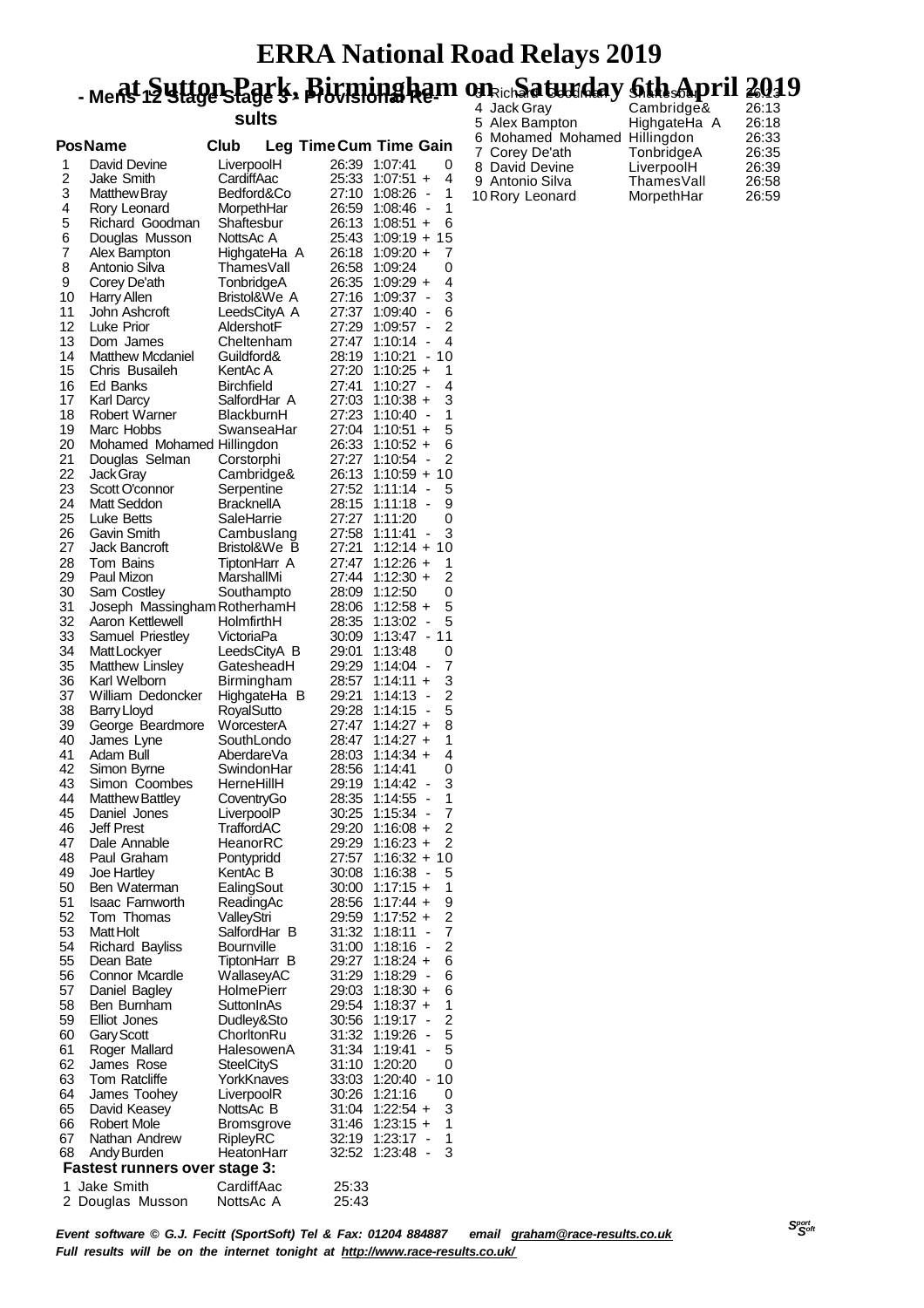#### **- Mens 12 Stage Stage 4 - Provisional Results**

|    | <b>PosName</b>         | Club              | <b>Leg Time Cum Time Gain</b> |                   |                          |                |    |                                      |                   |       |                 |                          |                |
|----|------------------------|-------------------|-------------------------------|-------------------|--------------------------|----------------|----|--------------------------------------|-------------------|-------|-----------------|--------------------------|----------------|
| 1  | Ciaran Lewis           | CardiffAac        |                               | 15:00 1:22:51 +   |                          | -1             | 41 | Chris Reade                          | SwindonHar        |       | 17:27 1:32:08 + |                          | 1              |
| 2  | Daniel Preston         | LiverpoolH        |                               | 15:45 1:23:26     | $\overline{\phantom{a}}$ | 1              | 42 | Joseph Mcleod                        | CoventryGo        |       | 17:52 1:32:47 + |                          | 2              |
| 3  | Joe Armstrong          | MorpethHar        |                               | $16:00$ 1:24:46 + |                          | 1              | 43 | Luke Edwards                         | LiverpoolP        |       | 17:16 1:32:50 + |                          | $\overline{2}$ |
| 4  | Andrew Headley         | Bedford&Co        | 16:21                         | $1:24:47 -$       |                          | 1              | 44 | <b>Ben Smith</b>                     | AberdareVa        | 18:21 | 1:32:55         | $\overline{\phantom{a}}$ | 3              |
| 5  | <b>Matthew Grieve</b>  | LeedsCityA A      | 15:31                         | $1:25:11 +$       |                          | 6              | 45 | Paul Terleski                        | RoyalSutto        |       | 19:15 1:33:30   | $\overline{\phantom{a}}$ | 7              |
| 6  | Callum Jones           | Bristol&We A      | 15:39                         | $1:25:16 +$       |                          | 4              | 46 | Sumin Lee                            | KentAc B          |       | 17:10 1:33:48 + |                          | 3              |
| 7  | Morgan Mitchell        | HighgateHa A      | 15:59                         | 1:25:19           |                          | 0              | 47 | Jake Brookesmith                     | Pontypridd        |       | 17:30 1:34:02 + |                          | 1              |
| 8  | Cameron Payas          | TonbridgeA        |                               | 15:56 1:25:25 +   |                          | 1              | 48 | Daniel Hayes                         | TraffordAC        | 18:13 | 1:34:21         | $\blacksquare$           | 2              |
| 9  | Robert Lightowler      | Shaftesbur        |                               | 16:35 1:25:26     | $\overline{\phantom{a}}$ | 4              | 49 | C Blatchfordkemp                     | ReadingAc         |       | 17:03 1:34:47 + |                          | 2              |
| 10 | Milan Campion          | NottsAc A         |                               | 16:21 1:25:40     | $\overline{\phantom{a}}$ | 4              | 50 | Gamar Adam                           | SalfordHar B      |       | 16:46 1:34:57 + |                          | 3              |
| 11 | John Borton            | ThamesVall        |                               | 16:46 1:26:10 -   |                          | 3              | 51 | Reece Asik                           | EalingSout        |       | 18:28 1:35:43   | $\overline{\phantom{a}}$ | 1              |
| 12 | Jack Boswell           | AldershotF        |                               | 16:19 1:26:16     |                          | 0              | 52 | James Booker                         | TiptonHarr B      |       | 17:50 1:36:14 + |                          | 3              |
| 13 | George Watson          | Cheltenham        |                               | 16:08 1:26:22     |                          | 0              | 53 | Daniel Bladon                        | HeanorRC          | 20:04 | 1:36:27         | $\overline{\phantom{a}}$ | 6              |
| 14 | Anthony Johnson        | KentAc A          |                               | $16:17$ 1:26:42 + |                          | 1              | 54 | Daniel Fisher                        | ValleyStri        |       | 18:44 1:36:36   | $\overline{\phantom{a}}$ | 2              |
| 15 | <b>Andrew Ridley</b>   | <b>Birchfield</b> |                               | 16:26 1:26:53 +   |                          | 1              | 55 | C Collins                            | <b>Bournville</b> |       | 18:45 1:37:01   | $\overline{\phantom{a}}$ | 1              |
| 16 | Jordan Wood            | Cambridge&        |                               | 16:05 1:27:04 +   |                          | 6              | 56 | <b>Mark Carruthers</b>               | WallaseyAC        |       | 18:55 1:37:24   |                          | 0              |
| 17 | Josh Tighe             | SalfordHar A      | 16:29                         | 1:27:07           |                          | 0              | 57 | Kristoff Boynton                     | <b>SteelCityS</b> |       | 17:09 1:37:29   | $\ddot{}$                | 5              |
| 18 | Matthew Harvey         | SwanseaHar        |                               | 16:42 1:27:33 +   |                          | 1              | 58 | Jonathan Lewis                       | HalesowenA        | 17:57 | $1:37:38 +$     |                          | 3              |
| 19 | Tom Ferrington         | Corstorphi        |                               | 16:42 1:27:36 +   |                          | 2              | 59 | David Ratcliffe                      | Dudley&Sto        | 18:23 | 1:37:40         |                          | 0              |
| 20 | <b>Richard Carr</b>    | Cambuslang        |                               | 16:26 1:28:07 +   |                          | 6              | 60 | James Simpson                        | SuttonInAs        |       | 19:32 1:38:09   | $\overline{\phantom{a}}$ | 2              |
| 21 | Simon Craddock         | Serpentine        |                               | 16:54 1:28:08 +   |                          | 2              | 61 | <b>Adam Atkins</b>                   | ChorltonRu        |       | 19:10 1:38:36   | ٠                        | 1              |
| 22 | <b>Bradley Haycock</b> | Guildford&        |                               | 17:57 1:28:18     | $\overline{\phantom{a}}$ | 8              | 62 | Robert Ward                          | YorkKnaves        |       | 18:37 1:39:17 + |                          | 1              |
| 23 | Alan White             | SaleHarrie        | 17:00                         | $1:28:20 +$       |                          | 2              | 63 | Simon Ross                           | <b>HolmePierr</b> |       | 21:24 1:39:54   | $\overline{\phantom{a}}$ | 6              |
| 24 | Paul Brindle           | BlackburnH        |                               | 17:42 1:28:22     | $\overline{\phantom{a}}$ | 6              | 64 | Kyle Harrison                        | LiverpoolR        | 19:39 | 1:40:55         |                          | 0              |
| 25 | Abdirahman Hamud       | Hillingdon        |                               | 18:00 1:28:52     | $\overline{\phantom{a}}$ | 5              | 65 | Jonathan Hiorns                      | NottsAc B         |       | 18:03 1:40:57   |                          | 0              |
| 26 | Ted Chamberlain        | HolmfirthH        |                               | 16:02 1:29:04 +   |                          | 6              | 66 | <b>Richard West</b>                  | RipleyRC          |       | 18:38 1:41:55 + |                          | 1              |
| 27 | Steve Payne            | <b>BracknellA</b> |                               | 17:47 1:29:05     | $\sim$                   | 3              | 67 | Jordon Cairns                        | HeatonHarr        |       | 18:40 1:42:28   | $\ddot{}$                | 1              |
| 28 | Tom Holden             | TiptonHarr A      | 16:58                         | 1:29:24           |                          | 0              | 68 | Andrew Freeman                       | <b>Bromsgrove</b> | 19:18 | 1:42:33         |                          | $\overline{2}$ |
| 29 | <b>Billy Cochrane</b>  | Bristol&We B      |                               | 17:25 1:29:39     | $\overline{\phantom{a}}$ | $\overline{2}$ |    | <b>Fastest runners over stage 4:</b> |                   |       |                 |                          |                |
| 30 | <b>Oliver Smith</b>    | Southampto        | 17:01                         | 1:29:51           |                          | 0              |    | Ciaran Lewis                         | CardiffAac        | 15:00 |                 |                          |                |
| 31 | Jeremy Vick            | MarshallMi        |                               | 17:42 1:30:12     | $\overline{\phantom{a}}$ | 2              |    | 2 Matthew Grieve                     | LeedsCityA A      | 15:31 |                 |                          |                |
| 32 | Tom Halloway           | RotherhamH        |                               | 17:15 1:30:13     | $\overline{\phantom{a}}$ | 1              |    | 3 Callum Jones                       | Bristol&We A      | 15:39 |                 |                          |                |
| 33 | Conrad Franks          | GatesheadH        |                               | 16:23 1:30:27 +   |                          | $\overline{2}$ | 4  | Daniel Preston                       | LiverpoolH        | 15:45 |                 |                          |                |
| 34 | Callum Wilson          | SouthLondo        |                               | 16:28 1:30:55 +   |                          | 6              | 5  | Cameron Payas                        | TonbridgeA        | 15:56 |                 |                          |                |
| 35 | Abinizer Markos        | LeedsCityA B      |                               | 17:18 1:31:06 -   |                          | 1              |    | 6 Morgan Mitchell                    | HighgateHa A      | 15:59 |                 |                          |                |
| 36 | Jake Watson            | WorcesterA        |                               | $16:40$ 1:31:07 + |                          | 3              | 7  | Joe Armstrong                        | MorpethHar        | 16:00 |                 |                          |                |
| 37 | Benjamin Noad          | HighgateHa B      | 17:08                         | 1:31:21           |                          | 0              |    | 8 Ted Chamberlain                    | HolmfirthH        | 16:02 |                 |                          |                |
| 38 | <b>Gareth Evans</b>    | VictoriaPa        | 17:34                         | 1:31:21           | $\overline{\phantom{a}}$ | 5              | 9. | Jordan Wood                          | Cambridge&        | 16:05 |                 |                          |                |
| 39 | Angus Butler           | HerneHillH        | 16:51                         | $1:31:33 +$       |                          | 4              |    | 10 George Watson                     | Cheltenham        | 16:08 |                 |                          |                |
| 40 | <b>Martin Matthews</b> | Birmingham        |                               | 17:56 1:32:07     |                          | 4              |    |                                      |                   |       |                 |                          |                |
|    |                        |                   |                               |                   |                          |                |    |                                      |                   |       |                 |                          |                |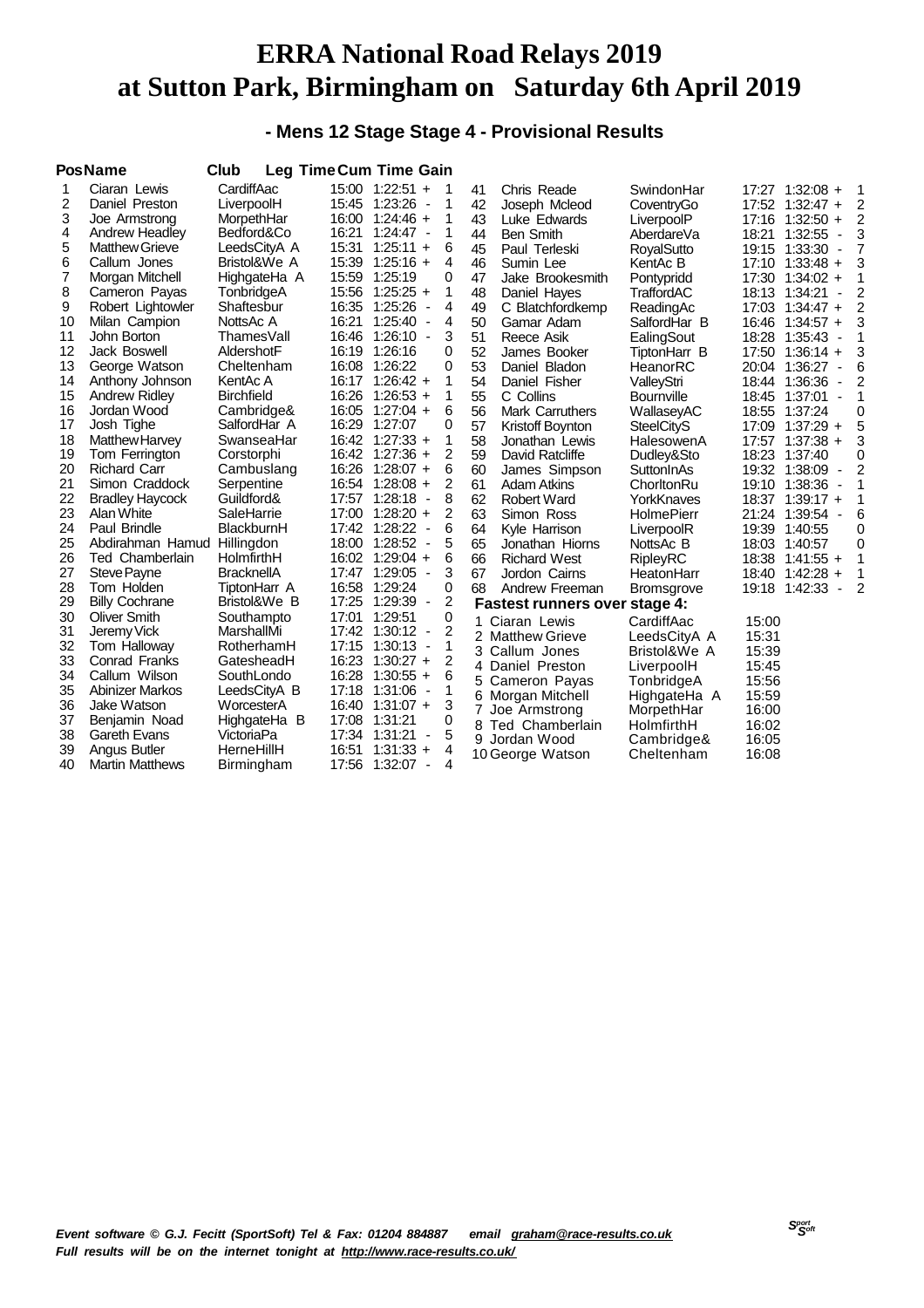#### **- Mens 12 Stage Stage 5 - Provisional Results**

|    | <b>PosName</b>            | Club              |       | <b>Leg Time Cum Time Gain</b>                         |    |                               |                   |                                                    |
|----|---------------------------|-------------------|-------|-------------------------------------------------------|----|-------------------------------|-------------------|----------------------------------------------------|
| 1  | Dan Nash                  | CardiffAac        |       | 26:33 1:49:24<br>0                                    | 41 | Courtney Chessell             | SwindonHar        | 29:58 2:02:06<br>0                                 |
| 2  | Benjamin Alcock           | Bedford&Co        |       | 2<br>26:22 1:51:09 +                                  | 42 | Johnny Cullen                 | <b>Birmingham</b> | 2<br>30:02 2:02:09<br>$\overline{\phantom{a}}$     |
| 3  | <b>Ricky Challinor</b>    | LiverpoolH        |       | 1<br>27:44 1:51:10<br>$\overline{\phantom{a}}$        | 43 | Oliver Harradence             | RoyalSutto        | 29:06 2:02:36 +<br>2                               |
| 4  | Roger Poolman             | HighgateHa A      |       | 3<br>26:21 1:51:40 +                                  | 44 | <b>Tony Obrien</b>            | LiverpoolP        | 30:19 2:03:09 -<br>1                               |
| 5  | Oliver Lockley            | LeedsCityA A      |       | 0<br>26:47 1:51:58                                    | 45 | Cameron Forrest               | KentAc B          | $2:03:29 +$<br>1<br>29:41                          |
| 6  | Jonathan Thewlis          | NottsAc A         |       | $\overline{4}$<br>26:27 1:52:07 +                     | 46 | Ewan Short                    | Pontypridd        | 1<br>29:46<br>$2:03:48 +$                          |
| 7  | Jarlath Mckenna           | Bristol&We A      |       | 1<br>27:08 1:52:24<br>$\overline{a}$                  | 47 | <b>Edward Stockdale</b>       | ReadingAc         | 2<br>29:23<br>$2:04:10 +$                          |
| 8  | Michael Callegari         | Shaftesbur        |       | 1<br>27:07 1:52:33 +                                  | 48 | J Taylorcaldwell              | EalingSout        | 3<br>29:22 2:05:05 +                               |
| 9  | Nathan Marsh              | TonbridgeA        |       | 1<br>27:12 1:52:37<br>$\overline{\phantom{a}}$        | 49 | <b>MattBerry</b>              | TraffordAC        | 31:11<br>1<br>$2:05:32 -$                          |
| 10 | Ellis Cross               | AldershotF        | 26:41 | 2<br>$1:52:57 +$                                      | 50 | Shaun Pinch                   | AberdareVa        | 6<br>32:45 2:05:40<br>$\overline{\phantom{a}}$     |
| 11 | Dave Morgan               | KentAc A          | 27:11 | 3<br>$1:53:53 +$                                      | 51 | David Song                    | ValleyStri        | 3<br>30:29 2:07:05 +                               |
| 12 | <b>Adam Pratt</b>         | MorpethHar        |       | 9<br>29:19 1:54:05<br>$\overline{\phantom{a}}$        | 52 | <b>Robert Clarke</b>          | SalfordHar B      | 2<br>32:22<br>$2:07:19 -$                          |
| 13 | <b>Guy Smith</b>          | SwanseaHar        |       | 5<br>26:50 1:54:23 +                                  | 53 | T Osborne                     | Dudley&Sto        | 29:48 2:07:28 +<br>6                               |
| 14 | Chris Smith               | ThamesVall        |       | 3<br>28:16 1:54:26<br>$\overline{\phantom{a}}$        | 54 | Jonathan Stanforth            | <b>Bournville</b> | 31:18 2:08:19 +<br>1                               |
| 15 | Marc Brown                | SalfordHar A      |       | 2<br>27:20 1:54:27 +                                  | 55 | Dean Hill                     | TiptonHarr B      | 3<br>32:19 2:08:33<br>$\blacksquare$               |
| 16 | Alex Lee                  | Cheltenham        |       | 3<br>28:12 1:54:34<br>$\overline{\phantom{a}}$        | 56 | <b>Ray Clark</b>              | WallaseyAC        | 0<br>31:12 2:08:36                                 |
| 17 | Michael Tanner            | <b>Birchfield</b> |       | 2<br>27:50 1:54:43<br>$\overline{\phantom{a}}$        | 57 | <b>Gary Berzins</b>           | SuttonInAs        | 3<br>$2:09:00 +$<br>30:51                          |
| 18 | Joseph Turner             | Cambridge&        |       | 2<br>27:52 1:54:56<br>$\overline{\phantom{a}}$        | 58 | Will Fossard                  | ChorltonRu        | 3<br>30:54<br>$2:09:30 +$                          |
| 19 | Stuart Gibson             | Cambuslang        |       | 1<br>27:27 1:55:34 +                                  | 59 | R Cadwallader                 | HalesowenA        | 32:18<br>2:09:56<br>1<br><b>.</b>                  |
| 20 | <b>Stuart Livingstone</b> | Corstorphi        | 28:22 | 1<br>1:55:58<br>$\overline{\phantom{a}}$              | 60 | Robert Bishop                 | <b>SteelCityS</b> | 3<br>32:30 2:09:59 -                               |
| 21 | Philip Robertson          | SaleHarrie        |       | 2<br>27:40 1:56:00 +                                  | 61 | James Mckenzie                | HeatonHarr        | 6<br>29:06 2:11:34 +                               |
| 22 | Zakariya Mahamed          | Southampto        |       | 8<br>$27:25$ 1:57:16 +                                | 62 | Jamie Rutherford              | LiverpoolR        | $2:11:35 +$<br>2<br>30:40                          |
| 23 | Joe Smith                 | TiptonHarr A      |       | 5<br>28:22 1:57:46 +                                  | 63 | Peter Edwards                 | HeanorRC          | 36:21<br>2:12:48<br>10<br>$\overline{\phantom{a}}$ |
| 24 | C Davies                  | BlackburnH        |       | 29:33 1:57:55<br>0                                    | 64 | Nickesh Patel                 | HolmePierr        | 33:13 2:13:07 -<br>$\mathbf 1$                     |
| 25 | Georgy Dzhgarkava         | Serpentine        | 30:01 | $\overline{4}$<br>1:58:09<br>$\overline{\phantom{a}}$ | 65 | James Rushton                 | NottsAc B         | 32:15 2:13:12<br>0                                 |
| 26 | Daniel Gaffney            | SouthLondo        |       | 27:16 1:58:11 +<br>8                                  | 66 | Gareth Green                  | YorkKnaves        | 34:16 2:13:33<br>4<br>٠                            |
| 27 | Jonathan Johnson          | RotherhamH        | 28:01 | 5<br>$1:58:14 +$                                      | 67 | Paul Sorrell                  | RipleyRC          | 32:04 2:13:59<br>1<br>$\blacksquare$               |
| 28 | <b>Elliot Hind</b>        | MarshallMi        |       | 3<br>28:10 1:58:22 +                                  | 68 | Kevin Fisher                  | <b>Bromsgrove</b> | 32:46<br>2:15:19<br>0                              |
| 29 | <b>Steve Green</b>        | HolmfirthH        |       | 3<br>29:44 1:58:48<br>$\blacksquare$                  |    | Fastest runners over stage 5: |                   |                                                    |
| 30 | Jamie Ashton              | <b>BracknellA</b> |       | 30:02 1:59:07<br>3<br>$\overline{\phantom{a}}$        | 1  | Roger Poolman                 | HighgateHa A      | 26:21                                              |
| 31 | Chris Smith               | LeedsCityA B      | 28:17 | $1:59:23 +$<br>4                                      |    | 2 Benjamin Alcock             | Bedford&Co        | 26:22                                              |
| 32 | <b>Andrew Drake</b>       | Bristol&We B      |       | 3<br>29:55 1:59:34<br>$\overline{\phantom{a}}$        |    | 3 Jonathan Thewlis            | NottsAc A         | 26:27                                              |
| 33 | Aaron Mcgrady             | VictoriaPa        |       | 5<br>28:32 1:59:53 +                                  |    | 4 Dan Nash                    | CardiffAac        | 26:33                                              |
| 34 | <b>Fahad Abdi</b>         | Hillingdon        |       | 9<br>31:25 2:00:17<br>$\overline{\phantom{a}}$        | 5. | Ellis Cross                   | AldershotF        | 26:41                                              |
| 35 | Jeff Cunningham           | HerneHillH        | 28:57 | $2:00:30 +$<br>4                                      |    | 6 Oliver Lockley              | LeedsCityA A      | 26:47                                              |
| 36 | Darryl Davison            | HighgateHa B      |       | 29:22 2:00:43 +<br>1                                  |    | 7 Guy Smith                   | SwanseaHar        | 26:50                                              |
| 37 | Steven Asquith            | GatesheadH        |       | 30:28 2:00:55<br>$\overline{4}$<br>$\blacksquare$     |    | 8 Michael Callegari           | Shaftesbur        | 27:07                                              |
| 38 | Lee Lintern               | Guildford&        | 32:44 | $2:01:02 - 16$                                        |    | 9 Jarlath Mckenna             | Bristol&We A      | 27:08                                              |
| 39 | Michael Jeavons           | WorcesterA        |       | 30:16 2:01:23<br>3<br>$\overline{\phantom{a}}$        |    | 10 Dave Morgan                | KentAc A          | 27:11                                              |
| 40 | <b>Oliver Paulin</b>      | CoventryGo        | 29:01 | $2:01:48 +$<br>2                                      |    |                               |                   |                                                    |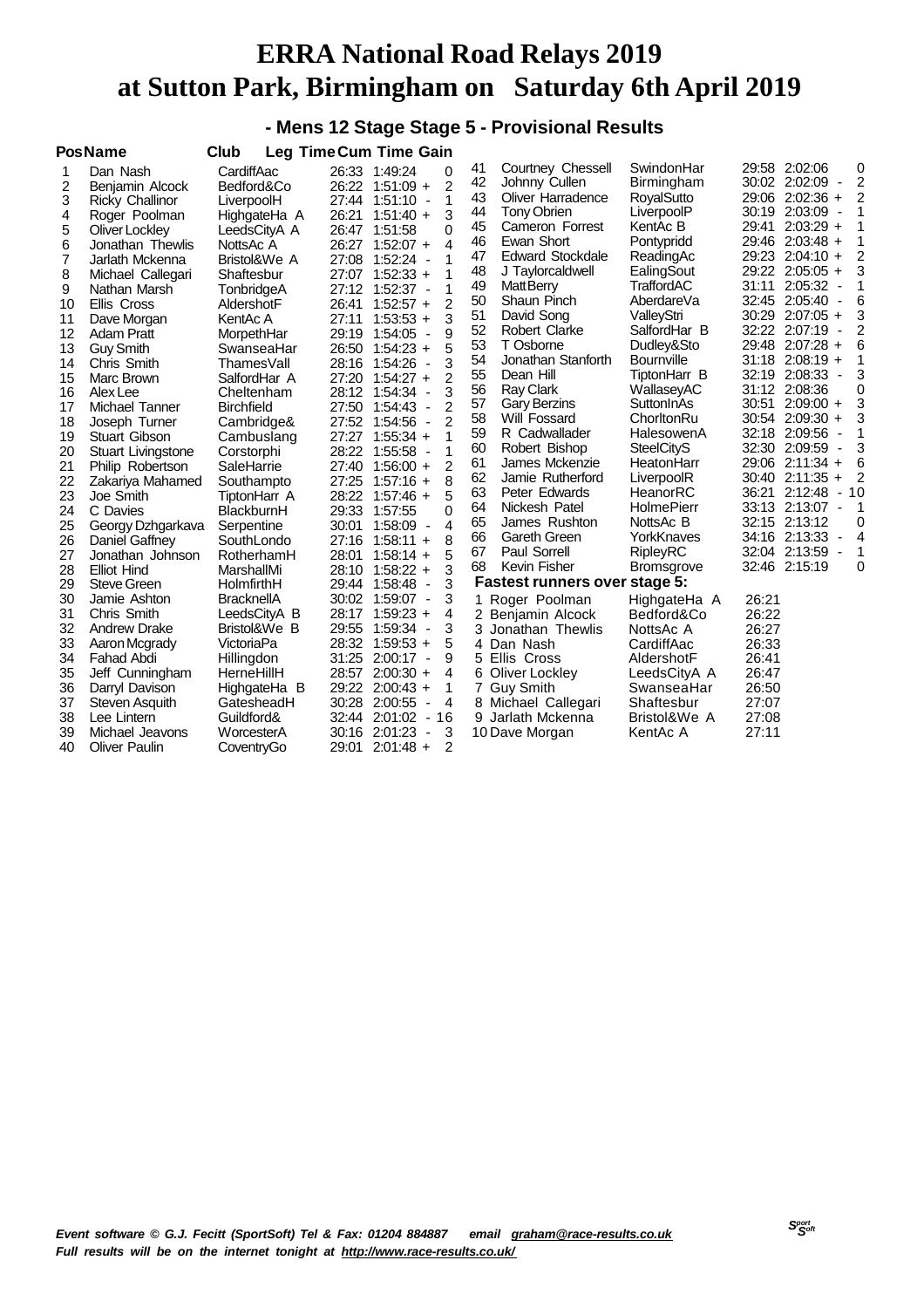#### **- Mens 12 Stage Stage 6 - Provisional Results**

|    | <b>PosName</b>          | Club              |       | <b>Leg Time Cum Time Gain</b>             |          |    |                               |                   |       |                                           |                |
|----|-------------------------|-------------------|-------|-------------------------------------------|----------|----|-------------------------------|-------------------|-------|-------------------------------------------|----------------|
|    | Larry Ryan              | CardiffAac        |       | 16:22 2:05:46                             | 0        | 41 | <b>Colin Bailey</b>           | Birmingham        |       | 18:20 2:20:29 +                           | 1              |
| 2  | Jonathan Janes          | Bedford&Co        |       | 15:59 2:07:08                             | 0        | 42 | Omer Homer                    | SwindonHar        |       | 18:39 2:20:45 -                           | $\overline{1}$ |
| 3  | Alex Crossland          | HighgateHa A      |       | 15:48 2:07:28 +                           | 1        | 43 | Frederic Tremblay             | <b>RoyalSutto</b> |       | 18:34 2:21:10                             | 0              |
| 4  | Max Brame               | LiverpoolH        |       | 16:24 2:07:34 -                           | 1        | 44 | Neil Phillips                 | KentAc B          |       | 18:20 2:21:49 +                           | 1              |
| 5  | Dominic Brown           | TonbridgeA        |       | 15:11 2:07:48 +                           | 4        | 45 | James Fox                     | ReadingAc         |       | 17:52 2:22:02 +                           | $\overline{2}$ |
| 6  | <b>Michael Salter</b>   | LeedsCityA A      |       | 16:17 2:08:15 -                           | 1        | 46 | Adam Jones                    | LiverpoolP        |       | 19:03 2:22:12<br>$\overline{\phantom{a}}$ | 2              |
| 7  | <b>Richard Peters</b>   | Bristol&We A      |       | 16:04 2:08:28                             | 0        | 47 | Philip Williams               | Pontypridd        |       | 19:04 2:22:52<br>$\overline{\phantom{a}}$ | 1              |
| 8  | Ted Ntibazonkiza        | Shaftesbur        |       | 16:10 2:08:43                             | 0        | 48 | Rushwan Lewis                 | TraffordAC        | 18:51 | $2:24:23 +$                               | 1              |
| 9  | <b>Philip Sewell</b>    | AldershotF        |       | 15:47 2:08:44 +                           | 1        | 49 | Robert Brown                  | EalingSout        |       | 19:32 2:24:37<br>$\overline{\phantom{a}}$ | 1              |
| 10 | <b>Matthew Williams</b> | NottsAc A         |       | 16:57 2:09:04 -                           | 4        | 50 | Gwilym Thomas                 | ValleyStri        |       | 18:32 2:25:37 +                           | 1              |
| 11 | Alex Brown              | MorpethHar        |       | $16:06$ 2:10:11 +                         | 1        | 51 | Lee Walters                   | AberdareVa        |       | 20:05 2:25:45<br>$\overline{\phantom{a}}$ | 1              |
| 12 | Niall Stewart           | KentAc A          |       | 16:31 2:10:24 -                           | 1        | 52 | D Brocklehurst                | SalfordHar B      |       | 19:04 2:26:23                             | 0              |
| 13 | Chris Livesey           | SalfordHar A      |       | $16:04$ 2:10:31 +                         | 2        | 53 | Thomas Brown                  | TiptonHarr B      |       | 18:04 2:26:37 +                           | $\overline{2}$ |
| 14 | Michael Cameron         | ThamesVall        |       | 16:32 2:10:58                             | 0        | 54 | Tom Gillbanks                 | WallaseyAC        |       | 18:03 2:26:39 +                           | 2              |
| 15 | Paul Aste               | Cambridge&        |       | $16:14$ 2:11:10 +                         | 3        | 55 | Jon Mould                     | <b>Bournville</b> |       | 18:49 2:27:08<br>$\overline{\phantom{a}}$ | 1              |
| 16 | Alex Lindfield          | Cheltenham        |       | 17:02 2:11:36                             | 0        | 56 | Simon Vines                   | Dudley&Sto        |       | 20:24 2:27:52<br>$\overline{\phantom{a}}$ | 3              |
| 17 | Alistair Campbell       | Cambuslang        |       | 16:28 2:12:02 +                           | 2        | 57 | Daniel Cleary                 | HalesowenA        |       | 18:20 2:28:16 +                           | 2              |
| 18 | <b>Christian Lovatt</b> | SwanseaHar        |       | 17:48 2:12:11<br>$\overline{\phantom{a}}$ | 5        | 58 | Rob Lee                       | ChorltonRu        |       | 19:07 2:28:37                             | 0              |
| 19 | Moray Anderson          | Corstorphi        |       | 16:45 2:12:43 +                           | 1        | 59 | Michael Greer                 | <b>SteelCityS</b> |       | 19:19 2:29:18 +                           | 1              |
| 20 | Daniel Ullah            | <b>Birchfield</b> |       | 18:01 2:12:44 -                           | 3        | 60 | Daniel Crow                   | SuttonInAs        |       | 20:27 2:29:27<br>$\overline{\phantom{a}}$ | 3              |
| 21 | Steven Henderson        | SaleHarrie        |       | 17:36 2:13:36                             | 0        | 61 | Phillip Jamieson              | HeatonHarr        |       | 18:37 2:30:11                             | 0              |
| 22 | Rikki James             | Southampto        |       | 16:31 2:13:47                             | 0        | 62 | <b>Gareth Little</b>          | NottsAc B         |       | 18:33 2:31:45 +                           | 3              |
| 23 | Phillip Wilson          | TiptonHarr A      |       | 16:29 2:14:15                             | 0        | 63 | Jake Williams                 | LiverpoolR        |       | 20:52 2:32:27<br>$\overline{\phantom{a}}$ | 1              |
| 24 | Joshua Holgate          | BlackburnH        |       | 16:51 2:14:46                             | 0        | 64 | <b>Toby Hone</b>              | YorkKnaves        |       | 19:05 2:32:38 +                           | 2              |
| 25 | <b>Andrew Reeves</b>    | Serpentine        |       | 17:26 2:15:35                             | $\Omega$ | 65 | Liam Johnson                  | HeanorRC          |       | 20:36 2:33:24<br>$\overline{\phantom{a}}$ | 2              |
| 26 | <b>Gareth Parr</b>      | SouthLondo        |       | 17:34 2:15:45                             | 0        | 66 | <b>Anthony Madge</b>          | <b>HolmePierr</b> |       | 20:38 2:33:45<br>$\overline{\phantom{a}}$ | 2              |
| 27 | <b>Richard Harris</b>   | RotherhamH        |       | 17:32 2:15:46                             | 0        | 67 | Darryll Thomas                | <b>Bromsgrove</b> |       | 19:20 2:34:39 +                           | 1              |
| 28 | Ross Threlfall          | MarshallMi        |       | 17:39 2:16:01                             | 0        | 68 | Ian Wartonwoods               | <b>RipleyRC</b>   |       | 23:56 2:37:55<br>$\overline{\phantom{a}}$ | 1              |
| 29 | Lewis Williams          | <b>BracknellA</b> |       | $17:15$ 2:16:22 +                         | 1        |    | Fastest runners over stage 6: |                   |       |                                           |                |
| 30 | Samuel Oshea            | HolmfirthH        |       | 17:40 2:16:28 -                           | 1        |    | Dominic Brown                 | TonbridgeA        | 15:11 |                                           |                |
| 31 | Miles Chandler          | Bristol&We B      |       | 16:59 2:16:33 +                           | 1        |    | 2 Philip Sewell               | AldershotF        | 15:47 |                                           |                |
| 32 | Andrew Warburton        | HerneHillH        |       | 16:46 2:17:16 +                           | 3        |    | 3 Alex Crossland              | HighgateHa A      | 15:48 |                                           |                |
| 33 | Neil Cook               | VictoriaPa        |       | 18:06 2:17:59                             | $\Omega$ | 4  | Jonathan Janes                | Bedford&Co        | 15:59 |                                           |                |
| 34 | Charlie Edwards         | Hillingdon        |       | 18:02 2:18:19                             | 0        |    | 5 Richard Peters              | Bristol&We A      | 16:04 |                                           |                |
| 35 | Dom Smith               | HighgateHa B      | 17:41 | $2:18:24 +$                               | 1        |    | 6 Chris Livesey               | SalfordHar A      | 16:04 |                                           |                |
| 36 | Luke Sheppard           | WorcesterA        |       | 17:45 2:19:08 +                           | 3        |    | 7 Alex Brown                  | MorpethHar        | 16:06 |                                           |                |
| 37 | Simon Ellis             | LeedsCityA B      |       | 20:03 2:19:26 -                           | 6        |    | 8 Ted Ntibazonkiza            | Shaftesbur        | 16:10 |                                           |                |
| 38 | Tom Burgess             | CoventryGo        |       | 17:44 2:19:32 +                           | 2        |    | 9 Paul Aste                   | Cambridge&        | 16:14 |                                           |                |
| 39 | Mark Tennyson           | Guildford&        |       | 19:03 2:20:05 -                           | 1        |    | 10 Michael Salter             | LeedsCityA A      | 16:17 |                                           |                |
| 40 | David Wakefield         | GatesheadH        | 19:17 | 2:20:12<br>$\blacksquare$                 | 3        |    |                               |                   |       |                                           |                |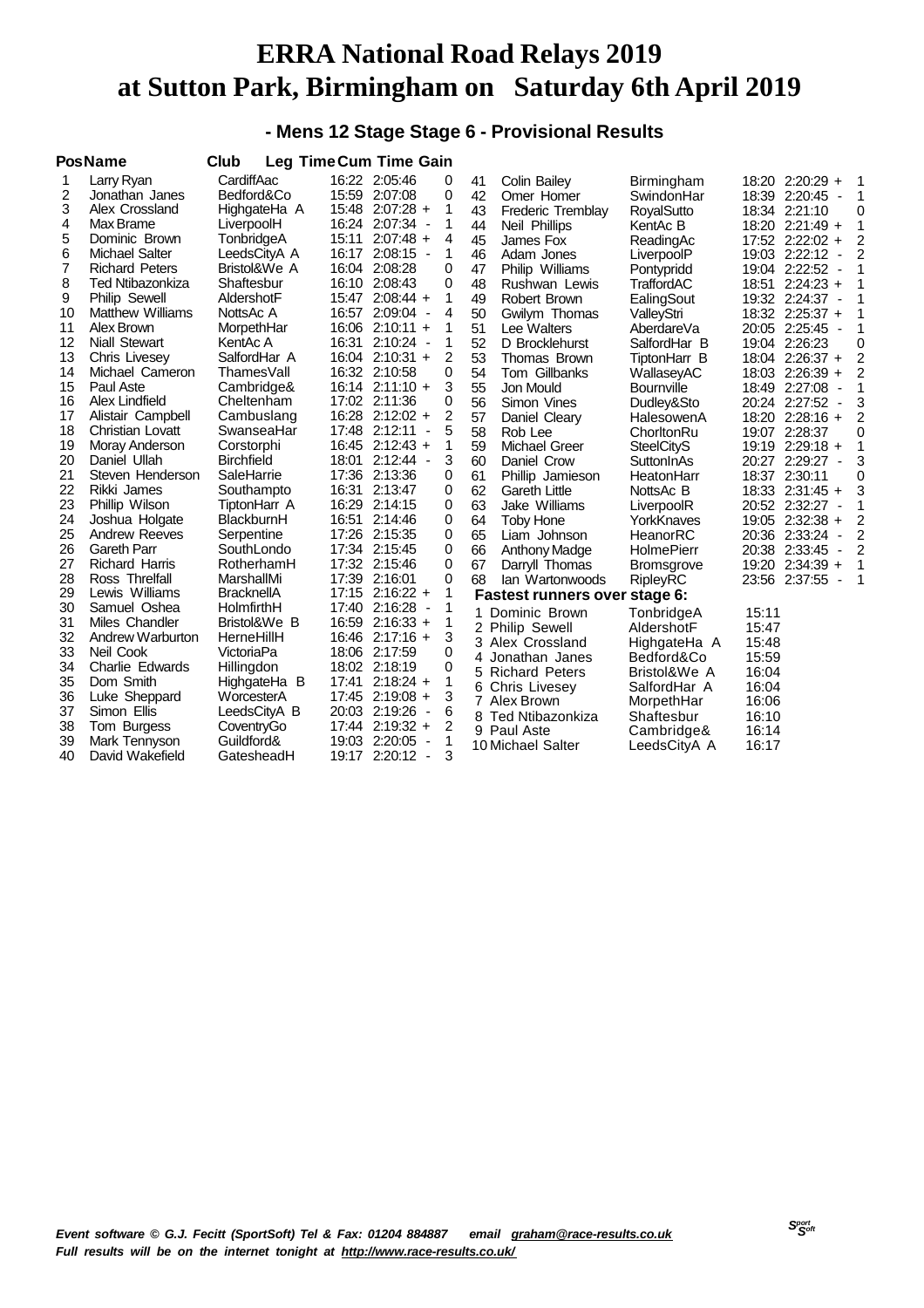**- Mens 12 Stage Stage 7 - Provisional Results**

|    | <b>PosName</b>           | Club              |       | <b>Leg Time Cum Time Gain</b>                 |                |    |                                      |                   |       |                     |                          |                |
|----|--------------------------|-------------------|-------|-----------------------------------------------|----------------|----|--------------------------------------|-------------------|-------|---------------------|--------------------------|----------------|
| 1  | <b>Matthew Edwards</b>   | CardiffAac        |       | 27:35 2:33:21                                 | 0              | 41 | Luc Jolly                            | ReadingAc         |       | 29:20 2:51:22 +     |                          | 4              |
| 2  | Dejene Gezimu            | LiverpoolH        | 26:31 | $2:34:05 +$                                   | $\overline{2}$ | 42 | Luke Byrne                           | SwindonHar        |       | 30:43 2:51:28       |                          | 0              |
| 3  | Philip Sesemann          | LeedsCityA A      |       | 26:02 2:34:17 +                               | 3              | 43 | Alex Dudney                          | KentAc B          |       | 29:56 2:51:45 +     |                          | 1              |
| 4  | Andrew Vernon            | AldershotF        |       | 25:34 2:34:18 +                               | 5              | 44 | Russell Simpson                      | RoyalSutto        |       | 31:07 2:52:17       | $\overline{\phantom{a}}$ | 1              |
| 5  | Josh Lunn                | Bedford&Co        |       | 27:24 2:34:32<br>$\overline{\phantom{a}}$     | 3              | 45 | James Spencer                        | Pontypridd        |       | $30:15$ 2:53:07 +   |                          | 2              |
| 6  | Daniel Studley           | Bristol&We A      |       | 26:07 2:34:35 +                               | 1              | 46 | <b>Ben Friend</b>                    | Guildford&        |       | 33:20 2:53:25       | $\blacksquare$           | $\overline{7}$ |
| 7  | Alex Lepretre            | HighgateHa A      | 27:10 | 2:34:38<br>$\overline{\phantom{a}}$           | 4              | 47 | Darren Russell                       | TraffordAC        | 30:41 | $2:55:04 +$         |                          | 1              |
| 8  | Alex Howard              | TonbridgeA        | 27:11 | 2:34:59<br>$\overline{\phantom{a}}$           | 3              | 48 | John Hobbs                           | ValleyStri        |       | 29:42 2:55:19 +     |                          | 2              |
| 9  | Alex Yee                 | KentAc A          |       | 25:00 2:35:24 +                               | 3              | 49 | Aaron Brown                          | TiptonHarr B      |       | 30:45 2:57:22       | $\ddot{}$                | $\overline{4}$ |
| 10 | <b>Stuart Spencer</b>    | NottsAc A         |       | 26:42 2:35:46                                 | 0              | 50 | Akira Anzaijackson                   | EalingSout        |       | 32:46 2:57:23       | $\overline{\phantom{a}}$ | 1              |
| 11 | William Rylehodges       | Shaftesbur        |       | 28:12 2:36:55<br>$\overline{\phantom{a}}$     | 3              | 51 | Greg Jones                           | WallaseyAC        |       | 30:57 2:57:36 +     |                          | 3              |
| 12 | <b>Gary Priestley</b>    | SalfordHar A      | 27:41 | $2:38:12 +$                                   | 1              | 52 | David Nation                         | Dudley&Sto        |       | 30:19 2:58:11 +     |                          | 4              |
| 13 | Daniel Mulryan           | ThamesVall        |       | 27:50 2:38:48 +                               | 1              | 53 | John Halson                          | LiverpoolP        |       | 36:14 2:58:26       | $\overline{\phantom{a}}$ | 7              |
| 14 | Omer Ahmed               | <b>Birchfield</b> |       | 26:15 2:38:59 +                               | 6              | 54 | Adrian Lewis                         | AberdareVa        |       | 33:09 2:58:54       | $\overline{\phantom{a}}$ | 3              |
| 15 | Daniel Rothwell          | SwanseaHar        |       | 26:58 2:39:09 +                               | 3              | 55 | lain Jones                           | <b>Bournville</b> | 32:20 | 2:59:28             |                          | 0              |
| 16 | <b>Richard Decamps</b>   | Cheltenham        |       | 27:49 2:39:25                                 | 0              | 56 | James Meader                         | HeatonHarr        |       | 29:28 2:59:39 +     |                          | 5              |
| 17 | Karl Taylor              | MorpethHar        |       | 29:15 2:39:26<br>$\overline{\phantom{a}}$     | 6              | 57 | Paul Stephens                        | SalfordHar B      |       | 33:46 3:00:09       | ÷,                       | 5              |
| 18 | Alexander Teuten         | Southampto        |       | 26:22 2:40:09 +                               | 4              | 58 | J Sweetnampowell                     | <b>SteelCityS</b> | 31:08 | $3:00:26 +$         |                          | 1              |
| 19 | Tim Harrison             | Cambridge&        |       | 29:13 2:40:23<br>$\overline{\phantom{a}}$     | 4              | 59 | Daniel Vasey                         | ChorltonRu        | 32:46 | 3:01:23             | ÷,                       | 1              |
| 20 | Alasdair Campbell        | Cambuslang        |       | 28:29 2:40:31<br>$\blacksquare$               | 3              | 60 | Kristian Bayley                      | HalesowenA        | 33:10 | 3:01:26             | $\blacksquare$           | 3              |
| 21 | <b>Matthew Barnes</b>    | SaleHarrie        | 27:39 | 2:41:15                                       | 0              | 61 | John Muddeman                        | NottsAc B         |       | $30:02$ $3:01:47$ + |                          | 1              |
| 22 | Tom Cunningham           | Corstorphi        |       | 29:09 2:41:52 -                               | 3              | 62 | David Cass                           | SuttonInAs        | 33:14 | 3:02:41             | $\overline{\phantom{a}}$ | 2              |
| 23 | <b>Richard Carpenter</b> | TiptonHarr A      |       | 28:26 2:42:41                                 | 0              | 63 | Adam Simkin                          | LiverpoolR        | 32:25 | 3:04:52             |                          | 0              |
| 24 | Lee Milburn              | RotherhamH        | 28:21 | $2:44:07 +$                                   | 3              | 64 | Chris Rhodes                         | HolmePierr        | 34:18 | $3:08:03 +$         |                          | $\overline{c}$ |
| 25 | Paul Prothero            | SouthLondo        |       | 28:56 2:44:41 +                               | 1              | 65 | Carl Hatton                          | <b>Bromsgrove</b> |       | 33:34 3:08:13 +     |                          | $\overline{2}$ |
| 26 | Thomas Blaney            | BlackburnH        |       | 29:59 2:44:45<br>$\overline{\phantom{a}}$     | $\overline{2}$ | 66 | Ryan Ball                            | HeanorRC          | 34:55 | 3:08:19             | ÷,                       | 1              |
| 27 | Andrew Watt              | Bristol&We B      |       | 28:26 2:44:59 +                               | 4              | 67 | Luke Beresford                       | <b>RipleyRC</b>   | 30:31 | $3:08:26 +$         |                          | 1              |
| 28 | James Tuttle             | MarshallMi        |       | 29:09 2:45:10                                 | 0              | 68 | <b>Tim Buckley</b>                   | YorkKnaves        |       | 36:12 3:08:50       |                          | $\overline{4}$ |
| 29 | Joost Vogel              | Serpentine        | 30:20 | 2:45:55<br>$\overline{\phantom{a}}$           | 4              |    | <b>Fastest runners over stage 7:</b> |                   |       |                     |                          |                |
| 30 | Kai Sunman               | HolmfirthH        | 29:41 | 2:46:09                                       | 0              |    | 1 Alex Yee                           | KentAc A          | 25:00 |                     |                          |                |
| 31 | Carl Delaney             | HerneHillH        |       | 29:12 2:46:28 +                               | 1              |    | 2 Andrew Vernon                      | AldershotF        | 25:34 |                     |                          |                |
| 32 | Oli Lum                  | <b>BracknellA</b> |       | 30:29 2:46:51<br>$\overline{\phantom{a}}$     | 3              |    | 3 Philip Sesemann                    | LeedsCityA A      | 26:02 |                     |                          |                |
| 33 | Robert Thompson          | Hillingdon        |       | 29:24 2:47:43 +                               | 1              |    | 4 Daniel Studley                     | Bristol&We A      | 26:07 |                     |                          |                |
| 34 | Joseph Dale              | VictoriaPa        |       | 30:20 2:48:19<br>$\blacksquare$               | 1              | 5. | Omer Ahmed                           | <b>Birchfield</b> | 26:15 |                     |                          |                |
| 35 | Ben Douglas              | LeedsCityA B      |       | 28:55 2:48:21 +                               | 2              |    | 6 Alexander Teuten                   | Southampto        | 26:22 |                     |                          |                |
| 36 | Henry Murdoch            | HighgateHa B      |       | 30:18 2:48:42<br>$\overline{\phantom{a}}$     | 1              |    | Dejene Gezimu                        | LiverpoolH        | 26:31 |                     |                          |                |
| 37 | Robbie Campbell          | WorcesterA        |       | 29:53 2:49:01<br>$\qquad \qquad \blacksquare$ | 1              |    | 8 Stuart Spencer                     | NottsAc A         | 26:42 |                     |                          |                |
| 38 | Mark Ince                | Birmingham        |       | 28:47 2:49:16 +                               | 3              |    | 9 Daniel Rothwell                    | SwanseaHar        | 26:58 |                     |                          |                |
| 39 | Ross Christie            | GatesheadH        | 29:21 | $2:49:33 +$                                   | 1              |    | 10 Alex Lepretre                     | HighgateHa A      | 27:10 |                     |                          |                |
| 40 | <b>Alistair Smith</b>    | CoventryGo        | 30:30 | 2:50:02<br>$\sim$                             | 2              |    |                                      |                   |       |                     |                          |                |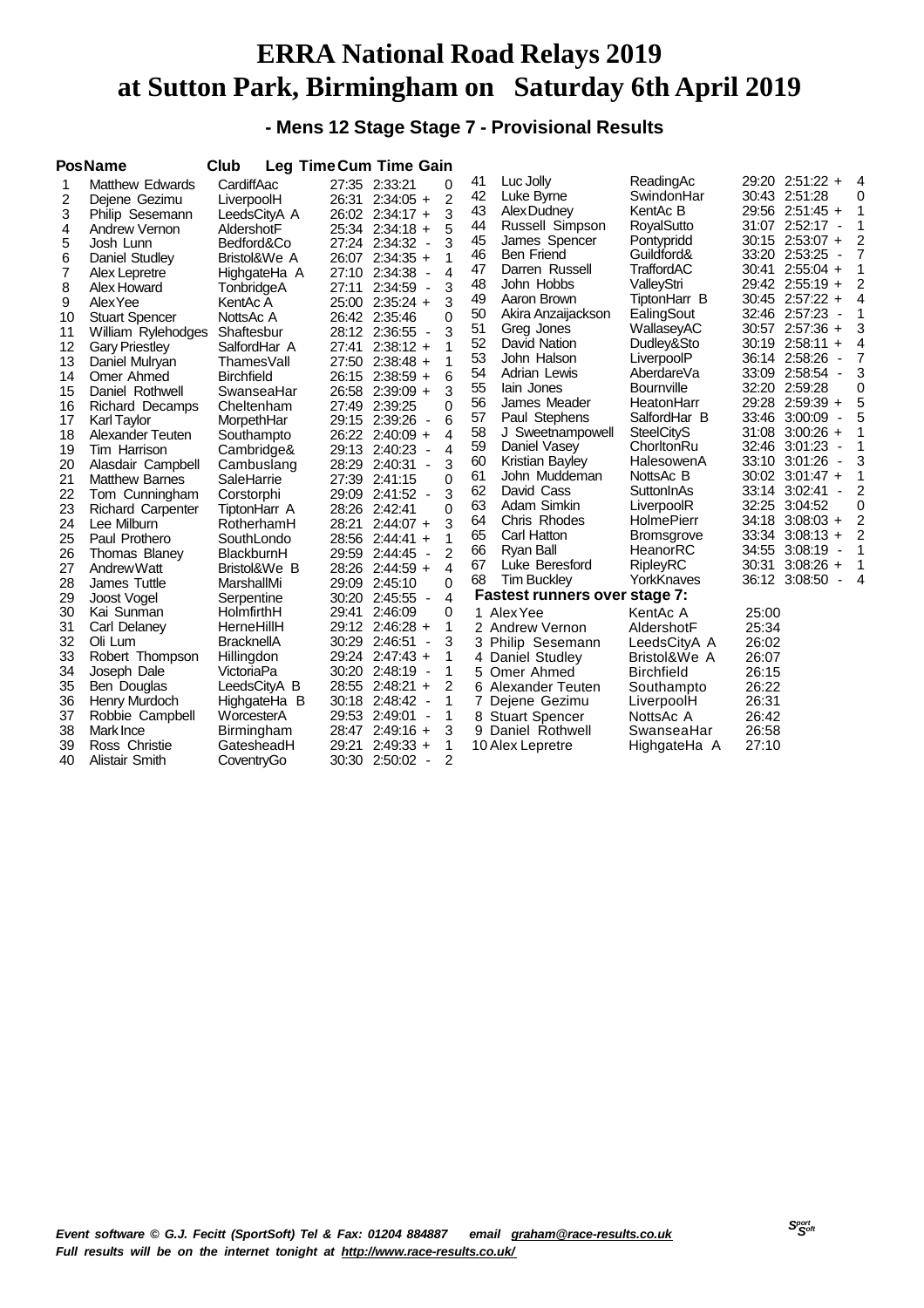**- Mens 12 Stage Stage 8 - Provisional Results**

|    | <b>PosName</b>           | Club              |       | <b>Leg Time Cum Time Gain</b>             |                          |                |                |                                      |                   |       |                     |                          |   |
|----|--------------------------|-------------------|-------|-------------------------------------------|--------------------------|----------------|----------------|--------------------------------------|-------------------|-------|---------------------|--------------------------|---|
| 1  | Ossama Meslek            | LeedsCityA A      |       | 15:03 2:49:20 +                           |                          | 2              | 41             | <b>Elliot Davies</b>                 | ReadingAc         | 17:25 | 3:08:47             |                          | 0 |
| 2  | Matthew Jackson          | LiverpoolH        |       | 15:57 2:50:02                             |                          | 0              | 42             | <b>Daniel Pettitt</b>                | KentAc B          |       | 17:37 3:09:22 +     |                          | 1 |
| 3  | Alex Pointon             | AldershotF        |       | 15:50 2:50:08 +                           |                          | 1              | 43             | Darren Davidse                       | SwindonHar        |       | 19:32 3:11:00       | $\overline{\phantom{a}}$ | 1 |
| 4  | Peter Chambers           | HighgateHa A      | 15:41 | $2:50:19 +$                               |                          | 3              | 44             | <b>Ben Gilmore</b>                   | Guildford&        |       | $19:15$ 3:12:40 +   |                          | 2 |
| 5  | Josh Moody               | Bristol&We A      |       | 15:47 2:50:22 +                           |                          | 1              | 45             | Laurence Pole                        | Pontypridd        |       | 19:35 3:12:42       |                          | 0 |
| 6  | Owain Edwards            | CardiffAac        |       | 17:07 2:50:28                             | $\overline{\phantom{a}}$ | 5              | 46             | Ali Hasip                            | RoyalSutto        | 20:41 | 3:12:58             | $\blacksquare$           | 2 |
| 7  | Jamie Bryant             | TonbridgeA        |       | 15:58 2:50:57 +                           |                          | 1              | 47             | Matt Chadwick                        | ValleyStri        |       | 18:15 3:13:34 +     |                          | 1 |
| 8  | Sean Fitzpatrick         | KentAc A          |       | 16:13 2:51:37 +                           |                          | 1              | 48             | Ryan Sciacca                         | TraffordAC        |       | 18:54 3:13:58       | $\overline{\phantom{a}}$ | 1 |
| 9  | Michael Harrison         | Bedford&Co        |       | 17:15 2:51:47 -                           |                          | 4              | 49             | Mark Kencroft                        | EalingSout        |       | 18:42 3:16:05 +     |                          | 1 |
| 10 | <b>Tim Hartley</b>       | NottsAc A         |       | 16:18 2:52:04                             |                          | 0              | 50             | Alex Norton                          | WallaseyAC        |       | $18:39$ $3:16:15 +$ |                          | 1 |
| 11 | <b>Ben Winfield</b>      | Shaftesbur        |       | 16:39 2:53:34                             |                          | $\Omega$       | 51             | Daniel Gilbody                       | LiverpoolP        |       | 19:32 3:17:58 +     |                          | 2 |
| 12 | Bruno Lima               | SalfordHar A      |       | 16:19 2:54:31                             |                          | 0              | 52             | Calum Mills                          | HeatonHarr        |       | 18:49 3:18:28 +     |                          | 4 |
| 13 | <b>Jack Hallas</b>       | <b>Birchfield</b> |       | 15:58 2:54:57 +                           |                          | 1              | 53             | Steven Smith                         | AberdareVa        | 19:41 | $3:18:35 +$         |                          | 1 |
| 14 | <b>Elliott Lawrence</b>  | SwanseaHar        |       | 16:42 2:55:51 +                           |                          | 1              | 54             | Stephen Forcer                       | <b>Bournville</b> |       | 19:14 3:18:42 +     |                          | 1 |
| 15 | <b>Phillip Winkler</b>   | MorpethHar        |       | 16:33 2:55:59 +                           |                          | 2              | 55             | Mark Fantom                          | TiptonHarr B      | 22:01 | 3:19:23             |                          | 6 |
| 16 | D Garciarasines          | ThamesVall        |       | 17:14 2:56:02 -                           |                          | 3              | 56             | Simon Hughes                         | Dudley&Sto        |       | 21:38 3:19:49       |                          | 4 |
| 17 | <b>Matthieu Marshall</b> | Southampto        |       | 16:19 2:56:28 +                           |                          | 1              | 57             | Malcolm Baggaley                     | <b>SteelCityS</b> |       | 19:25 3:19:51 +     |                          | 1 |
| 18 | Luke Kearns              | Cheltenham        |       | 17:22 2:56:47 -                           |                          | 2              | 58             | <b>Matthew Wilkinson</b>             | HalesowenA        |       | 18:48 3:20:14 +     |                          | 2 |
| 19 | Jamie Mckinnon           | Cambuslang        |       | 16:23 2:56:54 +                           |                          | 1              | 59             | James O'connor                       | SalfordHar B      |       | 22:22 3:22:31       | ٠                        | 2 |
| 20 | <b>Chris Molloy</b>      | Cambridge&        |       | 17:23 2:57:46<br>$\sim$                   |                          | 1              | 60             | Nick Jones                           | ChorltonRu        |       | 22:02 3:23:25       | $\overline{\phantom{a}}$ | 1 |
| 21 | Malcolm Lang             | Corstorphi        |       | 17:09 2:59:01 +                           |                          | 1              | 61             | Steven Leek                          | NottsAc B         | 22:11 | 3:23:58             |                          | 0 |
| 22 | <b>Adam Soley</b>        | TiptonHarr A      |       | $16:50$ 2:59:31 +                         |                          | 1              | 62             | Paul Dobbs                           | SuttonInAs        |       | 21:30 3:24:11       |                          | 0 |
| 23 | <b>Robert Fairbanks</b>  | SaleHarrie        | 18:41 | $2:59:56 -$                               |                          | $\overline{2}$ | 63             | Luke Osborn                          | YorkKnaves        |       | 18:03 3:26:53 +     |                          | 5 |
| 24 | Jacob Watson             | BlackburnH        |       | 16:33 3:01:18 +                           |                          | 2              | 64             | Jon Reynolds                         | LiverpoolR        |       | 23:15 3:28:07       | $\overline{\phantom{a}}$ | 1 |
| 25 | Adam Wilson              | Bristol&We B      |       | $16:50$ 3:01:49 +                         |                          | $\overline{2}$ | 65             | Paul Collins                         | <b>Bromsgrove</b> |       | 20:16 3:28:29       |                          | 0 |
| 26 | David Tune               | RotherhamH        |       | 18:00 3:02:07 -                           |                          | $\overline{2}$ | 66             | Wayne Mcaneaney                      | <b>HolmePierr</b> |       | 21:30 3:29:33       | $\overline{\phantom{a}}$ | 2 |
| 27 | Joseph Lyne              | SouthLondo        |       | 18:02 3:02:43 -                           |                          | 2              | 67             | Danny Elliott                        | <b>RipleyRC</b>   | 21:18 | 3:29:44             |                          | 0 |
| 28 | <b>Mark Palser</b>       | MarshallMi        |       | 17:58 3:03:08                             |                          | $\Omega$       | 68             | <b>Paul Mercer</b>                   | HeanorRC          | 21:55 | 3:30:14             | $\blacksquare$           | 2 |
| 29 | Jeremy Agnew             | Serpentine        |       | 17:30 3:03:25                             |                          | 0              |                | <b>Fastest runners over stage 8:</b> |                   |       |                     |                          |   |
| 30 | <b>Philip Hewitt</b>     | HolmfirthH        | 18:41 | 3:04:50                                   |                          | 0              | 1              | Ossama Meslek                        | LeedsCityA A      | 15:03 |                     |                          |   |
| 31 | <b>Bradley Birch</b>     | Hillingdon        |       | $17:27$ 3:05:10 +                         |                          | 2              |                | 2 Peter Chambers                     | HighgateHa A      | 15:41 |                     |                          |   |
| 32 | James Cordwell           | VictoriaPa        |       | $17:15$ 3:05:34 +                         |                          | 2              |                | 3 Josh Moody                         | Bristol&We A      | 15:47 |                     |                          |   |
| 33 | <b>Bruce Poll</b>        | <b>BracknellA</b> |       | 18:43 3:05:34                             | $\overline{\phantom{a}}$ | 1              |                | 4 Alex Pointon                       | AldershotF        | 15:50 |                     |                          |   |
| 34 | <b>Trevor Chilton</b>    | HerneHillH        |       | 19:27 3:05:55 -                           |                          | 3              |                | 5 Matthew Jackson                    | LiverpoolH        | 15:57 |                     |                          |   |
| 35 | Will Marshall            | LeedsCityA B      |       | 17:52 3:06:13                             |                          | 0              | 6              | Jack Hallas                          | <b>Birchfield</b> | 15:58 |                     |                          |   |
| 36 | <b>Tom Crowley</b>       | HighgateHa B      |       | 18:03 3:06:45                             |                          | 0              | $\overline{7}$ | Jamie Bryant                         | TonbridgeA        | 15:58 |                     |                          |   |
| 37 | <b>Clark Roberts</b>     | CoventryGo        |       | $17:03$ $3:07:05$ +                       |                          | 3              |                | 8 Sean Fitzpatrick                   | KentAc A          | 16:13 |                     |                          |   |
| 38 | Daniel Alexander         | GatesheadH        |       | $17:46$ 3:07:19 +                         |                          | 1              |                | 9 Tim Hartley                        | NottsAc A         | 16:18 |                     |                          |   |
| 39 | Nick Lewis               | Birmingham        |       | 18:06 3:07:22<br>$\overline{\phantom{a}}$ |                          | 1              |                | 10 Bruno Lima                        | SalfordHar A      | 16:19 |                     |                          |   |
| 40 | Chris Harle              | WorcesterA        | 18:24 | 3:07:25                                   | $\overline{\phantom{a}}$ | 3              |                | 11 Matthieu Marshall                 | Southampto        | 16:19 |                     |                          |   |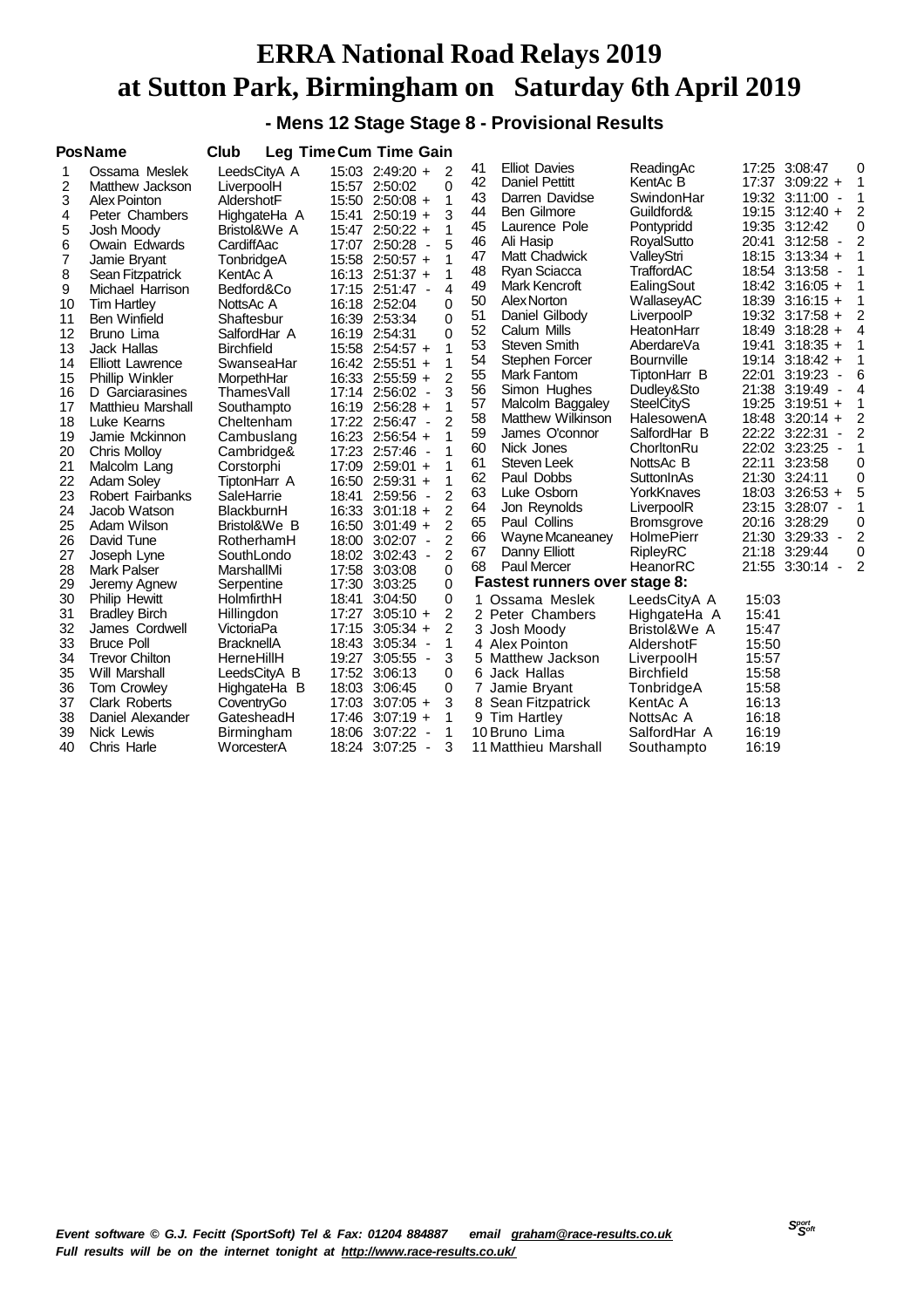**- Mens 12 Stage Stage 9 - Provisional Results**

|    | <b>PosName</b>            | Club              |       | Leg Time Cum Time Gain |                |     |                               |                   |       |                                           |          |
|----|---------------------------|-------------------|-------|------------------------|----------------|-----|-------------------------------|-------------------|-------|-------------------------------------------|----------|
| 1  | Linton Taylor             | LeedsCityA A      |       | 26:30 3:15:50          |                | 041 | Dame Dibaba                   | KentAc B          | 29:11 | $3:38:33 +$                               | 1        |
| 2  | <b>Richard Allen</b>      | AldershotF        |       | 25:56 3:16:04 +        | 1              | 42  | Robert Tan                    | ReadingAc         |       | 30:51 3:39:38 -                           | 1        |
| 3  | Peter Legrice             | Bristol&We A      |       | 25:43 3:16:05 +        | $\overline{c}$ | 43  | Gary O'brien                  | SwindonHar        |       | 29:43 3:40:43                             | 0        |
| 4  | Owen Hind                 | KentAc A          |       | 26:03 3:17:40 +        | 4              | 44  | Andrew Hughes                 | Pontypridd        |       | 30:24 3:43:06 +                           | 1        |
| 5  | Robert Wilson             | HighgateHa A      |       | 27:22 3:17:41 -        | 1              | 45  | Mark Brown                    | Guildford&        | 31:52 | $3:44:32 -$                               | 1        |
| 6  | Ryan Driscoll             | TonbridgeA        |       | 26:57 3:17:54 +        | 1              | 46  | Jonathan Ball                 | ValleyStri        |       | $31:16$ $3:44:50 +$                       | 1        |
| 7  | Alastair Watson           | NottsAc A         | 26:18 | $3:18:22 +$            | 3              | 47  | Mark Rickards                 | RoyalSutto        |       | 31:54 3:44:52 -                           | 1        |
| 8  | A Rutherford              | LiverpoolH        |       | 29:00 3:19:02 -        | 6              | 48  | Jack Poland                   | WallaseyAC        | 31:08 | $3:47:23 +$                               | 2        |
| 9  | Joel Redman               | CardiffAac        |       | 29:08 3:19:36 -        | 3              | 49  | <b>Richard Turner</b>         | TraffordAC        | 33:51 | 3:47:49                                   | 1        |
| 10 | Jack Goodwin              | Bedford&Co        |       | 27:52 3:19:39 -        | 1              | 50  | <b>Peter Flewitt</b>          | EalingSout        | 31:48 | $3:47:53 -$                               | 1        |
| 11 | <b>Mark Pearce</b>        | Shaftesbur        |       | 26:44 3:20:18          | 0              | 51  | Michael Gall                  | LiverpoolP        |       | 32:36 3:50:34                             | 0        |
| 12 | Dewi Griffiths            | SwanseaHar        |       | 25:06 3:20:57 +        | 2              | 52  | <b>Ben Foster</b>             | Dudley&Sto        | 30:47 | $3:50:36 +$                               | 4        |
| 13 | Stuart Robinson           | SalfordHar A      |       | 28:30 3:23:01          | 1              | 53  | Charlie Townsend              | HeatonHarr        | 32:41 | 3:51:09<br>$\overline{\phantom{a}}$       | 1        |
| 14 | Orlando Corea             | <b>Birchfield</b> |       | 28:39 3:23:36 -        | 1              | 54  | Samuel Brown                  | <b>SteelCityS</b> |       | $31:30$ $3:51:21$ +                       | 3        |
| 15 | Jonathan Roberts          | Southampto        |       | 27:13 3:23:41 +        | $\overline{2}$ | 55  | Mateusz Sliwinski             | HalesowenA        | 31:11 | $3:51:25 +$                               | 3        |
| 16 | James Ellis               | ThamesVall        |       | 28:08 3:24:10          | 0              | 56  | <b>Richard Lloyd</b>          | AberdareVa        |       | 32:52 3:51:27<br>$\overline{\phantom{a}}$ | 3        |
| 17 | Ryan Thomson              | Cambuslang        |       | 27:40 3:24:34 +        | 2              | 57  | Tom Acha                      | TiptonHarr B      |       | 32:58 3:52:21<br>÷                        | 2        |
| 18 | James Reed                | Cambridge&        | 27:50 | $3:25:36 +$            | $\overline{2}$ | 58  | Ben Dodd                      | <b>Bournville</b> |       | 33:54 3:52:36<br>$\overline{\phantom{a}}$ | 4        |
| 19 | Dan Thomas                | Cheltenham        | 29:44 | $3:26:31 -$            | 1              | 59  | Christopher Rayner            | ChorltonRu        | 31:00 | $3:54:25 +$                               | 1        |
| 20 | Ewan Brown                | Corstorphi        |       | 27:35 3:26:36 +        | 1              | 60  | Anthony Carbutt               | NottsAc B         |       | 32:43 3:56:41 +                           | 1        |
| 21 | Martin Williams           | TiptonHarr A      | 28:37 | $3:28:08 +$            |                | 61  | Luke Wordsworth               | SalfordHar B      | 34:21 | 3:56:52<br>$\overline{\phantom{a}}$       | 2        |
| 22 | Daniel Kashi              | SaleHarrie        |       | 28:27 3:28:23 +        | 1              | 62  | Jonathan Pinder               | YorkKnaves        |       | 30:54 3:57:47 +                           | 1        |
| 23 | Alistair Douglass         | MorpethHar        | 32:27 | $3:28:26$ -            | 8              | 63  | Nick Burnside                 | SuttonInAs        | 34:31 | 3:58:42<br>$\overline{\phantom{a}}$       | 1        |
| 24 | Jack Hindle               | BlackburnH        |       | 28:25 3:29:43          | $\Omega$       | 64  | David Gemmell                 | <b>Bromsgrove</b> |       | 32:32 4:01:01 +                           | 1        |
| 25 | Arron Larkin              | RotherhamH        |       | 28:32 3:30:39 +        |                | 65  | <b>Matthew Nicholls</b>       | RipleyRC          |       | 33:22 4:03:06 +                           | 2        |
| 26 | Ollie Garrod              | SouthLondo        | 28:21 | $3:31:04 +$            | 1              | 66  | John Sutherns                 | <b>HolmePierr</b> | 34:33 | 4:04:06                                   | $\Omega$ |
| 27 | Peter Bains               | Bristol&We B      |       | 29:38 3:31:27 -        | $\overline{2}$ | 67  | <b>Robert Burke</b>           | LiverpoolR        |       | 36:09 4:04:16<br>$\sim$                   | 3        |
| 28 | Jamie Seddon              | MarshallMi        |       | 28:36 3:31:44          | $\Omega$       | 68  | John Queenan                  | HeanorRC          | 35:48 | 4:06:02                                   | 0        |
| 29 | Hugh Torry                | Serpentine        |       | 30:02 3:33:27          | $\Omega$       |     | Fastest runners over stage 9: |                   |       |                                           |          |
| 30 | Aramias Zeration          | Hillingdon        |       | 28:46 3:33:56 +        | 1              |     | 1 Dewi Griffiths              | SwanseaHar        | 25:06 |                                           |          |
| 31 | Alex Robinson             | HolmfirthH        |       | 29:32 3:34:22 -        |                |     | 2 Peter Legrice               | Bristol&We A      | 25:43 |                                           |          |
| 32 | <b>Harvey Speed</b>       | CoventryGo        |       | 28:44 3:35:49 +        | 5              |     | 3 Richard Allen               | AldershotF        | 25:56 |                                           |          |
| 33 | <b>Barnaby Walker</b>     | HighgateHa B      |       | 29:10 3:35:55 +        | 3              |     | 4 Owen Hind                   | KentAc A          | 26:03 |                                           |          |
| 34 | Leon Foster               | LeedsCityA B      |       | 29:55 3:36:08 +        | 1              |     | 5 Alastair Watson             | NottsAc A         | 26:18 |                                           |          |
| 35 | Andy Waterman             | VictoriaPa        |       | 30:50 3:36:24 -        | 3              |     | 6 Linton Taylor               | LeedsCityA A      | 26:30 |                                           |          |
| 36 | Maxwell Cooper            | <b>BracknellA</b> |       | 31:19 3:36:53 -        | 3              |     | 7 Mark Pearce                 | Shaftesbur        | 26:44 |                                           |          |
| 37 | Kevin Connolly            | GatesheadH        | 30:01 | $3:37:20 +$            |                |     | 8 Ryan Driscoll               | TonbridgeA        | 26:57 |                                           |          |
| 38 | <b>Matthew Cartwright</b> | HerneHillH        |       | 31:33 3:37:28          | 4              |     | 9 Jonathan Roberts            | Southampto        | 27:13 |                                           |          |
| 39 | Steve Dunsby              | Birmingham        |       | 30:16 3:37:38          | 0              |     | 10 Robert Wilson              | HighgateHa A      | 27:22 |                                           |          |
| 40 | Kevin Mcmillan            | WorcesterA        |       | 30:37 3:38:02          | 0              |     |                               |                   |       |                                           |          |

 *Soft Event software © G.J. Fecitt (SportSoft) Tel & Fax: 01204 884887 email [graham@race-results.co.uk](mailto:graham@race-results.co.uk) Full results will be on the internet tonight at <http://www.race-results.co.uk/>*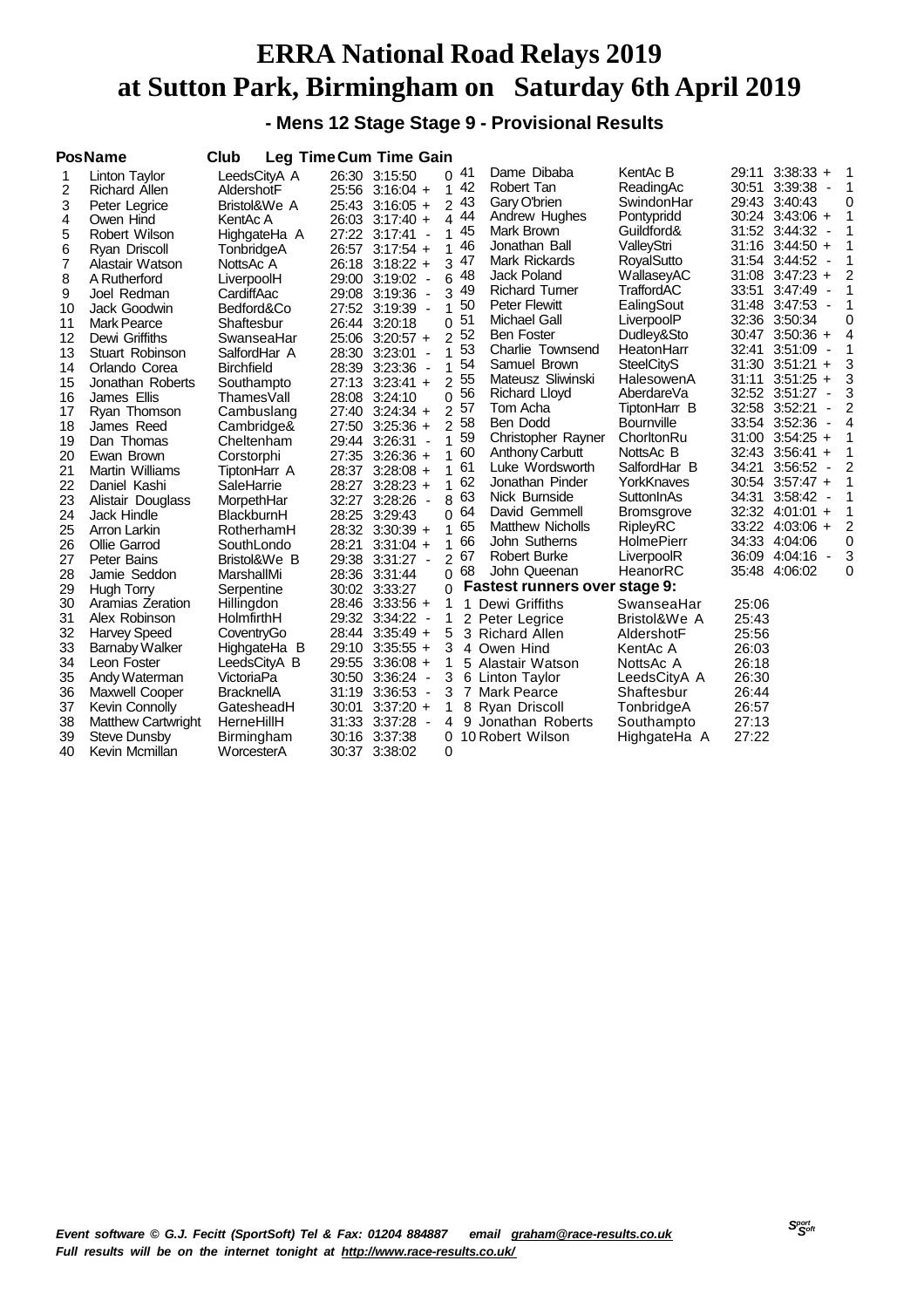#### **- Mens 12 Stage Stage 10 - Provisional Results**

|    | <b>PosName</b>         | Club              |       | <b>Leg Time Cum Time Gain</b>             |                |    |                                |                   |       |                                           |                |
|----|------------------------|-------------------|-------|-------------------------------------------|----------------|----|--------------------------------|-------------------|-------|-------------------------------------------|----------------|
| 1  | <b>Emile Cairess</b>   | LeedsCityA A      |       | 14:43 3:30:33                             | 0              | 41 | David Lewis                    | ReadingAc         | 17:19 | $3:56:57 +$                               | 1              |
| 2  | Owain Jones            | Bristol&We A      |       | 15:43 3:31:48 +                           | 1              | 42 | <b>Connor Carrier</b>          | WorcesterA        |       | 19:23 3:57:25<br>$\overline{\phantom{a}}$ | $\overline{2}$ |
| 3  | Sam Eglen              | AldershotF        |       | 15:54 3:31:58<br>$\overline{\phantom{a}}$ | 1              | 43 | <b>Mark Pierce</b>             | SwindonHar        |       | 19:28 4:00:11                             | 0              |
| 4  | Kieran Reilly          | TonbridgeA        |       | 15:30 3:33:24 +                           | 2              | 44 | Samuel Richards                | Pontypridd        |       | 19:37 4:02:43                             | 0              |
| 5  | Murray Strain          | HighgateHa A      |       | 15:46 3:33:27                             | 0              | 45 | Sam Crawford                   | RoyalSutto        |       | 17:56 4:02:48 +                           | $\overline{2}$ |
| 6  | Peter Lighting         | KentAc A          |       | 16:36 3:34:16<br>$\blacksquare$           | $\overline{c}$ | 46 | Alastair Atkinson              | Guildford&        |       | 20:27 4:04:59<br>$\overline{\phantom{a}}$ | 1              |
| 7  | Thomas Rogerson        | LiverpoolH        |       | 16:04 3:35:06 +                           | 1              | 47 | Adam Parton                    | ValleyStri        |       | 20:46 4:05:36 -                           | 1              |
| 8  | Patrick Townsend       | NottsAc A         |       | 17:02 3:35:24 -                           | 1              | 48 | Joe Gilbert                    | EalingSout        |       | 18:54 4:06:47 +                           | 2              |
| 9  | Morgan James           | CardiffAac        | 16:27 | 3:36:03                                   | 0              | 49 | Matt Gillbanks                 | WallaseyAC        | 19:51 | 4:07:14<br>$\overline{\phantom{a}}$       | 1              |
| 10 | Pete Benedickter       | Bedford&Co        |       | 16:30 3:36:09                             | 0              | 50 | Lawrence Hopkins               | TraffordAC        |       | 19:36 4:07:25<br>$\overline{\phantom{a}}$ | 1              |
| 11 | Thomas Kearns          | Shaftesbur        |       | 17:05 3:37:23                             | 0              | 51 | Paul Milburn                   | LiverpoolP        |       | 18:39 4:09:13                             | 0              |
| 12 | Dominic Smith          | SwanseaHar        |       | 16:37 3:37:34                             | 0              | 52 | <b>Mark Hadley</b>             | HalesowenA        |       | 18:27 4:09:52 +                           | 3              |
| 13 | <b>Robert Smyk</b>     | SalfordHar A      |       | 16:48 3:39:49                             | 0              | 53 | Martin Harrigan                | Dudley&Sto        |       | 19:34 4:10:10 -                           | 1              |
| 14 | Jonathan Goringe       | <b>Birchfield</b> |       | 16:15 3:39:51                             | 0              | 54 | James Ashley                   | <b>Bournville</b> |       | $18:07$ 4:10:43 +                         | 4              |
| 15 | <b>Matthew Bennett</b> | Southampto        |       | 16:33 3:40:14                             | 0              | 55 | John Moore                     | HeatonHarr        | 19:41 | 4:10:50<br>$\overline{\phantom{a}}$       | 2              |
| 16 | <b>Oliver Newton</b>   | ThamesVall        |       | 16:29 3:40:39                             | 0              | 56 | Nick Scarlett                  | <b>SteelCityS</b> |       | 20:15 4:11:36<br>$\blacksquare$           | 2              |
| 17 | <b>Ben Hukins</b>      | Cambuslang        | 16:24 | 3:40:58                                   | 0              | 57 | Archie Roberts                 | TiptonHarr B      |       | 19:36 4:11:57                             | 0              |
| 18 | Harry Topham           | Cambridge&        |       | 16:47 3:42:23                             | 0              | 58 | Benjamin Rix                   | SalfordHar B      |       | 18:20 4:15:12 +                           | 3              |
| 19 | Aaron Hoyle            | Corstorphi        | 16:41 | $3:43:17 +$                               | 1              | 59 | Gavin Simpson                  | ChorltonRu        |       | 21:02 4:15:27                             | 0              |
| 20 | George Hawthorne       | Cheltenham        | 17:37 | 3:44:08<br>$\overline{\phantom{a}}$       | 1              | 60 | Nick Zissler                   | YorkKnaves        |       | 18:11 4:15:58 +                           | 2              |
| 21 | Luke Vine              | TiptonHarr A      |       | 17:18 3:45:26                             | 0              | 61 | Michael Cope                   | AberdareVa        |       | 25:04 4:16:31                             | 5              |
| 22 | Ben Costello           | BlackburnH        |       | $17:06$ 3:46:49 +                         | 2              | 62 | Gareth Richardson              | <b>Bromsgrove</b> |       | $17:48$ 4:18:49 +                         | 2              |
| 23 | Graeme Thorpe          | MorpethHar        |       | 18:39 3:47:05                             | 0              | 63 | Andrew Williams                | NottsAc B         |       | 22:57 4:19:38<br>$\overline{\phantom{a}}$ | 3              |
| 24 | <b>Joel Wiles</b>      | SouthLondo        |       | 16:54 3:47:58 +                           | 2              | 64 | <b>Mark Pidcock</b>            | SuttonInAs        |       | 21:33 4:20:15 -                           | 1              |
| 25 | Philip Hoole           | RotherhamH        | 17:44 | 3:48:23                                   | 0              | 65 | Ryan Braddock                  | <b>RipleyRC</b>   |       | 20:42 4:23:48                             | 0              |
| 26 | Otis Mondir            | Bristol&We B      |       | 16:59 3:48:26 +                           | 1              | 66 | Jack Lawrence                  | HeanorRC          |       | 19:40 4:25:42 +                           | 2              |
| 27 | David Marsh            | SaleHarrie        |       | 20:55 3:49:18<br>$\blacksquare$           | 5              | 67 | John Partridge                 | HolmePierr        |       | 21:50 4:25:56<br>$\blacksquare$           | 1              |
| 28 | Stephen Ratcliffe      | MarshallMi        |       | 18:35 3:50:19                             | 0              | 68 | Aaron Wilson                   | LiverpoolR        | 22:28 | 4:26:44<br>$\overline{\phantom{a}}$       | 1              |
| 29 | Michele Bottone        | Serpentine        |       | 17:34 3:51:01                             | 0              |    | Fastest runners over stage 10: |                   |       |                                           |                |
| 30 | Dominic Speight        | Hillingdon        |       | 18:43 3:52:39                             | 0              | 1  | <b>Emile Cairess</b>           | LeedsCityA A      | 14:43 |                                           |                |
| 31 | Jacob Harman           | HolmfirthH        |       | 18:30 3:52:52                             | 0              |    | 2 Kieran Reilly                | TonbridgeA        | 15:30 |                                           |                |
| 32 | Russ Ashford           | HighgateHa B      |       | $17:36$ 3:53:31 +                         | 1              |    | 3 Owain Jones                  | Bristol&We A      | 15:43 |                                           |                |
| 33 | <b>Jack Allison</b>    | LeedsCityA B      | 17:29 | $3:53:37 +$                               | 1              |    | 4 Murray Strain                | HighgateHa A      | 15:46 |                                           |                |
| 34 | William Kirk           | VictoriaPa        |       | 17:25 3:53:49 +                           | 1              | 5  | Sam Eglen                      | AldershotF        | 15:54 |                                           |                |
| 35 | Andrew Boon            | CoventryGo        |       | 18:08 3:53:57<br>$\overline{\phantom{a}}$ | 3              | 6  | Thomas Rogerson                | LiverpoolH        | 16:04 |                                           |                |
| 36 | A Tsolakis             | Birmingham        |       | 17:26 3:55:04 +                           | 3              | 7  | Jonathan Goringe               | <b>Birchfield</b> | 16:15 |                                           |                |
| 37 | Paul Waller            | GatesheadH        |       | 18:08 3:55:28                             | 0              |    | 8 Ben Hukins                   | Cambuslang        | 16:24 |                                           |                |
| 38 | Calum Fraser           | KentAc B          | 17:41 | $3:56:14 +$                               | 3              |    | 9 Morgan James                 | CardiffAac        | 16:27 |                                           |                |
| 39 | Richard Larsen         | <b>BracknellA</b> |       | 19:50 3:56:43<br>$\overline{\phantom{a}}$ | 3              |    | 10 Oliver Newton               | ThamesVall        | 16:29 |                                           |                |
| 40 | Keith Newton           | HerneHillH        |       | 19:26 3:56:54 -                           | 2              |    |                                |                   |       |                                           |                |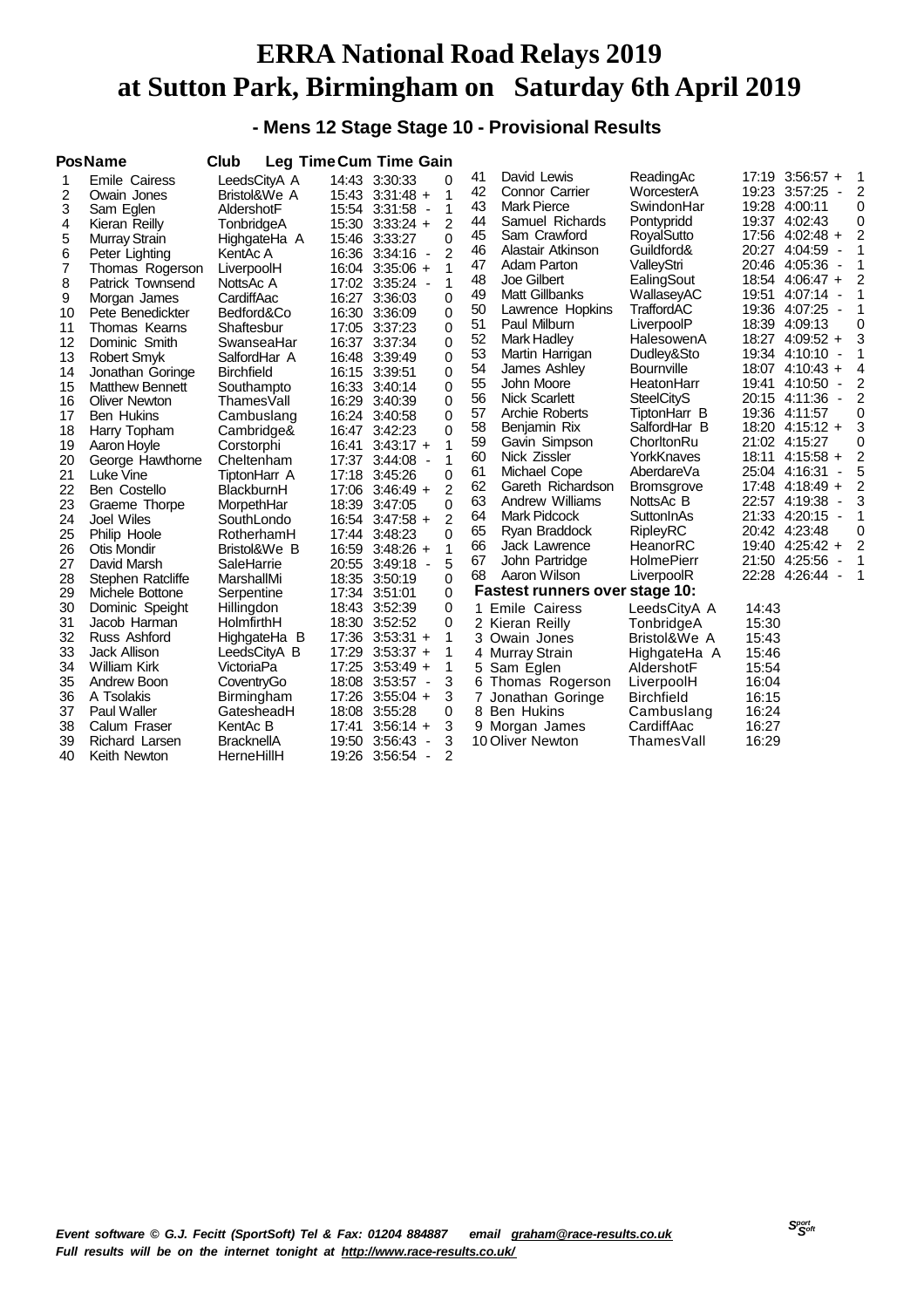#### **- Mens 12 Stage Stage 11 - Provisional Results**

|                                                                                           | <b>PosName</b>                                                                                                                                                                                                                                                                                                                      | Club                                                                                                                                                                                                                                                   | <b>Leg Time Cum Time Gain</b>                                                                                                                                                                                                                                                                                       |                               |                                                                                                             |                                                                                                    |                                                                                                                                                                                                                                                                                                                          |                                                                                                                                                                                                                                                                  |                                           |                                                                                                                                                                                                                                                                                             |                                                                                                          |
|-------------------------------------------------------------------------------------------|-------------------------------------------------------------------------------------------------------------------------------------------------------------------------------------------------------------------------------------------------------------------------------------------------------------------------------------|--------------------------------------------------------------------------------------------------------------------------------------------------------------------------------------------------------------------------------------------------------|---------------------------------------------------------------------------------------------------------------------------------------------------------------------------------------------------------------------------------------------------------------------------------------------------------------------|-------------------------------|-------------------------------------------------------------------------------------------------------------|----------------------------------------------------------------------------------------------------|--------------------------------------------------------------------------------------------------------------------------------------------------------------------------------------------------------------------------------------------------------------------------------------------------------------------------|------------------------------------------------------------------------------------------------------------------------------------------------------------------------------------------------------------------------------------------------------------------|-------------------------------------------|---------------------------------------------------------------------------------------------------------------------------------------------------------------------------------------------------------------------------------------------------------------------------------------------|----------------------------------------------------------------------------------------------------------|
| 1<br>2<br>3<br>4<br>5<br>6<br>7<br>8<br>9<br>10<br>11<br>12<br>13<br>14<br>15<br>16<br>17 | Graham Rush<br>Jack Millar<br><b>Ricky Harvie</b><br>C Rainsford<br><b>Henry Pearce</b><br>C Greenwood<br>James Wootton<br><b>Jarratt Perkins</b><br>Michael Channing<br><b>Phillip Matthews</b><br><b>Tom Butler</b><br><b>Andrew Peat</b><br>David Rigby<br>Hugo Cayssials<br><b>Ben Brewster</b><br>lain Reid<br>Michael Gilbert | LeedsCityA A<br>Bristol&We A<br>AldershotF<br>HighgateHa A<br>TonbridgeA<br>KentAc A<br>LiverpoolH<br>NottsAc A<br>Bedford&Co<br>SwanseaHar<br>Shaftesbur<br><b>Birchfield</b><br>SalfordHar A<br>ThamesVall<br>Southampto<br>Cambuslang<br>Cambridge& | 25:52 3:56:25<br>27:08 3:58:56<br>27:20 3:59:18<br>26:50 4:00:17 +<br>27:58 4:01:22<br>27:28 4:01:44<br>29:07 4:04:13<br>29:12 4:04:36<br>28:30 4:04:39 +<br>27:44 4:05:18 +<br>28:20 4:05:43<br>27:41<br>$4:07:32 +$<br>28:00 4:07:49<br>28:25 4:09:04 +<br>29:01<br>4:09:15<br>28:35 4:09:33 +<br>28:13 4:10:36 + | $\overline{\phantom{a}}$      | 0<br>0<br>0<br>1<br>1<br>0<br>0<br>0<br>1<br>$\overline{2}$<br>0<br>2<br>0<br>$\overline{2}$<br>0<br>1<br>1 | 41<br>42<br>43<br>44<br>45<br>46<br>47<br>48<br>49<br>50<br>51<br>52<br>53<br>54<br>55<br>56<br>57 | Alec Vessey<br>James Daly<br>Tom Hunton<br><b>Stephen Bartlett</b><br><b>Richard Naylor</b><br>Rav Panesar<br><b>Terry Booth</b><br>Sam Ashcroft<br>Colin Palmer<br>Greg Callaghan<br>David Lewis<br><b>Greg Marcroft</b><br>Grant Whigham<br>James Fulcher<br><b>Andrew Bell</b><br>David Hudson<br><b>Andrew Haney</b> | ReadingAc<br><b>BracknellA</b><br>SwindonHar<br>Pontypridd<br>RoyalSutto<br>ValleyStri<br>Guildford&<br>EalingSout<br>WallaseyAC<br>LiverpoolP<br>HalesowenA<br>TraffordAC<br><b>Bournville</b><br><b>SteelCityS</b><br>HeatonHarr<br>SalfordHar B<br>ChorltonRu | 30:48<br>31:41<br>30:21<br>30:31          | 32:26 4:29:23<br>33:23 4:30:06<br>4:30:59<br>4:34:24<br>32:13 4:35:01<br>$4:35:57 +$<br>31:35 4:36:34<br>32:12 4:38:59<br>33:45 4:40:59<br>32:22 4:41:35 +<br>32:45 4:42:37 +<br>36:17 4:43:42 -<br>$33:12$ 4:43:55 +<br>32:52 4:44:28 +<br>34:08 4:44:58<br>30:32 4:45:44 +<br>$4:45:58 +$ | 0<br>3<br>0<br>0<br>0<br>1<br>1<br>0<br>$\mathbf 0$<br>1<br>1<br>2<br>1<br>2<br>0<br>2<br>$\overline{2}$ |
| 18<br>19<br>20                                                                            | lestyn Harriet<br>Dermot Cummins<br>Douglas Wight                                                                                                                                                                                                                                                                                   | CardiffAac<br>Corstorphi<br>Cheltenham                                                                                                                                                                                                                 | 35:03 4:11:06<br>28:44 4:12:01<br>29:17 4:13:25                                                                                                                                                                                                                                                                     | $\overline{\phantom{a}}$      | 9<br>0<br>0                                                                                                 | 58<br>59<br>60                                                                                     | Mark Judge<br><b>Richard Purser</b><br>Myles Wilson                                                                                                                                                                                                                                                                      | Dudley&Sto<br>YorkKnaves<br>TiptonHarr B                                                                                                                                                                                                                         |                                           | 35:50 4:46:00<br>$\overline{\phantom{a}}$<br>$31:20$ 4:47:18 +<br>37:30 4:49:27 -                                                                                                                                                                                                           | 5<br>1<br>3                                                                                              |
| 21<br>22<br>23                                                                            | lan Williams<br>Ben Fish<br>Tom Higgs                                                                                                                                                                                                                                                                                               | TiptonHarr A<br>BlackburnH<br>SouthLondo                                                                                                                                                                                                               | 28:56 4:14:22<br>27:38 4:14:27<br>27:59 4:15:57 +                                                                                                                                                                                                                                                                   |                               | 0<br>0<br>1                                                                                                 | 61<br>62<br>63                                                                                     | Ashley Ross<br><b>Ben Norris</b><br>Matt Jones                                                                                                                                                                                                                                                                           | <b>Bromsgrove</b><br>NottsAc B<br><b>RipleyRC</b>                                                                                                                                                                                                                |                                           | $31:05$ 4:49:54 +<br>34:50 4:54:28 +<br>$31:49$ 4:55:37 +                                                                                                                                                                                                                                   | 1<br>1<br>2                                                                                              |
| 24<br>25<br>26                                                                            | Mark Snowball<br>Gareth Sampson<br>Graham Breen                                                                                                                                                                                                                                                                                     | MorpethHar<br>RotherhamH<br>Bristol&We B                                                                                                                                                                                                               | 29:44 4:16:49<br>28:31<br>4:16:54<br>28:40 4:17:06                                                                                                                                                                                                                                                                  | $\overline{\phantom{a}}$      | 1<br>0<br>0                                                                                                 | 64<br>65<br>66                                                                                     | Gary Bird<br>Neil Cooper<br>Ashley Deeming                                                                                                                                                                                                                                                                               | SuttonInAs<br><b>HolmePierr</b><br>HeanorRC                                                                                                                                                                                                                      |                                           | 36:02 4:56:17<br>32:39 4:58:35 +<br>33:00 4:58:42                                                                                                                                                                                                                                           | 0<br>2<br>0                                                                                              |
| 27<br>28<br>29                                                                            | David Rich<br><b>Thomas Cuthbertson MarshallMi</b><br>James Laing                                                                                                                                                                                                                                                                   | SaleHarrie<br>Hillingdon                                                                                                                                                                                                                               | 30:50 4:20:08<br>30:36 4:20:55<br>28:41<br>$4:21:20 +$                                                                                                                                                                                                                                                              |                               | 0<br>0<br>1                                                                                                 | 67                                                                                                 | Graham Cushion<br><b>Fastest runners over stage 11:</b><br>1 Graham Rush                                                                                                                                                                                                                                                 | LiverpoolR<br>LeedsCityA A                                                                                                                                                                                                                                       | 37:58<br>25:52                            | $5:04:42 +$                                                                                                                                                                                                                                                                                 | 1                                                                                                        |
| 30<br>31<br>32<br>33                                                                      | Daniel Depalol<br>John Payne<br>Ciaran Forde<br>Jonathan Laybourn                                                                                                                                                                                                                                                                   | Serpentine<br>VictoriaPa<br>LeedsCityA B<br>HighgateHa B                                                                                                                                                                                               | 30:22 4:21:23<br>28:44 4:22:33 +<br>28:59 4:22:36 +<br>29:40 4:23:11                                                                                                                                                                                                                                                | $\overline{\phantom{a}}$<br>÷ | 1<br>3<br>1<br>1                                                                                            | 3<br>4<br>5                                                                                        | 2 C Rainsford<br>Jack Millar<br><b>Ricky Harvie</b><br>C Greenwood                                                                                                                                                                                                                                                       | HighgateHa A<br>Bristol&We A<br>AldershotF<br>KentAc A                                                                                                                                                                                                           | 26:50<br>27:08<br>27:20<br>27:28          |                                                                                                                                                                                                                                                                                             |                                                                                                          |
| 34<br>35<br>36<br>37<br>38                                                                | Amittai Benisrael<br>Clark Hind<br>Ben Carrington<br>Jake English<br>Bryn Reynolds                                                                                                                                                                                                                                                  | CoventryGo<br>HolmfirthH<br>Birmingham<br>KentAc B<br>HerneHillH                                                                                                                                                                                       | 29:29 4:23:26 +<br>32:15 4:25:07<br>30:16 4:25:20<br>29:21<br>$4:25:35 +$<br>29:45 4:26:39 +                                                                                                                                                                                                                        | $\overline{\phantom{a}}$      | 1<br>4<br>0<br>1<br>2                                                                                       |                                                                                                    | 6 Ben Fish<br>7 Andrew Peat<br>8 Phillip Matthews<br>9 Henry Pearce<br>10 Tom Higgs                                                                                                                                                                                                                                      | BlackburnH<br><b>Birchfield</b><br>SwanseaHar<br>TonbridgeA<br>SouthLondo                                                                                                                                                                                        | 27:38<br>27:41<br>27:44<br>27:58<br>27:59 |                                                                                                                                                                                                                                                                                             |                                                                                                          |
| 39<br>40                                                                                  | Jonathan Malley<br><b>Richard Walsh</b>                                                                                                                                                                                                                                                                                             | GatesheadH<br>WorcesterA                                                                                                                                                                                                                               | 31:47 4:27:15<br>30:19 4:27:44 +                                                                                                                                                                                                                                                                                    | $\overline{\phantom{a}}$      | 2<br>2                                                                                                      |                                                                                                    |                                                                                                                                                                                                                                                                                                                          |                                                                                                                                                                                                                                                                  |                                           |                                                                                                                                                                                                                                                                                             |                                                                                                          |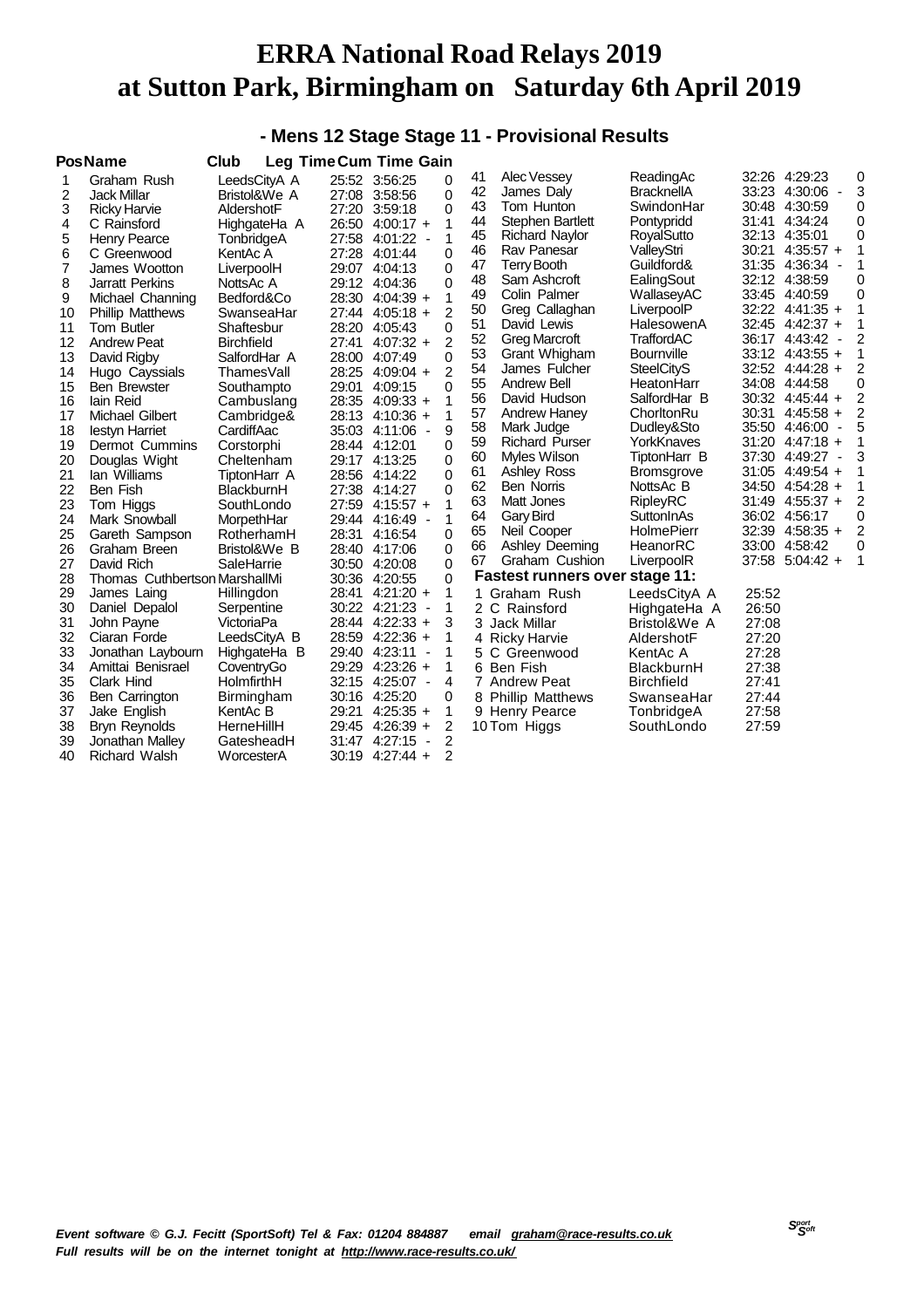**- Mens 12 Stage Stage 12 - Provisional Results**

|    | <b>PosName</b>         | Club              |       | Leg Time Cum Time Gain                    |   |    |                                       |                   |       |                                 |                |  |
|----|------------------------|-------------------|-------|-------------------------------------------|---|----|---------------------------------------|-------------------|-------|---------------------------------|----------------|--|
| 1  | Joe Townsend           | LeedsCityA A      |       | 15:56 4:12:21                             | 0 | 41 | Jason Mcginley                        | SwindonHar        |       | 17:42 4:48:41 +                 | 2              |  |
| 2  | Michael Wilsmore       | Bristol&We A      |       | 15:37 4:14:33                             | 0 | 42 | Gareth Jones                          | <b>BracknellA</b> |       | 21:27 4:51:33                   | 0              |  |
| 3  | Max Heyden             | AldershotF        |       | 15:21 4:14:39                             | 0 | 43 | Gareth Jones                          | Pontypridd        |       | 18:57 4:53:21 +                 | 1              |  |
| 4  | Charlie Haywood        | HighgateHa A      |       | 15:58 4:16:15                             | 0 | 44 | <b>Ben Horton</b>                     | RoyalSutto        |       | 18:22 4:53:23 +                 | 1              |  |
| 5  | Sean Molloy            | TonbridgeA        |       | 16:24 4:17:46                             | 0 | 45 | Gary Mann                             | ValleyStri        |       | 18:47 4:54:44 +                 | 1              |  |
| 6  | Jordan Weaver          | KentAc A          |       | 16:14 4:17:58                             | 0 | 46 | <b>Elliot Jones</b>                   | EalingSout        |       | $18:16$ 4:57:15 +               | 2              |  |
| 7  | Liam Lloyd             | SwanseaHar        |       | 15:41 4:20:59 +                           | 3 | 47 | Brian O'kane                          | Guildford&        |       | 21:23 4:57:57                   | 0              |  |
| 8  | Andy Salmon            | LiverpoolH        |       | 16:53 4:21:06<br>$\blacksquare$           | 1 | 48 | Peter Dear                            | HalesowenA        |       | 18:37 5:01:14 +                 | 3              |  |
| 9  | Jeremy Dempsey         | Shaftesbur        |       | $15:29$ 4:21:12 +                         | 2 | 49 | Kevin Hall                            | WallaseyAC        |       | 21:15 5:02:14                   | 0              |  |
| 10 | Steve Long             | NottsAc A         |       | 16:46 4:21:22<br>$\overline{\phantom{a}}$ | 2 | 50 | Paul Coughlan                         | <b>Bournville</b> |       | 18:38 5:02:33 +                 | 3              |  |
| 11 | Craig Emmerson         | Bedford&Co        |       | 16:58 4:21:37 -                           | 2 | 51 | Chris Guy                             | <b>SteelCityS</b> |       | 18:36 5:03:04 +                 | 3              |  |
| 12 | Rory Grant             | <b>Birchfield</b> |       | 16:32 4:24:04                             | 0 | 52 | <b>Andrew Conway</b>                  | LiverpoolP        |       | 21:46 5:03:21<br>÷,             | 2              |  |
| 13 | William Beauchamp      | SalfordHar A      |       | 16:29 4:24:18                             | 0 | 53 | David Maxted                          | ChorltonRu        |       | 18:15 5:04:13 +                 | 4              |  |
| 14 | William Bryan          | Southampto        |       | 15:59 4:25:14 +                           | 1 | 54 | <b>Richard Wallace</b>                | <b>TraffordAC</b> |       | 20:35 5:04:17<br>$\blacksquare$ | 2              |  |
| 15 | Craig Jardine          | Cambuslang        |       | 16:35 4:26:08 +                           | 1 | 55 | Daniel Wood                           | HeatonHarr        |       | 19:35 5:04:33                   | 0              |  |
| 16 | Calum Nicol            | ThamesVall        |       | 17:23 4:26:27<br>$\blacksquare$           | 2 | 56 | <b>Charles Foster</b>                 | SalfordHar B      |       | 19:32 5:05:16                   | 0              |  |
| 17 | Cameron Ackroyd        | Cambridge&        |       | 16:49 4:27:25                             | 0 | 57 | Glynn Ellwood                         | YorkKnaves        | 18:29 | $5:05:47 +$                     | $\overline{c}$ |  |
| 18 | Nathaniel Lane         | CardiffAac        |       | 17:38 4:28:44                             | 0 | 58 | <b>Philip Nation</b>                  | Dudley&Sto        |       | 21:43 5:07:43                   | 0              |  |
| 19 | Stephen Addison        | Corstorphi        |       | 17:13 4:29:14                             | 0 | 59 | <b>Matthew Henney</b>                 | <b>Bromsgrove</b> |       | $20:26$ 5:10:20 +               | 2              |  |
| 20 | M Dwerryhouse          | Cheltenham        |       | 17:25 4:30:50                             | 0 | 60 | Paul Dolan                            | TiptonHarr B      |       | 22:59 5:12:26                   | 0              |  |
| 21 | Stephen Corbishley     | TiptonHarr A      |       | 16:55 4:31:17                             | 0 | 61 | <b>Tom Carter</b>                     | RipleyRC          |       | $17:25$ 5:13:02 +               | 2              |  |
| 22 | Karl Billington        | BlackburnH        |       | 17:24 4:31:51                             | 0 | 62 | David Herbert                         | SuttonInAs        |       | 21:52 5:18:09 +                 | $\overline{c}$ |  |
| 23 | lan Harding            | MorpethHar        |       | 15:59 4:32:48 +                           | 1 | 63 | Neil Devonport                        | <b>HolmePierr</b> | 22:11 | $5:20:46 +$                     | $\overline{c}$ |  |
| 24 | Dylan Wymer            | SouthLondo        |       | 17:08 4:33:05<br>$\overline{\phantom{a}}$ | 1 | 64 | <b>Carl Murphy</b>                    | LiverpoolR        |       | 18:58 5:23:40 +                 | 3              |  |
| 25 | Nick Roberts           | Bristol&We B      |       | 17:26 4:34:32 +                           | 1 | 65 | Eamon O'hanlon                        | HeanorRC          | 25:41 | $5:24:23 +$                     | 1              |  |
| 26 | <b>Jack Stokes</b>     | RotherhamH        |       | 17:46 4:34:40<br>$\overline{a}$           | 1 |    | <b>Fastest runners over stage 12:</b> |                   |       |                                 |                |  |
| 27 | Alan Buckley           | LeedsCityA B      | 16:15 | $4:38:51 +$                               | 5 |    | 1 Max Heyden                          | AldershotF        | 15:21 |                                 |                |  |
| 28 | Michael Hughes         | VictoriaPa        |       | 16:22 4:38:55 +                           | 3 |    | 2 Jeremy Dempsey                      | Shaftesbur        | 15:29 |                                 |                |  |
| 29 | David Evans            | Serpentine        |       | 17:35 4:38:58 +                           | 1 |    | 3 Michael Wilsmore                    | Bristol&We A      | 15:37 |                                 |                |  |
| 30 | <b>Richard Clancy</b>  | SaleHarrie        |       | 18:53 4:39:01<br>$\blacksquare$           | 3 |    | 4 Liam Lloyd                          | SwanseaHar        | 15:41 |                                 |                |  |
| 31 | Mayank Mishra          | Hillingdon        |       | 18:00 4:39:20<br>$\overline{\phantom{a}}$ | 2 |    | 5 Joe Townsend                        | LeedsCityA A      | 15:56 |                                 |                |  |
| 32 | Andres Chau            | HighgateHa B      | 17:01 | $4:40:12 +$                               | 1 |    | 6 Charlie Haywood                     | HighgateHa A      | 15:58 |                                 |                |  |
| 33 | David Conway           | CoventryGo        |       | 18:13 4:41:39 +                           | 1 | 7  | lan Harding                           | MorpethHar        | 15:59 |                                 |                |  |
| 34 | <b>Steve Martin</b>    | MarshallMi        |       | 21:19 4:42:14<br>$\overline{\phantom{a}}$ | 6 |    | 8 William Bryan                       | Southampto        | 15:59 |                                 |                |  |
| 35 | lan Ellwood            | KentAc B          |       | 17:20 4:42:55 +                           | 2 | 9  | Jordan Weaver                         | KentAc A          | 16:14 |                                 |                |  |
| 36 | Jonathan Jennings      | Birmingham        |       | 17:46 4:43:06                             | 0 |    | 10 Alan Buckley                       | LeedsCityA B      | 16:15 |                                 |                |  |
| 37 | <b>Edward Crowther</b> | HerneHillH        |       | 18:04 4:44:43 +                           | 1 |    |                                       |                   |       |                                 |                |  |
| 38 | Adam Pollock           | WorcesterA        |       | 17:35 4:45:19 +                           | 2 |    |                                       |                   |       |                                 |                |  |
| 39 | Mark Law               | HolmfirthH        | 20:17 | 4:45:24<br>$\overline{a}$                 | 4 |    |                                       |                   |       |                                 |                |  |
| 40 | Peter Grimoldby        | GatesheadH        | 18:38 | 4:45:53<br>$\overline{\phantom{a}}$       | 1 |    |                                       |                   |       |                                 |                |  |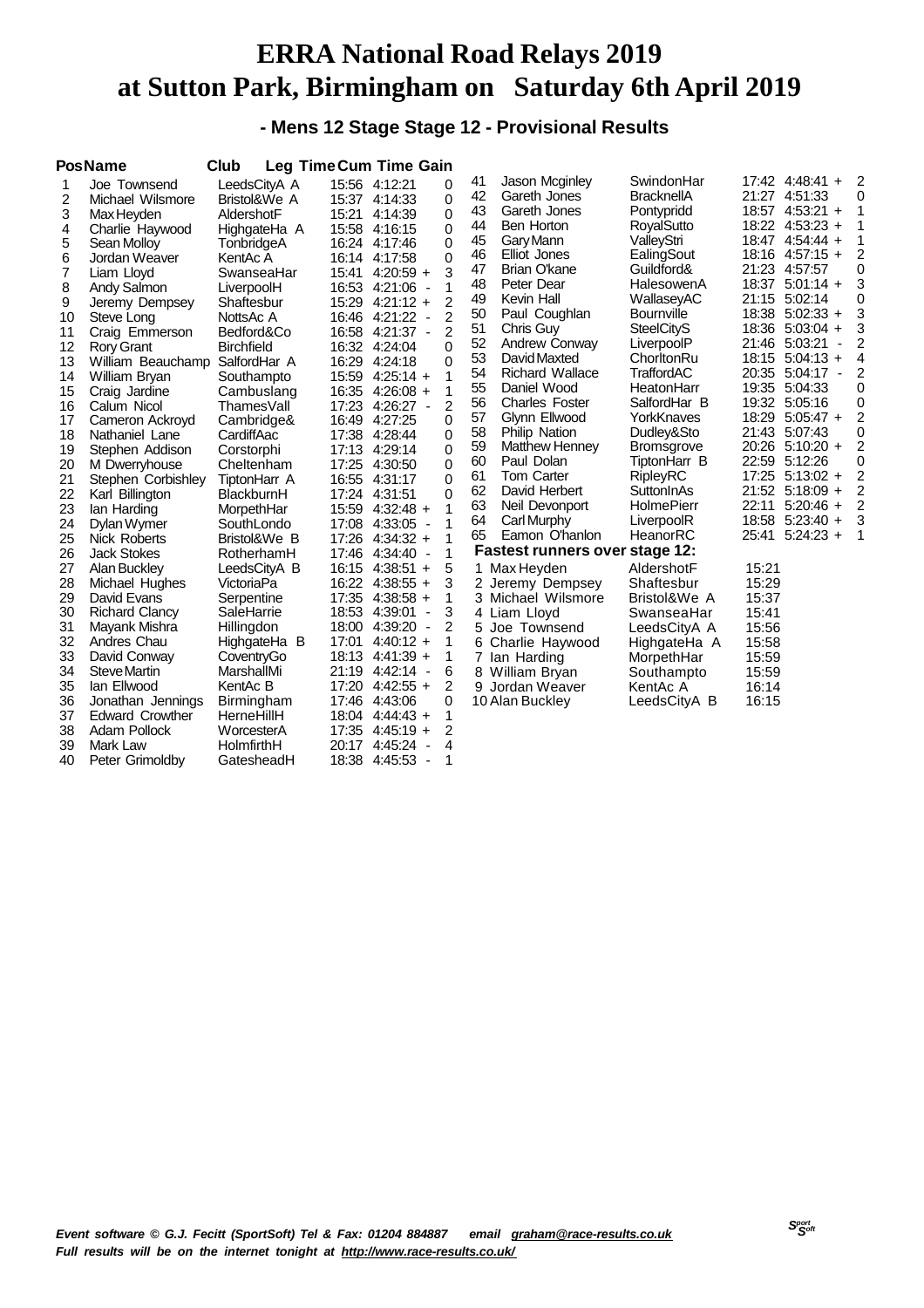**Mens 12 Stage -- Team Results -- Provisional (nn) is team position after the appropriate stage.**

| <b>Leeds City AC</b><br>1                                     |            |                       |         | 'A' 4:12:21                              |            |                       | 9  | <b>Shaftesbury Barnet Harriers</b>    |              |                              |        |                                            | 4:21:12 |                              |
|---------------------------------------------------------------|------------|-----------------------|---------|------------------------------------------|------------|-----------------------|----|---------------------------------------|--------------|------------------------------|--------|--------------------------------------------|---------|------------------------------|
| Wondiye Indelbu<br>1                                          | (8)        | 26:11                 | 2       | J Woodcockshaw                           | (5)        | 15:52                 | 1  | Jake Shelley                          | (5)          | 26:01                        | 2      | George Groom                               |         | $(11)$ 16:37                 |
| 3<br>John Ashcroft                                            | (11)       | 27:37                 | 4       | <b>Matthew Grieve</b>                    | (5)        | 15:31                 | 3  | <b>Richard Goodman</b>                | (5)          | 26:13                        | 4      | Robert Lightowler                          | (9)     | 16:35                        |
| Oliver Lockley<br>5                                           | (5)        | 26:47                 | 6       | <b>Michael Salter</b>                    | (6)        | 16:17                 | 5  | Michael Callegari                     | (8)          | 27:07                        | 6      | Ted Ntibazonkiza                           | (8)     | 16:10                        |
| <b>Philip Sesemann</b><br>7                                   | (3)        | 26:02                 | 8       | Ossama Meslek                            | (1)        | 15:03                 | 7  | William Rylehodges                    | (11)         | 28:12                        | 8      | <b>Ben Winfield</b>                        |         | $(11)$ 16:39                 |
| Linton Taylor<br>9                                            | (1)        | 26:30                 | 10      | <b>EmileCairess</b>                      | (1)        | 14:43                 |    | 9 Mark Pearce                         | (11)         | 26:44                        | 10     | Thomas Kearns                              |         | $(11)$ 17:05                 |
| 11 Graham Rush                                                | (1)        | 25:52                 | 12      | Joe Townsend                             | (1)        | 15:56                 |    | 11 Tom Butler                         | (11)         | 28:20                        | 12     | Jeremy Dempsey                             | (9)     | 15:29                        |
| <b>Bristol &amp; West AC</b><br>2                             |            |                       |         | 'A' 4:14:33                              |            |                       | 10 | <b>Notts AC</b>                       |              |                              |        | 'A' 4:21:22                                |         |                              |
| William Christofi<br>1                                        | (14)       | 26:50                 | 2       | Kurt Taylor                              | (7)        | 15:31                 | 1  | <b>Chris Mcgurk</b>                   |              | $(24)$ 27:30                 | 2      | <b>Stuart King</b>                         |         | $(21)$ 16:06                 |
| Harry Allen<br>3                                              | (10)       | 27:16                 | 4       | Callum Jones                             | (6)        | 15:39                 | 3  | Douglas Musson                        | (6)          | 25:43                        | 4      | <b>MilanCampion</b>                        |         | $(10)$ 16:21                 |
| Jarlath Mckenna<br>5                                          | (7)        | 27:08                 | 6       | <b>Richard Peters</b>                    | (7)        | 16:04                 | 5  | Jonathan Thewlis                      | (6)          | 26:27                        | 6      | Matthew Williams                           |         | $(10)$ 16:57                 |
| Daniel Studley<br>7                                           | (6)        | 26:07                 | 8       | Josh Moody                               | (5)        | 15:47                 | 7  | <b>Stuart Spencer</b>                 | (10)         | 26:42                        | 8      | <b>Tim Hartley</b>                         |         | $(10)$ 16:18                 |
| Peter Legrice<br>9                                            | (3)        | 25:43                 | 10      | Owain Jones                              | (2)        | 15:43                 | 9  | Alastair Watson                       | (7)          | 26:18                        | 10     | <b>Patrick Townsend</b>                    | (8)     | 17:02                        |
| 11 Jack Millar                                                | (2)        | 27:08                 | 12      | Michael Wilsmore                         | (2)        | 15:37                 |    | 11 Jarratt Perkins                    | (8)          | 29:12                        | 12     | Steve Long                                 |         | $(10)$ 16:46                 |
| <b>Aldershot Farnham &amp; District</b><br>3                  |            |                       |         | 4:14:39                                  |            |                       | 11 | <b>Bedford &amp; County AC</b>        |              |                              |        |                                            | 4:21:37 |                              |
| Harvey Dixon<br>1.                                            | (22)       | 27:11                 | 2       | <b>Ben Bradley</b>                       |            | (10) 15:17            | 1  | <b>Benjamin Davies</b>                | (9)          | 26:19                        | 2      | Matthew Bergin                             | (2)     | 14:57                        |
| 3 Luke Prior                                                  | (12)       | 27:29                 | 4       | Jack Boswell                             |            | (12) 16:19            | 3  | Matthew Bray                          | (3)          | 27:10                        | 4      | Andrew Headley                             | (4)     | 16:21                        |
| Ellis Cross<br>5                                              | (10)       | 26:41                 | 6       | <b>Philip Sewell</b>                     | (9)        | 15:47                 | 5  | Benjamin Alcock                       | (2)          | 26:22                        | 6      | Jonathan Janes                             | (2)     | 15:59                        |
| Andrew Vernon<br>7                                            | (4)        | 25:34                 | 8       | <b>Alex Pointon</b>                      | (3)        | 15:50                 | 7  | Josh Lunn                             | (5)          | 27:24                        | 8      | Michael Harrison                           | (9)     | 17:15                        |
| 9<br><b>Richard Allen</b>                                     | (2)        | 25:56                 | 10      | Sam Eglen                                | (3)        | 15:54                 | 9  | Jack Goodwin                          | (10)         | 27:52                        | 10     | Pete Benedickter                           | (10)    | 16:30                        |
| 11 Ricky Harvie                                               | (3)        | 27:20                 | 12      | Max Heyden                               | (3)        | 15:21                 |    | 11 Michael Channing                   | (9)          | 28:30                        |        | 12 Craig Emmerson                          |         | $(11)$ 16:58                 |
| <b>Highgate Harriers</b><br>4                                 |            |                       |         | 'A' 4:16:15                              |            |                       | 12 | <b>Birchfield Harriers</b>            |              |                              |        |                                            | 4:24:04 |                              |
| Robel Bahelbi<br>1                                            | (21)       | 27:10                 | 2       | Niki Faulkner                            |            | $(14)$ 15:52          | 1  | William Richardson                    | (12)         | 26:32                        | 2      | Alex Jolly                                 |         | $(12)$ 16:14                 |
| 3 Alex Bampton                                                | (7)        | 26:18                 | 4       | Morgan Mitchell                          | (7)        | 15:59                 | 3  | EdBanks                               | (16)         | 27:41                        | 4      | Andrew Ridley                              |         | $(15)$ 16:26                 |
| RogerPoolman<br>5                                             | (4)        | 26:21                 | 6       | Alex Crossland                           | (3)        | 15:48                 | 5  | Michael Tanner                        | (17)         | 27:50                        | 6      | Daniel Ullah                               |         | $(20)$ 18:01                 |
| 7 Alex Lepretre                                               | (7)        | 27:10                 | 8       | Peter Chambers                           | (4)        | 15:41                 | 7  | Omer Ahmed                            | (14)         | 26:15                        | 8      | Jack Hallas                                |         | $(13)$ 15:58                 |
| Robert Wilson<br>9                                            | (5)        | 27:22                 | 10      | Murray Strain                            | (5)        | 15:46                 |    | 9 Orlando Corea                       | (14)         | 28:39                        | 10     | Jonathan Goringe                           | (14)    | 16:15                        |
| 11 C Rainsford                                                | (4)        | 26:50                 | 12      | Charlie Haywood                          | (4)        | 15:58                 |    | 11 Andrew Peat                        | (12)         | 27:41                        | 12     | Rory Grant                                 |         | $(12)$ 16:32                 |
|                                                               |            |                       |         |                                          |            |                       |    |                                       |              |                              |        |                                            |         |                              |
| 5                                                             |            |                       |         | 4:17:46                                  |            |                       | 13 | <b>Salford Harriers &amp; AC</b>      |              |                              |        | 'A' 4:24:18                                |         |                              |
| <b>Tonbridge AC</b><br><b>M</b> Nicholls<br>1                 | (19)       | 27:07                 | 2       | Miles Weatherseed                        |            | $(13)$ 15:47          | 1  | CarlHardman                           |              | $(31)$ 27:44                 | 2      | C Richards                                 |         | $(20)$ 15:51                 |
| Corey De'ath<br>3                                             | (9)        | 26:35                 | 4       | Cameron Payas                            | (8)        | 15:56                 |    | 3 Karl Darcy                          | (17)         | 27:03                        | 4      | Josh Tighe                                 |         | $(17)$ 16:29                 |
| Nathan Marsh<br>5                                             | (9)        | 27:12                 | 6       | Dominic Brown                            | (5)        | 15:11                 | 5  | Marc Brown                            | (15)         | 27:20                        | 6      | Chris Livesey                              |         | $(13)$ 16:04                 |
| Alex Howard<br>7                                              | (8)        | 27:11                 | 8       | Jamie Bryant                             | (7)        | 15:58                 | 7  | <b>Gary Priestley</b>                 | (12)         | 27:41                        | 8      | Bruno Lima                                 |         | $(12)$ 16:19                 |
| Ryan Driscoll<br>9                                            | (6)        | 26:57                 | 10      | Kieran Reilly                            | (4)        | 15:30                 |    | 9 Stuart Robinson                     | (13)         | 28:30                        | 10     | Robert Smyk                                |         | $(13)$ 16:48                 |
| 11 Henry Pearce                                               | (5)        | 27:58                 | 12      | Sean Molloy                              | (5)        | 16:24                 |    | 11 David Rigby                        |              | (13) 28:00                   | 12     | William Beauchamp                          |         | $(13)$ 16:29                 |
| <b>Kent AC</b><br>6                                           |            |                       |         | 'A' 4:17:58                              |            |                       | 14 | Southampton AC                        |              |                              |        |                                            | 4:25:14 |                              |
| <b>Russell Bentley</b><br>1                                   |            | $(18)$ 27:06          | 2       | James Bowler                             |            | $(16)$ 15:59          |    | 1 Alex Wallclarke                     | (39)         | 28:22                        | 2      | Max Costley                                |         | (30) 16:19                   |
| <b>Chris Busaileh</b><br>3                                    | (15)       | 27:20                 | 4       | Anthony Johnson                          |            | $(14)$ 16:17          | 3  | Sam Costley                           | (30)         | 28:09                        | 4      | Oliver Smith                               |         | (30) 17:01                   |
| Dave Morgan<br>5                                              | (11)       | 27:11                 | 6       | <b>Niall Stewart</b>                     |            | (12) 16:31            | 5  | Zakariya Mahamed                      | (22)         | 27:25                        | 6      | <b>RikkiJames</b>                          |         | (22) 16:31                   |
| 7 Alex Yee                                                    | (9)        | 25:00                 | 8       | Sean Fitzpatrick                         | (8)        | 16:13                 | 7  | Alexander Teuten                      | (18)         | 26:22                        | 8      | <b>Matthieu Marshall</b>                   |         | (17) 16:19                   |
| 9<br>Owen Hind                                                | (4)        | 26:03<br>27:28        |         | 10 Peter Lighting                        | (6)        | 16:36<br>16:14        |    | 9 Jonathan Roberts<br>11 Ben Brewster |              | $(15)$ 27:13<br>$(15)$ 29:01 |        | 10 Matthew Bennett<br>12 William Bryan     |         | (15) 16:33<br>$(14)$ 15:59   |
| 11 C Greenwood                                                | (6)        |                       |         | 12 Jordan Weaver                         | (6)        |                       |    |                                       |              |                              |        |                                            |         |                              |
| <b>Swansea Harriers</b><br>7                                  |            |                       |         | 4:20:59                                  |            |                       | 15 | <b>Cambuslang Harriers</b>            |              |                              |        |                                            | 4:26:08 |                              |
| Jonathan Tobin<br>1                                           |            | $(29)$ 27:38          | 2       | Paul Tobin                               |            | $(24)$ 16:09          | 1  | Kevan Harvey<br>3 GavinSmith          |              | $(26)$ 27:35<br>(26) 27:58   | 2<br>4 | <b>Drew Pollock</b><br><b>Richard Carr</b> |         | $(23)$ 16:08<br>$(20)$ 16:26 |
| 3 Marc Hobbs                                                  | (19)       | 27:04                 | 4       | Matthew Harvey                           |            | $(18)$ 16:42          | 5  | <b>Stuart Gibson</b>                  |              | $(19)$ 27:27                 | 6      | Alistair Campbell                          |         | $(17)$ 16:28                 |
| <b>Guy Smith</b><br>5                                         | (13)       | 26:50                 | 6       | <b>Christian Lovatt</b>                  |            | $(18)$ 17:48          |    | 7 Alasdair Campbell                   | (20)         | 28:29                        | 8      | Jamie Mckinnon                             |         | $(19)$ 16:23                 |
| Daniel Rothwell<br>7<br>9 Dewi Griffiths                      | (15)       | 26.58<br>$(12)$ 25:06 | 8<br>10 | <b>Elliott Lawrence</b><br>Dominic Smith |            | $(14)$ 16:42          |    | 9 Ryan Thomson                        | (17)         | 27:40                        | 10     | <b>Ben Hukins</b>                          |         | $(17)$ 16:24                 |
| 11 Phillip Matthews                                           |            | $(10)$ 27:44          | 12      | Liam Lloyd                               | (7)        | $(12)$ 16:37<br>15:41 |    | 11 Iain Reid                          | (16)         | 28:35                        |        | 12 Craig Jardine                           |         | $(15)$ 16:35                 |
|                                                               |            |                       |         |                                          |            |                       | 16 | <b>Thames Valley Harriers</b>         |              |                              |        |                                            | 4:26:27 |                              |
| <b>Liverpool Harriers &amp; AC</b><br>8<br>1 Adualgani Sharif | (6)        | 26:08                 | 2       | 4:21:06<br>Daniel Jarvis                 | (1)        | 14:54                 | 1  | Petros Surafel                        | (1)          | 25:54                        | 2      | Conor Kissanewood                          | (8)     | 16:32                        |
| David Devine<br>3                                             | (1)        | 26:39                 | 4       | Daniel Preston                           | (2)        | 15:45                 |    | 3 Antonio Silva                       | (8)          | 26:58                        | 4      | John Borton                                |         | $(11)$ 16:46                 |
| <b>Ricky Challinor</b><br>5                                   | (3)        | 27:44                 | 6       | Max Brame                                | (4)        | 16:24                 | 5  | <b>ChrisSmith</b>                     |              | $(14)$ 28:16                 | 6      | Michael Cameron                            |         | $(14)$ 16:32                 |
| Dejene Gezimu<br>$\prime$                                     | (2)        | 26:31                 | 8       | Matthew Jackson                          | (2)        | 15:57                 |    | 7 Daniel Mulryan                      |              | $(13)$ 27:50                 | 8      | D Garciarasines                            |         | $(16)$ 17:14                 |
| 9 A Rutherford<br>11 James Wootton                            | (8)<br>(7) | 29:00<br>29:07        |         | 10 Thomas Rogerson<br>12 Andy Salmon     | (7)<br>(8) | 16:04<br>16:53        |    | 9 James Ellis<br>11 Hugo Cayssials    | (16)<br>(14) | 28:08<br>28:25               | 10     | Oliver Newton<br>12 Calum Nicol            |         | $(16)$ 16:29<br>$(16)$ 17:23 |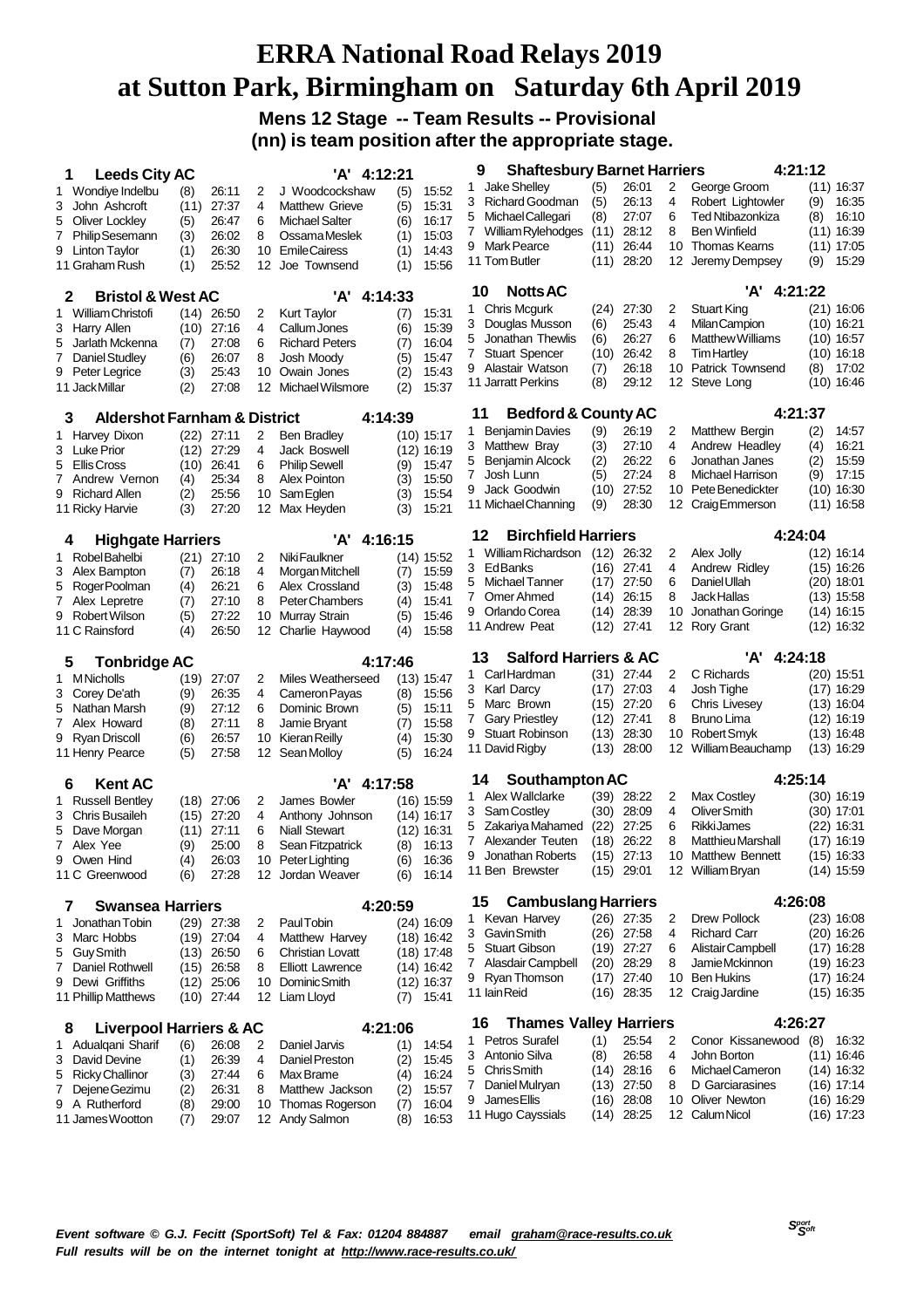| 17                                   | <b>Cambridge &amp; Coleridge AC</b>     |              |                     |          | 4:27:25                                |     |                              | 26      | <b>Rotherham Harriers &amp; AC</b>              |              |                       |          | 4:34:40                                |                              |
|--------------------------------------|-----------------------------------------|--------------|---------------------|----------|----------------------------------------|-----|------------------------------|---------|-------------------------------------------------|--------------|-----------------------|----------|----------------------------------------|------------------------------|
| 1 Escalantephillips                  |                                         |              | $(25)$ 27:32        | 2        | <b>Richard Park</b>                    |     | (32) 17:14                   | 1       | <b>Luke Cotter</b>                              |              | $(27)$ 27:35          | 2        | Sam Clegg                              | $(36)$ 17:17                 |
| 3 Jack Gray                          |                                         | (22)         | 26:13               | 4        | Jordan Wood                            |     | (16) 16:05                   | 3       | Joseph Massingham(31)                           |              | 28:06                 | 4        | Tom Halloway                           | $(32)$ 17:15                 |
| 5 Joseph Turner                      |                                         |              | $(18)$ 27:52        | 6        | Paul Aste                              |     | $(15)$ 16:14                 | 5       | Jonathan Johnson                                | (27)         | 28:01                 | 6        | <b>Richard Harris</b>                  | $(27)$ 17:32                 |
| Tim Harrison<br>7                    |                                         | (19)         | 29:13               | 8        | <b>Chris Molloy</b>                    |     | (20) 17:23                   | 7       | Lee Milburn                                     | (24)         | 28:21                 | 8        | David Tune                             | $(26)$ 18:00                 |
| 9 James Reed                         |                                         | (18)         | 27:50               | 10       | Harry Topham                           |     | $(18)$ 16:47                 |         | 9 Arron Larkin<br>11 Gareth Sampson             | (25)<br>(25) | 28:32<br>28:31        | 10<br>12 | Philip Hoole<br><b>Jack Stokes</b>     | (25) 17:44<br>$(26)$ 17:46   |
| 11 Michael Gilbert                   |                                         | (17)         | 28:13               | 12       | Cameron Ackroyd                        |     | $(17)$ 16:49                 |         |                                                 |              |                       |          |                                        |                              |
| 18                                   | <b>Cardiff Aac</b>                      |              |                     |          | 4:28:44                                |     |                              | 27      | <b>Leeds City AC</b>                            |              |                       |          | 'B'<br>4:38:51                         |                              |
| 1 leuan Thomas                       |                                         | (4)          | 26:00               | 2        | <b>Elliot Slade</b>                    | (6) | 16:18                        | 1       | <b>Mick Hill</b>                                | (36)         | 28:12                 | 2        | Mohamed Abshir                         | (34) 16:35                   |
| 3 JakeSmith                          |                                         | (2)          | 25:33               | 4        | Ciaran Lewis                           | (1) | 15:00                        | 3       | Matt Lockyer                                    | (34)         | 29:01                 | 4        | Abinizer Markos                        | $(35)$ 17:18                 |
| 5 Dan Nash                           |                                         | (1)          | 26:33               | 6        | Larry Ryan                             | (1) | 16:22                        | 5       | Chris Smith                                     | (31)         | 28:17                 | 6        | Simon Ellis                            | $(37)$ 20:03                 |
|                                      | 7 Matthew Edwards                       | (1)          | 27:35               | 8        | Owain Edwards                          | (6) | 17:07                        | 7       | <b>Ben Douglas</b>                              | (35)         | 28:55                 | 8        | <b>Will Marshall</b>                   | $(35)$ 17:52                 |
| 9 Joel Redman                        |                                         | (9)          | 29:08               | 10       | Morgan James                           | (9) | 16:27                        | 9       | Leon Foster<br>11 Ciaran Forde                  | (34)<br>(32) | 29:55<br>28:59        | 10<br>12 | <b>Jack Allison</b><br>Alan Buckley    | $(33)$ 17:29<br>$(27)$ 16:15 |
| 11 lestyn Harriet                    |                                         | (18)         | 35:03               | 12       | Nathaniel Lane                         |     | $(18)$ 17:38                 |         |                                                 |              |                       |          |                                        |                              |
| 19                                   | <b>Corstorphine Aac</b>                 |              |                     |          | 4:29:14                                |     |                              | 28      | Victoria Park & Tower Hamlets                   |              |                       |          | 4:38:55                                |                              |
| 1 Calum Mckenzie                     |                                         |              | $(13)$ 26:33        | 2        | Alastair Brockie                       |     | $(19)$ 16:54                 | 1       | Ewan Cameron                                    | (23)         | 27:12                 | 2        | Jonny Scott                            | $(22)$ 16:26                 |
| 3 Douglas Selman                     |                                         | (21)         | 27:27               | 4        | Tom Ferrington                         |     | $(19)$ 16:42                 | 3       | Samuel Priestley                                | (33)         | 30:09                 | 4        | Gareth Evans                           | $(38)$ 17:34                 |
| 5                                    | <b>Stuart Livingstone</b>               | (20)         | 28:22               | 6        | Moray Anderson                         |     | $(19)$ 16:45                 | 5       | Aaron Mcgrady                                   | (33)         | 28:32                 | 6        | Neil Cook                              | $(33)$ 18:06                 |
|                                      | 7 Tom Cunningham                        | (22)         | 29:09               | 8        | Malcolm Lang                           |     | $(21)$ 17:09                 | 7       | Joseph Dale<br>9 Andy Waterman                  | (34)<br>(35) | 30:20<br>30:50        | 8        | James Cordwell<br>10 William Kirk      | $(32)$ 17:15<br>$(34)$ 17:25 |
| 9 Ewan Brown                         |                                         | (20)         | 27:35               | 10       | Aaron Hoyle                            |     | $(19)$ 16:41                 |         | 11 John Payne                                   | (31)         | 28:44                 |          | 12 Michael Hughes                      | $(28)$ 16:22                 |
| 11 Dermot Cummins                    |                                         |              | (19) 28:44          | 12       | Stephen Addison                        |     | (19) 17:13                   |         |                                                 |              |                       |          |                                        |                              |
| 20                                   | <b>Cheltenham &amp; County Harriers</b> |              |                     |          | 4:30:50                                |     |                              | 29      | <b>Serpentine RC</b>                            |              |                       |          | 4:38:58                                |                              |
| 1 Phil Wylie                         |                                         |              | $(11)$ 26:26        | 2        | Daniel Owen                            | (9) | 16:01                        | 1       | Nicolas Besson                                  | (17)         | 27:05                 | 2        | Glenn Hughes                           | $(18)$ 16:17                 |
| 3 Dom James                          |                                         | (13)         | 27:47               | 4        | George Watson                          |     | $(13)$ 16:08                 | 3       | Scott O'connor                                  | (23)         | 27:52                 | 4        | Simon Craddock                         | $(21)$ 16:54                 |
| 5 Alex Lee                           |                                         | (16)         | 28:12               | 6        | Alex Lindfield                         |     | $(16)$ 17:02                 | 5       | Georgy Dzhgarkava (25)                          |              | 30:01                 | 6<br>8   | Andrew Reeves                          | (25) 17:26                   |
|                                      | 7 Richard Decamps                       | (16)         | 27:49               | 8        | Luke Kearns                            |     | $(18)$ 17:22                 | 7.      | Joost Vogel<br>9 Hugh Torry                     | (29)<br>(29) | 30:20<br>30:02        | 10       | Jeremy Agnew<br>Michele Bottone        | $(29)$ 17:30<br>$(29)$ 17:34 |
| 9 Dan Thomas                         |                                         | (19)         | 29:44               | 10       | George Hawthorne                       |     | $(20)$ 17:37                 |         | 11 Daniel Depalol                               | (30)         | 30:22                 | 12       | David Evans                            | $(29)$ 17:35                 |
| 11 Douglas Wight                     |                                         | (20)         | 29:17               | 12       | M Dwerryhouse                          |     | $(20)$ 17:25                 |         |                                                 |              |                       |          |                                        |                              |
| 21                                   | <b>Tipton Harriers</b>                  |              |                     |          | 'A' 4:31:17                            |     |                              | 30      | <b>Sale Harriers Manchester</b>                 |              |                       |          | 4:39:01                                |                              |
| 1 Peter Brookes                      |                                         | (33)         | 27:58               | 2        | Nick Hardy                             |     | (29) 16:41                   | 1       | <b>Gavin Hill</b>                               |              | $(16)$ 27:05          | 2        | Alex Bradford                          | $(25)$ 16:48                 |
| 3 Tom Bains                          |                                         | (28)         | 27:47               | 4        | Tom Holden                             |     | $(28)$ 16:58                 | 3<br>5  | Luke Betts<br><b>Philip Robertson</b>           | (25)         | 27:27<br>$(21)$ 27:40 | 4<br>6   | Alan White<br>Steven Henderson         | $(23)$ 17:00                 |
| Joe Smith<br>5                       |                                         | (23)         | 28:22               | 6        | Phillip Wilson                         |     | $(23)$ 16:29                 | 7       | <b>Matthew Barnes</b>                           | (21)         | 27:39                 | 8        | <b>Robert Fairbanks</b>                | (21) 17:36<br>$(23)$ 18:41   |
|                                      | 7 Richard Carpenter                     | (23)         | 28:26               | 8        | <b>Adam Soley</b>                      |     | $(22)$ 16:50                 | 9       | Daniel Kashi                                    | (22)         | 28:27                 | 10       | David Marsh                            | $(27)$ 20:55                 |
| 9 Martin Williams<br>11 Ian Williams |                                         | (21)<br>(21) | 28:37<br>28:56      | 10<br>12 | Luke Vine<br><b>Stephen Corbishley</b> |     | $(21)$ 17:18<br>$(21)$ 16:55 |         | 11 David Rich                                   | (27)         | 30.50                 | 12       | <b>Richard Clancy</b>                  | $(30)$ 18:53                 |
|                                      |                                         |              |                     |          |                                        |     |                              |         |                                                 |              |                       |          |                                        |                              |
| 22                                   | <b>Blackburn Harriers &amp; AC</b>      |              |                     |          | 4:31:51                                |     |                              | 31      | Hillingdon AC                                   |              |                       |          | 4:39:20                                |                              |
| 1 Tim Ravnes                         |                                         |              | $(20)$ 27:08        | 2        | Marc Hartley                           |     | $(17)$ 16:09                 | 3       | Abdishakur Abdulle (10)<br>Mohamed Mohamed (20) |              | 26:26<br>26:33        | 2<br>4   | Philip Warburton<br>Abdirahman Hamud   | (26) 17:53<br>$(25)$ 18:00   |
| 3 Robert Warner                      |                                         | (18)         | 27:23               | 4        | Paul Brindle                           |     | $(24)$ 17:42                 |         | 5 Fahad Abdi                                    | (34)         | 31:25                 | 6        | <b>Charlie Edwards</b>                 | $(34)$ 18:02                 |
| 5 CDavies                            |                                         | (24)         | 29:33               | 6        | Joshua Holgate                         |     | (24) 16:51                   | 7       | Robert Thompson                                 | (33)         | 29:24                 | 8        | <b>Bradley Birch</b>                   | (31) 17:27                   |
| 7 Thomas Blaney<br>9 Jack Hindle     |                                         | (26)         | 29:59<br>(24) 28:25 | 8<br>10  | Jacob Watson<br><b>Ben Costello</b>    |     | (24) 16:33<br>(22) 17:06     | 9       | Aramias Zeration                                | (30)         | 28:46                 |          | 10 Dominic Speight                     | $(30)$ 18:43                 |
| 11 Ben Fish                          |                                         |              | $(22)$ 27:38        |          | 12 Karl Billington                     |     | $(22)$ 17:24                 |         | 11 James Laing                                  |              | $(29)$ 28:41          |          | 12 Mayank Mishra                       | $(31)$ 18:00                 |
|                                      |                                         |              |                     |          |                                        |     |                              |         |                                                 |              |                       |          |                                        |                              |
| 23                                   | <b>Morpeth Harriers &amp; AC</b>        |              |                     |          | 4:32:48                                |     |                              | 32<br>1 | <b>Highgate Harriers</b><br>Sean Renfer         |              | $(43)$ 28:37          | 2        | 'В'<br>4:40:12<br><b>Brahma Pochee</b> | $(35)$ 16:15                 |
| 1 Carl Avery                         |                                         | (7)          | 26:09               | 2        | George Lowry                           | (3) | 15:38                        | 3       | William Dedoncker                               | (37)         | 29:21                 | 4        | Benjamin Noad                          | $(37)$ 17:08                 |
| 3 Rory Leonard<br>5 Adam Pratt       |                                         | (4)<br>(12)  | 26:59<br>29:19      | 4<br>6   | Joe Armstrong<br>Alex Brown            | (3) | 16:00<br>$(11)$ 16:06        |         | 5 Darryl Davison                                | (36)         | 29:22                 | 6        | <b>DomSmith</b>                        | $(35)$ 17:41                 |
| 7 Karl Taylor                        |                                         | (17)         | 29:15               | 8        | <b>Phillip Winkler</b>                 |     | (15) 16:33                   |         | 7 Henry Murdoch                                 | (36)         | 30:18                 | 8        | <b>Tom Crowley</b>                     | $(36)$ 18:03                 |
| 9 Alistair Douglass                  |                                         | (23)         | 32:27               | 10       | Graeme Thorpe                          |     | $(23)$ 18:39                 |         | 9 Barnaby Walker                                | (33)         | 29:10                 | 10       | Russ Ashford                           | $(32)$ 17:36                 |
| 11 Mark Snowball                     |                                         | (24)         | 29:44               | 12       | lan Harding                            |     | $(23)$ 15:59                 |         | 11 Jonathan Laybourn (33) 29:40                 |              |                       |          | 12 Andres Chau                         | $(32)$ 17:01                 |
| 24                                   | <b>South London Harriers</b>            |              |                     |          | 4:33:05                                |     |                              | 33      | <b>Coventry Godiva Harriers</b>                 |              |                       |          | 4:41:39                                |                              |
| Joe Croft<br>1.                      |                                         |              | $(42)$ 28:33        | 2        | Marka Finbow                           |     | $(41)$ 17:07                 | 1       | <b>Toby Spencer</b>                             |              | $(51)$ 29:23          | 2        | Zachary Nolan                          | $(43)$ 16:57                 |
| 3 James Lyne                         |                                         |              | $(40)$ 28:47        | 4        | Callum Wilson                          |     | $(34)$ 16:28                 |         | 3 Matthew Battley                               |              | $(44)$ 28:35          | 4        | Joseph Mcleod                          | $(42)$ 17:52                 |
| 5 Daniel Gaffney                     |                                         |              | $(26)$ 27:16        | 6        | Gareth Parr                            |     | (26) 17:34                   | 5       | Oliver Paulin                                   | (40)         | 29:01                 | 6        | Tom Burgess                            | $(38)$ 17:44                 |
| 7 Paul Prothero                      |                                         | (25)         | 28:56               | 8        | Joseph Lyne                            |     | (27) 18:02                   |         | 7 Alistair Smith<br>9 Harvey Speed              | (40)<br>(32) | 30:30<br>28:44        | 8<br>10  | <b>Clark Roberts</b><br>Andrew Boon    | $(37)$ 17:03<br>$(35)$ 18:08 |
| 9 Ollie Garrod                       |                                         | (26)         | 28:21               | 10       | Joel Wiles                             |     | (24) 16:54                   |         | 11 Amittai Benisrael                            |              | (34) 29:29            |          | 12 David Conway                        | $(33)$ 18:13                 |
| 11 Tom Higgs                         |                                         |              | $(23)$ 27:59        | 12       | Dylan Wymer                            |     | $(24)$ 17:08                 |         |                                                 |              |                       |          |                                        |                              |
| 25                                   | <b>Bristol &amp; West AC</b>            |              |                     |          | 'B'<br>4:34:32                         |     |                              | 34      | <b>Marshall Milton Keynes AC</b>                |              |                       |          | 4:42:14                                |                              |
| <b>Jed Bartlett</b><br>1             |                                         |              | (44) 28:38          | 2        | Alberto Beltran                        |     | $(37)$ 16:15                 | 1       | Thomas Comerford (32) 27:50                     |              |                       | 2        | lan Wood                               | (31) 16:56                   |
| 3 Jack Bancroft                      |                                         | (27)         | 27:21               | 4        | <b>Billy Cochrane</b>                  |     | (29) 17:25                   |         | 3 PaulMizon<br><b>Elliot Hind</b>               |              | (29) 27:44            | 4<br>6   | Jeremy Vick<br>Ross Threlfall          | (31) 17:42                   |
| 5 Andrew Drake                       |                                         | (32)         | 29:55               | 6        | Miles Chandler                         |     | $(31)$ 16:59                 | 5<br>7  | James Tuttle                                    | (28)<br>(28) | 28:10<br>29:09        | 8        | <b>MarkPalser</b>                      | $(28)$ 17:39<br>(28) 17:58   |
| Andrew Watt<br>7.<br>9 Peter Bains   |                                         | (27)<br>(27) | 28:26<br>29:38      | 8<br>10  | Adam Wilson<br>Otis Mondir             |     | $(25)$ 16:50                 | 9       | Jamie Seddon                                    | (28)         | 28:36                 | 10       | Stephen Ratcliffe                      | $(28)$ 18:35                 |
| 11 Graham Breen                      |                                         |              | $(26)$ 28:40        |          | 12 Nick Roberts                        |     | (26) 16:59<br>$(25)$ 17:26   |         | 11 Thomas Cuthbertson (28) 30:36                |              |                       |          | 12 Steve Martin                        | $(34)$ 21:19                 |

 *Soft Event software © G.J. Fecitt (SportSoft) Tel & Fax: 01204 884887 email [graham@race-results.co.uk](mailto:graham@race-results.co.uk) Full results will be on the internet tonight at <http://www.race-results.co.uk/>*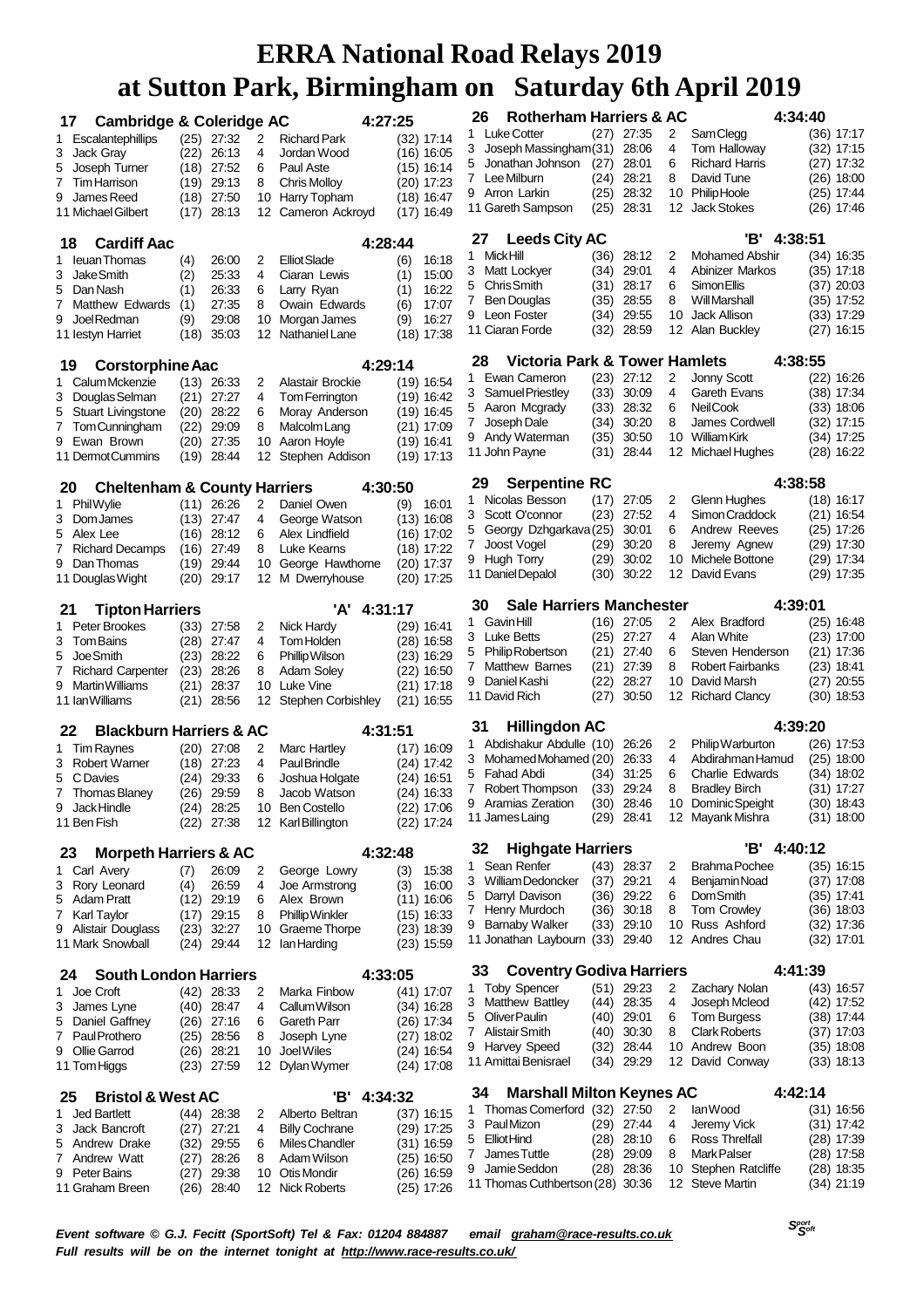| <b>Kent AC</b><br>35                            |                                                                                  |                       |          | 'B' 4:42:55                             |                            |   | <b>Royal Sutton Coldfield AC</b><br>44                                  |              |                              |                     | 4:53:23                              |     |                              |
|-------------------------------------------------|----------------------------------------------------------------------------------|-----------------------|----------|-----------------------------------------|----------------------------|---|-------------------------------------------------------------------------|--------------|------------------------------|---------------------|--------------------------------------|-----|------------------------------|
| 1 Tim Lawrence                                  | (54)                                                                             | 29:34                 | 2        | Rowan Crichton                          | (44) 16:56                 |   | <b>Shaun Evans</b><br>1                                                 |              | $(15)$ 27:00                 | 2                   | John Hayman                          |     | (33) 17:47                   |
| 3 Joe Hartley                                   | (49)                                                                             | 30:08                 | 4        | Sumin Lee                               | (46) 17:10                 |   | 3<br>Barry Lloyd                                                        | (38)         | 29:28                        | 4                   | Paul Terleski                        |     | (45) 19:15                   |
| <b>Cameron Forrest</b><br>5                     | (45)                                                                             | 29:41                 | 6        | Neil Phillips                           | (44) 18:20                 | 5 | Oliver Harradence                                                       | (43)         | 29:06                        | 6                   | <b>Frederic Tremblay</b>             |     | (43) 18:34                   |
| 7 Alex Dudney                                   | (43)                                                                             | 29:56                 | 8        | Daniel Pettitt                          | (42) 17:37                 |   | 7<br>Russell Simpson                                                    | (44)         | 31:07                        | 8                   | Ali Hasip                            |     | $(46)$ 20:41                 |
| 9 DameDibaba<br>11 Jake English                 | (41)<br>(37)                                                                     | 29:11<br>29:21        | 10<br>12 | <b>Calum Fraser</b><br>lan Ellwood      | (38) 17:41<br>$(35)$ 17:20 |   | <b>Mark Rickards</b><br>9<br>11 Richard Naylor                          | (47)<br>(45) | 31:54<br>32:13               | 10                  | Sam Crawford<br>12 Ben Horton        |     | (45) 17:56<br>$(44)$ 18:22   |
|                                                 |                                                                                  |                       |          |                                         |                            |   |                                                                         |              |                              |                     |                                      |     |                              |
| <b>Birmingham Running A&amp;t</b><br>36         |                                                                                  |                       |          | 4:43:06                                 |                            |   | <b>Valley Striders AC</b><br>45                                         |              |                              |                     | 4:54:44                              |     |                              |
| Daniel Robinson<br>1.<br>3 Karl Welborn         | (30)<br>(36)                                                                     | 27:41<br>28:57        | 2<br>4   | Nathan Warren<br><b>Martin Matthews</b> | (39) 17:33                 | 1 | <b>Matthew Hallam</b><br>3 Tom Thomas                                   | (45)         | 28:41<br>29:59               | 2<br>$\overline{4}$ | James Tarran<br>Daniel Fisher        |     | $(54)$ 19:12<br>$(54)$ 18:44 |
| Johnny Cullen<br>5                              | (42)                                                                             | 30:02                 | 6        | <b>Colin Bailey</b>                     | (40) 17:56<br>$(41)$ 18:20 | 5 | David Song                                                              | (52)<br>(51) | 30:29                        | 6                   | Gwilym Thomas                        |     | $(50)$ 18:32                 |
| 7 Mark Ince                                     | (38)                                                                             | 28:47                 | 8        | Nick Lewis                              | $(39)$ 18:06               |   | John Hobbs<br>7                                                         | (48)         | 29:42                        | 8                   | Matt Chadwick                        |     | (47) 18:15                   |
| 9 Steve Dunsby                                  | (39)                                                                             | 30:16                 | 10       | A Tsolakis                              | $(36)$ 17:26               | 9 | Jonathan Ball                                                           | (46)         | 31:16                        | 10                  | <b>Adam Parton</b>                   |     | (47) 20:46                   |
| 11 Ben Carrington                               | (36)                                                                             | 30:16                 | 12       | Jonathan Jennings                       | $(36)$ 17:46               |   | 11 Rav Panesar                                                          | (46)         | 30:21                        | 12                  | Gary Mann                            |     | $(45)$ 18:47                 |
| <b>Herne Hill Harriers</b><br>37                |                                                                                  |                       |          | 4:44:43                                 |                            |   | <b>Ealing Southall &amp; Middlesex AC</b><br>46                         |              |                              |                     | 4:57:15                              |     |                              |
| 1 Andrew Clarke                                 | (50)                                                                             | 29:13                 | 2        | MikeCummings                            | $(40)$ 16:10               |   | C Hepworth<br>$\mathbf{1}$                                              | (47)         | 28:49                        | 2                   | Mukhtar Farah                        |     | (51) 18:26                   |
| 3 Simon Coombes                                 | (43)                                                                             | 29:19                 | 4        | Angus Butler                            | $(39)$ 16:51               |   | Ben Waterman<br>3.                                                      | (50)         | 30:00                        | 4                   | Reece Asik                           |     | $(51)$ 18:28                 |
| 5 Jeff Cunningham                               | (35)                                                                             | 28:57                 | 6        | Andrew Warburton                        | (32) 16:46                 | 5 | J Taylorcaldwell                                                        | (48)         | 29:22                        | 6                   | Robert Brown                         |     | $(49)$ 19:32                 |
| 7 Carl Delaney                                  | (31)                                                                             | 29:12                 | 8        | <b>Trevor Chilton</b>                   | $(34)$ 19:27               |   | $\overline{7}$<br>Akira Anzaijackson                                    | (50)         | 32:46                        | 8                   | Mark Kencroft                        |     | (49) 18:42                   |
| 9 Matthew Cartwright (38)                       |                                                                                  | 31:33                 | 10       | Keith Newton                            | $(40)$ 19:26               |   | <b>Peter Flewitt</b><br>9                                               | (50)         | 31:48                        | 10                  | Joe Gilbert                          |     | (48) 18:54                   |
| 11 Bryn Reynolds                                | (38)                                                                             | 29:45                 | 12       | <b>Edward Crowther</b>                  | (37) 18:04                 |   | 11 Sam Ashcroft                                                         | (48)         | 32:12                        | 12                  | Elliot Jones                         |     | $(46)$ 18:16                 |
| <b>Worcester AC</b><br>38                       |                                                                                  |                       |          | 4:45:19                                 |                            |   | <b>Guildford &amp; Godalming AC</b><br>47                               |              |                              |                     | 4:57:57                              |     |                              |
| Daniel Geisler<br>1.                            | (58)                                                                             | 29:55                 | 2        | <b>Finley Smith</b>                     | (47) 16:45                 |   | John Sanderson<br>1                                                     | (3)          | 25:59                        | 2                   | George Dollner                       | (4) | 16:03                        |
| 3 George Beardmore                              | (39)                                                                             | 27:47                 | 4        | Jake Watson                             | (36) 16:40                 |   | 3 Matthew Mcdaniel                                                      | (14)         | 28:19                        | 4                   | <b>Bradley Haycock</b>               |     | $(22)$ 17:57                 |
| 5 Michael Jeavons                               | (39)                                                                             | 30:16<br>29:53        | 6<br>8   | Luke Sheppard<br><b>Chris Harle</b>     | (36) 17:45                 |   | 5<br>Lee Lintern<br><b>Ben Friend</b><br>7                              | (38)         | 32:44<br>33:20               | 6<br>8              | Mark Tennyson<br><b>BenGilmore</b>   |     | $(39)$ 19:03                 |
| 7<br>Robbie Campbell<br>9 Kevin Mcmillan        | (37)<br>(40)                                                                     | 30:37                 | 10       | <b>Connor Carrier</b>                   | (40) 18:24<br>(42) 19:23   |   | Mark Brown<br>9                                                         | (46)<br>(45) | 31:52                        | 10                  | Alastair Atkinson                    |     | (44) 19:15<br>(46) 20:27     |
| 11 Richard Walsh                                | (40)                                                                             | 30:19                 | 12       | Adam Pollock                            | $(38)$ 17:35               |   | 11 Terry Booth                                                          | (47)         | 31:35                        | 12                  | Brian O'kane                         |     | (47) 21:23                   |
| 39                                              | 4:45:24<br><b>Holmfirth Harriers AC</b><br>48<br><b>Halesowen Acc</b><br>5:01:14 |                       |          |                                         |                            |   |                                                                         |              |                              |                     |                                      |     |                              |
| 1 Christopher Law                               |                                                                                  | $(28)$ 27:37          | 2        | Luke White                              | $(27)$ 16:50               |   | 1 Adam Cross                                                            | (57)         | 29:53                        | 2                   | Andrew Butler                        |     | $(56)$ 18:14                 |
| 3 Aaron Kettlewell                              | (32)                                                                             | 28:35                 | 4        | <b>TedChamberlain</b>                   | $(26)$ 16:02               |   | 3<br>Roger Mallard                                                      | (61)         | 31:34                        | 4                   | Jonathan Lewis                       |     | $(58)$ 17:57                 |
| 5 Steve Green                                   | (29)                                                                             | 29:44                 | 6        | Samuel Oshea                            | (30) 17:40                 |   | R Cadwallader<br>5                                                      | (59)         | 32:18                        | 6                   | Daniel Cleary                        |     | $(57)$ 18:20                 |
| 7 Kai Sunman                                    | (30)                                                                             | 29:41                 | 8        | <b>Philip Hewitt</b>                    | (30) 18:41                 |   | $\overline{7}$<br>Kristian Bayley                                       | (60)         | 33:10                        | 8                   | Matthew Wilkinson                    |     | $(58)$ 18:48                 |
| 9 Alex Robinson                                 | (31)                                                                             | 29:32                 | 10       | Jacob Harman                            | $(31)$ 18:30               |   | Mateusz Sliwinski<br>9                                                  | (55)         | 31:11                        | 10                  | Mark Hadley                          |     | $(52)$ 18:27                 |
| 11 Clark Hind                                   | (35)                                                                             | 32:15                 | 12       | Mark Law                                | $(39)$ 20:17               |   | 11 David Lewis                                                          | (51)         | 32:45                        | 12                  | Peter Dear                           |     | $(48)$ 18:37                 |
| <b>Gateshead Harriers &amp; AC</b><br>40        |                                                                                  |                       |          | 4:45:53                                 |                            |   | <b>Wallasey AC</b><br>49                                                |              |                              |                     | 5:02:14                              |     |                              |
| <b>Gus Withers</b><br>1                         | (37)                                                                             | 28:19                 | 2        | James Cripwell                          | (28) 16:16                 | 1 | Joseph Boden                                                            | (46)         | 28:43                        | 2                   | Peter Bird                           |     | $(50)$ 18:17                 |
| 3 Matthew Linsley                               | (35)                                                                             | 29:29                 | 4        | <b>Conrad Franks</b>                    | $(33)$ 16:23               |   | <b>Connor Mcardle</b><br>3                                              | (56)         | 31:29                        | 4                   | <b>Mark Carruthers</b>               |     | (56) 18:55                   |
| 5 Steven Asquith                                | (37)                                                                             | 30:28                 | 6        | David Wakefield                         | (40) 19:17                 |   | 5<br>Ray Clark                                                          | (56)         | 31:12                        | 6                   | <b>Tom Gillbanks</b>                 |     | (54) 18:03                   |
| 7 Ross Christie<br>9 Kevin Connolly             | (39)                                                                             | 29:21<br>$(37)$ 30:01 | 8        | Daniel Alexander<br>10 Paul Waller      | (38) 17:46<br>$(37)$ 18:08 |   | 7<br>Greg Jones<br>Jack Poland<br>9                                     | (51)         | 30:57<br>$(48)$ 31:08        | 8                   | Alex Norton<br>10 Matt Gillbanks     |     | (50) 18:39<br>$(49)$ 19:51   |
| 11 Jonathan Malley                              |                                                                                  | $(39)$ 31:47          |          | 12 Peter Grimoldby                      | $(40)$ 18:38               |   | 11 Colin Palmer                                                         |              | $(49)$ 33:45                 |                     | 12 Kevin Hall                        |     | $(49)$ 21:15                 |
|                                                 |                                                                                  |                       |          |                                         |                            |   |                                                                         |              |                              |                     |                                      |     |                              |
| <b>Swindon Harriers</b><br>41<br>1 Nyle Clinton |                                                                                  | (40) 28:31            | 2        | 4:48:41<br><b>Ethan Pierce</b>          | $(42)$ 17:14               |   | <b>Bournville Harriers</b><br>50<br>Henry Brocklehurst (34) 28:04<br>1. |              |                              | 2                   | 5:02:33<br>Tom Bunn                  |     | $(52)$ 19:12                 |
| 3 Simon Byrne                                   | (42)                                                                             | 28:56                 | 4        | <b>Chris Reade</b>                      | (41) 17:27                 |   | 3 Richard Bayliss                                                       |              | $(54)$ 31:00                 | 4                   | <b>CCollins</b>                      |     | $(55)$ 18:45                 |
| 5 Courtney Chessell                             | (41)                                                                             | 29:58                 | 6        | OmerHomer                               | (42) 18:39                 |   | Jonathan Stanforth (54) 31:18<br>5                                      |              |                              | 6                   | Jon Mould                            |     | $(55)$ 18:49                 |
| 7 Luke Byrne                                    | (42)                                                                             | 30:43                 | 8        | Darren Davidse                          | (43) 19:32                 | 7 | lain Jones                                                              |              | $(55)$ 32:20                 | 8                   | Stephen Forcer                       |     | $(54)$ 19:14                 |
| 9 Gary O'brien                                  | (43)                                                                             | 29:43                 | 10       | <b>Mark Pierce</b>                      | (43) 19:28                 |   | 9 Ben Dodd                                                              |              | $(58)$ 33:54                 |                     | 10 James Ashley                      |     | $(54)$ 18:07                 |
| 11 Tom Hunton                                   | (43)                                                                             | 30:48                 | 12       | Jason Mcginley                          | (41) 17:42                 |   | 11 Grant Whigham                                                        |              | $(53)$ 33:12                 |                     | 12 Paul Coughlan                     |     | $(50)$ 18:38                 |
| <b>Bracknell AC</b><br>42                       |                                                                                  |                       |          | 4:51:33                                 |                            |   | <b>Steel City Striders RC</b><br>51                                     |              |                              |                     | 5:03:04                              |     |                              |
| 1 Zak Seddon                                    | (2)                                                                              | 25:55                 | 2        | Aaron Enser                             | (15) 17:08                 |   | 1 Andrew Norton                                                         |              | $(62)$ 30:44                 | 2                   | <b>MattRimmer</b>                    |     | $(62)$ 18:26                 |
| 3 Matt Seddon                                   | (24)                                                                             | 28:15                 | 4        | <b>Steve Payne</b>                      | $(27)$ 17:47               |   | James Rose<br>3                                                         |              | $(62)$ 31:10                 | 4                   | Kristoff Boynton                     |     | $(57)$ 17:09                 |
| 5 Jamie Ashton                                  | (30)                                                                             | 30:02                 | 6        | Lewis Williams                          | (29) 17:15                 |   | 5 Robert Bishop                                                         |              | $(60)$ 32:30                 | 6                   | <b>Michael Greer</b>                 |     | $(59)$ 19:19                 |
| Oli Lum<br>7                                    | (32)                                                                             | 30:29                 | 8        | <b>Bruce Poll</b>                       | $(33)$ 18:43               |   | 7<br>J Sweetnampowell (58)                                              |              | 31:08                        | 8                   | Malcolm Baggaley                     |     | $(57)$ 19:25                 |
| 9 Maxwell Cooper<br>11 James Daly               | (36)<br>(42)                                                                     | 31:19<br>33:23        | 10<br>12 | <b>Richard Larsen</b><br>Gareth Jones   | $(39)$ 19:50<br>(42) 21:27 |   | 9 Samuel Brown<br>11 James Fulcher                                      |              | $(54)$ 31:30<br>$(54)$ 32:52 | 10                  | <b>Nick Scarlett</b><br>12 Chris Guy |     | $(56)$ 20:15<br>$(51)$ 18:36 |
|                                                 |                                                                                  |                       |          |                                         |                            |   |                                                                         |              |                              |                     |                                      |     |                              |
| <b>Pontypridd Roadents AC</b><br>43             |                                                                                  | $(60)$ 29:56          | 2        | 4:53:21<br>Daniel Thrift                |                            |   | Liverpool Pembroke & Sefton H<br>52<br><b>Chris Maher</b><br>1.         |              |                              | 2                   | 5:03:21<br>Ross Harrison             |     |                              |
| 1 Billygeorge Hayton<br>3 PaulGraham            |                                                                                  | $(48)$ 27:57          | 4        | Jake Brookesmith                        | (58) 18:39<br>$(47)$ 17:30 |   | Daniel Jones<br>3                                                       |              | (38) 28:21<br>$(45)$ 30:25   | 4                   | Luke Edwards                         |     | $(38)$ 16:48<br>$(43)$ 17:16 |
| 5 Ewan Short                                    |                                                                                  | $(46)$ 29:46          | 6        | PhilipWilliams                          | (47) 19:04                 |   | <b>Tony Obrien</b><br>5                                                 |              | $(44)$ 30:19                 | 6                   | Adam Jones                           |     | $(46)$ 19:03                 |
| James Spencer<br>7                              | (45)                                                                             | 30:15                 | 8        | Laurence Pole                           | (45) 19:35                 |   | John Halson<br>7                                                        | (53)         | 36:14                        | 8                   | Daniel Gilbody                       |     | $(51)$ 19:32                 |
| 9 Andrew Hughes                                 | (44)                                                                             | 30:24                 | 10       | <b>Samuel Richards</b>                  | $(44)$ 19:37               |   | 9 Michael Gall                                                          | (51)         | 32:36                        |                     | 10 Paul Milburn                      |     | $(51)$ 18:39                 |
| 11 Stephen Bartlett                             |                                                                                  | $(44)$ 31:41          |          | 12 Gareth Jones                         | $(43)$ 18:57               |   | 11 Greg Callaghan                                                       |              | $(50)$ 32:22                 |                     | 12 Andrew Conway                     |     | $(52)$ 21:46                 |

 *Soft Event software © G.J. Fecitt (SportSoft) Tel & Fax: 01204 884887 email [graham@race-results.co.uk](mailto:graham@race-results.co.uk) Full results will be on the internet tonight at <http://www.race-results.co.uk/>*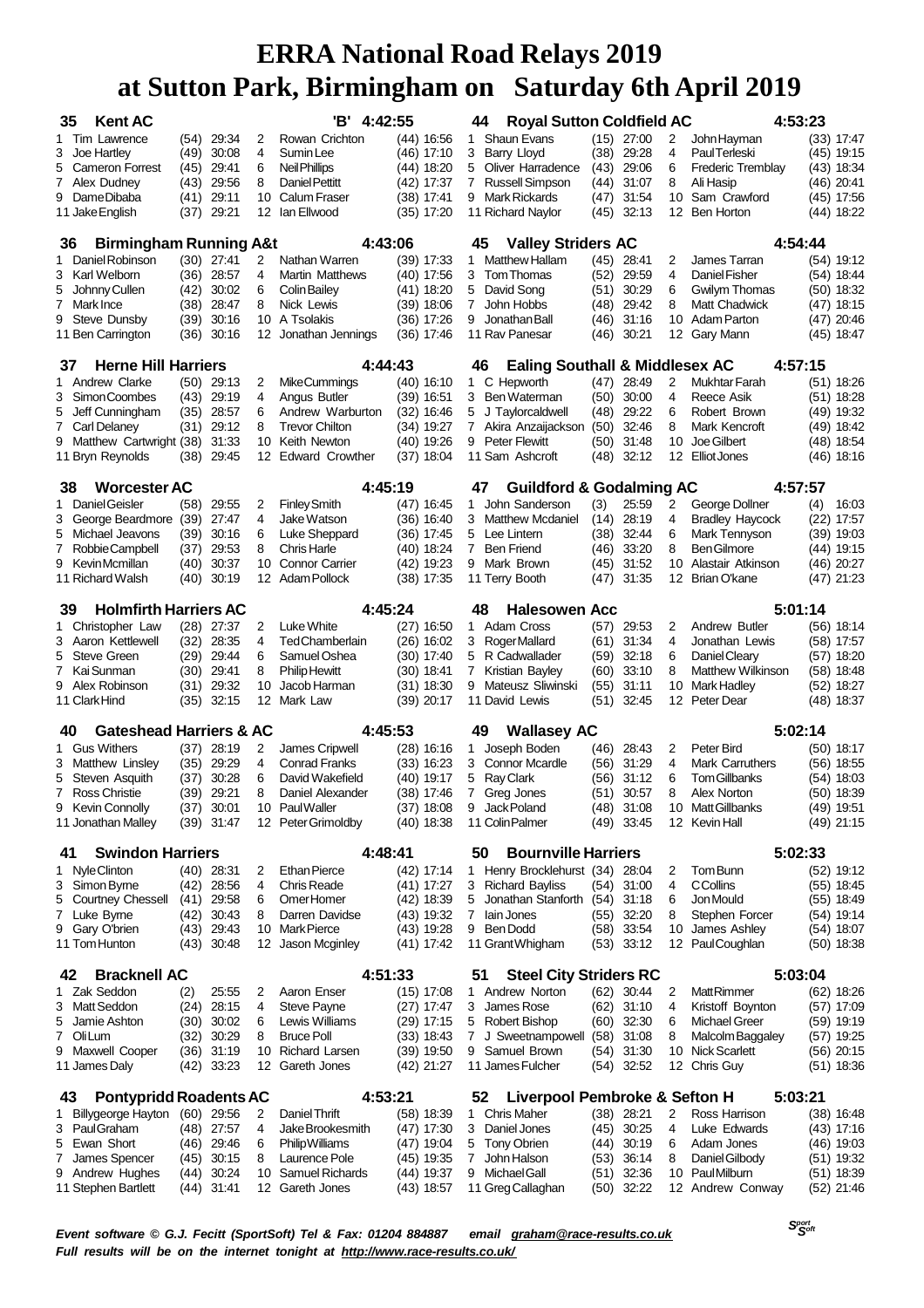| 53 | <b>Chorlton Runners</b>                              |              |                |          | 5:04:13                         | ິ                            | 61           | <b>Ripley RC</b>                         |              |                |          | 5:13:02                             |                            |
|----|------------------------------------------------------|--------------|----------------|----------|---------------------------------|------------------------------|--------------|------------------------------------------|--------------|----------------|----------|-------------------------------------|----------------------------|
|    |                                                      |              |                |          |                                 |                              | 1.           | Dean Taylor                              |              | $(65)$ 31:57   |          | Simon English                       | (66) 19:01                 |
|    | 1 Steven Curley                                      |              | $(56)$ 29:50   | 2        | Jonathan Bevington              | $(55)$ 18:04                 | 3            | Nathan Andrew                            | (67)         | 32:19          | 2<br>4   | <b>Richard West</b>                 | $(66)$ 18:38               |
| 3  | Gary Scott                                           | (60)         | 31:32          | 4        | Adam Atkins                     | (61) 19:10                   | 5            | <b>Paul Sorrell</b>                      |              | 32:04          | 6        | lan Wartonwoods                     |                            |
| 5  | Will Fossard                                         | (58)         | 30:54          | 6        | Rob Lee                         | (58) 19:07                   |              |                                          | (67)         |                |          |                                     | (68) 23:56                 |
|    | 7 Daniel Vasey                                       | (59)         | 32:46          | 8        | Nick Jones                      | $(60)$ 22:02                 | 7            | Luke Beresford                           | (67)         | 30:31          | 8        | Danny Elliott                       | (67) 21:18                 |
| 9  | Christopher Rayner (59)<br>11 Andrew Haney           | (57)         | 31:00<br>30:31 | 10<br>12 | Gavin Simpson<br>David Maxted   | $(59)$ 21:02<br>$(53)$ 18:15 | 9            | <b>Matthew Nicholls</b><br>11 Matt Jones | (65)<br>(63) | 33:22<br>31:49 | 10<br>12 | Ryan Braddock<br><b>Tom Carter</b>  | (65) 20:42<br>(61) 17:25   |
|    |                                                      |              |                |          |                                 |                              |              |                                          |              |                |          |                                     |                            |
| 54 | <b>Trafford AC</b>                                   |              |                |          | 5:04:17                         |                              | 62           | Sutton In Ashfield H & AC                |              |                |          | 5:18:09                             |                            |
|    | 1 SimonO'meara                                       | (48)         | 28:51          | 2        | Alex Jones                      | (48) 17:57                   | 1            | <b>Richard Robinson</b>                  | (55)         | 29:45          | 2        | PaulWhittingham                     | $(59)$ 18:58               |
| 3  | Jeff Prest                                           | (46)         | 29:20          | 4        | Daniel Hayes                    | $(48)$ 18:13                 | 3            | <b>Ben Burnham</b>                       | (58)         | 29:54          | 4        | James Simpson                       | (60) 19:32                 |
| 5  | Matt Berry                                           | (49)         | 31:11          | 6        | Rushwan Lewis                   | $(48)$ 18:51                 | 5            | Gary Berzins                             | (57)         | 30:51          | 6        | Daniel Crow                         | (60) 20:27                 |
| 7  | Darren Russell                                       | (47)         | 30:41          | 8        | Ryan Sciacca                    | (48) 18:54                   | 7            | David Cass                               | (62)         | 33:14          | 8        | Paul Dobbs                          | (62) 21:30                 |
| 9  | <b>Richard Turner</b>                                | (49)         | 33:51          | 10       | Lawrence Hopkins                | $(50)$ 19:36                 |              | 9 Nick Burnside                          | (63)         | 34:31          | 10       | Mark Pidcock                        | (64) 21:33                 |
|    | 11 Greg Marcroft                                     | (52)         | 36:17          | 12       | <b>Richard Wallace</b>          | (54) 20:35                   |              | 11 Gary Bird                             | (64)         | 36:02          | 12       | David Herbert                       | (62) 21:52                 |
| 55 | <b>Heaton Harriers &amp; AC</b>                      |              |                |          | 5:04:33                         |                              | 63           | <b>Holme Pierrepont RC</b>               |              |                |          | 5:20:46                             |                            |
|    | 1 Ian Robinson                                       | (59)         | 29:55          | 2        | <b>Philip Green</b>             | $(65)$ 21:01                 | 1.           | <b>Oliver Matharu</b>                    |              | $(53)$ 29:29   | 2        | <b>Robert Stewart</b>               | $(63)$ 19:58               |
|    | 3 Andy Burden                                        | (68)         | 32:52          | 4        | Jordon Cairns                   | (67) 18:40                   | 3            | Daniel Bagley                            | (57)         | 29:03          | 4        | Simon Ross                          | $(63)$ 21:24               |
| 5  | James Mckenzie                                       | (61)         | 29:06          | 6        | <b>Phillip Jamieson</b>         | $(61)$ 18:37                 | 5            | Nickesh Patel                            | (64)         | 33:13          | 6        | <b>Anthony Madge</b>                | (66) 20:38                 |
| 7  | James Meader                                         | (56)         | 29:28          | 8        | <b>CalumMills</b>               | (52) 18:49                   | $\mathbf{7}$ | <b>Chris Rhodes</b>                      | (64)         | 34:18          | 8        | Wayne Mcaneaney                     | (66) 21:30                 |
|    | 9 Charlie Townsend                                   | (53)         | 32:41          | 10       | John Moore                      | $(55)$ 19:41                 | 9            | John Sutherns                            | (66)         | 34:33          | 10       | John Partridge                      | (67) 21:50                 |
|    | 11 Andrew Bell                                       | (55)         | 34:08          | 12       | Daniel Wood                     | $(55)$ 19:35                 |              | 11 Neil Cooper                           | (65)         | 32:39          | 12       | Neil Devonport                      | (63) 22:11                 |
|    |                                                      |              |                |          |                                 |                              | 64           | <b>Liverpool RC</b>                      |              |                |          | 5:23:40                             |                            |
| 56 | <b>Salford Harriers &amp; AC</b><br>1 Paul Bannister | (52)         | 29:24          | 2        | 'В'<br>5:05:16<br>Joseph Bailey | $(46)$ 17:15                 |              | 1 Alex Rigby                             | (66)         | 32:27          | 2        | <b>Matthew Clair</b>                | (64) 18:23                 |
|    | 3 MattHolt                                           | (53)         | 31:32          | 4        | Gamar Adam                      | $(50)$ 16:46                 | 3            | James Toohey                             | (64)         | 30:26          | 4        | Kyle Harrison                       | (64) 19:39                 |
| 5  | Robert Clarke                                        | (52)         | 32:22          | 6        | D Brocklehurst                  | (52) 19:04                   | 5            | Jamie Rutherford                         | (62)         | 30:40          | 6        | Jake Williams                       | (63) 20:52                 |
|    | 7 Paul Stephens                                      | (57)         | 33:46          | 8        | James O'connor                  | (59) 22:22                   |              | 7 Adam Simkin                            | (63)         | 32:25          | 8        | Jon Revnolds                        | $(64)$ 23:15               |
| 9  | Luke Wordsworth                                      | (61)         | 34:21          | 10       | <b>Benjamin Rix</b>             | (58) 18:20                   | 9            | <b>Robert Burke</b>                      | (67)         | 36:09          | 10       | Aaron Wilson                        | $(68)$ 22:28               |
|    | 11 David Hudson                                      | (56)         | 30:32          | 12       | <b>Charles Foster</b>           | (56) 19:32                   |              | 11 Graham Cushion                        | (67)         | 37:58          | 12       | Carl Murphy                         | (64) 18:58                 |
|    |                                                      |              |                |          |                                 |                              |              |                                          |              |                |          |                                     |                            |
|    |                                                      |              |                |          |                                 |                              |              |                                          |              |                |          |                                     |                            |
| 57 | <b>York Knavesmire Harriers</b>                      |              |                |          | 5:05:47                         |                              | 65<br>1      | <b>Heanor RC</b><br><b>Shane Rice</b>    | (64)         | 30.53          | 2        | 5:24:23<br>Joe Rainsford            | (49) 16:01                 |
|    | 1 Stuart Grange<br>3 Tom Ratcliffe                   |              | $(49)$ 28:59   | 2<br>4   | Simon Collins                   | $(53)$ 18:38                 |              | 3 Dale Annable                           | (47)         | 29:29          | 4        | Daniel Bladon                       | (53) 20:04                 |
| 5  |                                                      |              | $(63)$ 33:03   | 6        | <b>Robert Ward</b>              | (62) 18:37                   | 5            | Peter Edwards                            | (63)         | 36:21          | 6        | Liam Johnson                        | $(65)$ 20:36               |
|    | Gareth Green<br>7 Tim Buckley                        | (66)<br>(68) | 34:16<br>36:12 | 8        | <b>Toby Hone</b><br>Luke Osborn | (64) 19:05                   | 7            | Ryan Ball                                | (66)         | 34:55          | 8        | Paul Mercer                         | (68) 21:55                 |
| 9  | Jonathan Pinder                                      |              | 30:54          | 10       | Nick Zissler                    | $(63)$ 18:03                 | 9            | John Queenan                             | (68)         | 35:48          | 10       | Jack Lawrence                       | (66) 19:40                 |
|    | 11 Richard Purser                                    | (62)<br>(59) | 31:20          | 12       | Glynn Ellwood                   | (60) 18:11<br>(57) 18:29     |              | 11 Ashley Deeming                        | (66)         | 33:00          | 12       | Eamon O'hanlon                      | $(65)$ 25:41               |
|    |                                                      |              |                |          |                                 |                              |              |                                          |              |                |          |                                     |                            |
| 58 | <b>Dudley &amp; Stourbridge Harriers</b>             |              |                |          | 5:07:43                         |                              |              | <b>Incomplete Teams:</b>                 |              |                |          |                                     |                            |
|    | 1 Robert Meredith                                    | (61)         | 29:58          | 2        | lan Cox                         | (57) 18:23                   |              | <b>Reading AC</b>                        |              |                |          |                                     |                            |
|    | 3 Elliot Jones<br>T Osborne                          | (59)         | 30:56          | 4<br>6   | David Ratcliffe                 | $(59)$ 18:23                 | 1            | Mark Booth                               | (41)         | 28:32          | 2        | Alexander Reeve                     | (60) 20:16                 |
| 5  | 7 David Nation                                       | (53)         | 29:48          |          | Simon Vines                     | (56) 20:24                   | 3            | <b>Isaac Farnworth</b>                   |              | (51) 28:56     | 4        | C Blatchfordkemp                    | (49) 17:03                 |
|    | 9 Ben Foster                                         | (52)         | 30:19          | 8        | Simon Hughes                    | (56) 21:38                   |              | 5 Edward Stockdale                       | (41)         | 29.23          | 6        | James Fox                           |                            |
|    |                                                      |              | (52) 30:47     |          | 10 Martin Harrigan              | (53) 19:34                   |              | 7 Luc Jolly                              | (41)         | 29:20          | 8        |                                     | $(45)$ 17:52<br>(41) 17:25 |
|    | 11 Mark Judge                                        |              | $(58)$ 35:50   |          | 12 Philip Nation                | (58) 21:43                   |              | 9 Robert Tan                             | (42)         | 30:51          | 10       | <b>Elliot Davies</b><br>David Lewis | (41) 17:19                 |
| 59 | <b>Bromsgrove &amp; Redditch</b>                     |              |                |          | 5:10:20                         |                              |              | 11 Alec Vessey                           | (41)         | 32:26          |          |                                     |                            |
| 1  | <b>Patrick Mackie</b>                                |              | $(68)$ 33:57   | 2        | Mark Appleton                   | $(67)$ 17:32                 |              | <b>Notts AC</b>                          |              |                |          | 'В'                                 |                            |
|    | 3 Robert Mole                                        |              | (66) 31:46     | 4        | Andrew Freeman                  | $(68)$ 19:18                 | 1            | Sam Godwin                               | (67)         | 32:39          | 2        | Peter Mumford                       | (68) 19:11                 |
| 5  | Kevin Fisher                                         | (68)         | 32:46          | 6        | Darryll Thomas                  | (67) 19:20                   | 3            | David Keasey                             | (65)         | 31:04          | 4        | Jonathan Hioms                      | (65) 18:03                 |
| 7  | CarlHatton                                           | (65)         | 33:34          | 8        | Paul Collins                    | $(65)$ 20:16                 |              | 5 James Rushton                          | (65)         | 32:15          | 6        | <b>Gareth Little</b>                | $(62)$ 18:33               |
|    | 9 David Gemmell                                      | (64)         | 32:32          | 10       | Gareth Richardson               | (62) 17:48                   |              | 7 John Muddeman                          | (61)         | 30:02          | 8        | Steven Leek                         | $(61)$ 22:11               |
|    | 11 Ashley Ross                                       |              | $(61)$ 31:05   | 12       | <b>Matthew Henney</b>           | $(59)$ 20:26                 |              | 9 Anthony Carbutt                        | (60)         | 32:43          | 10       | <b>Andrew Williams</b>              | $(63)$ 22:57               |
|    |                                                      |              |                |          |                                 |                              |              | 11 Ben Norris                            |              | $(62)$ 34:50   |          |                                     |                            |
| 60 | <b>Tipton Harriers</b>                               |              |                |          | 'В'<br>5:12:26                  |                              |              | <b>Aberdare Valley Aac</b>               |              |                |          |                                     |                            |
|    | 1 Adam Guy                                           | (63)         | 30:50          | 2        | <b>Phil Clamp</b>               | $(61)$ 18:07                 | 1            | Daniel Bodman                            |              | $(35)$ 28:10   | 2        | Liam Griffiths                      | $(45)$ 18:21               |
|    | 3 Dean Bate                                          | (55)         | 29:27          | 4        | James Booker                    | (52) 17:50                   | 5            | 3 Adam Bull                              |              | (41) 28:03     | 4<br>6   | <b>BenSmith</b><br>Lee Walters      | (44) 18:21                 |
| 5  | DeanHill                                             | (55)         | 32:19          | 6        | Thomas Brown                    | $(53)$ 18:04                 |              | Shaun Pinch<br>7 Adrian Lewis            |              | (50) 32:45     | 8        | <b>Steven Smith</b>                 | $(51)$ 20:05               |
| 7  | Aaron Brown<br>9 Tom Acha                            | (49)<br>(57) | 30:45<br>32:58 | 8<br>10  | Mark Fantom<br>Archie Roberts   | $(55)$ 22:01<br>$(57)$ 19:36 |              | 9 Richard Lloyd                          | (54)<br>(56) | 33:09<br>32:52 | 10       | Michael Cope                        | (53) 19:41<br>$(61)$ 25:04 |